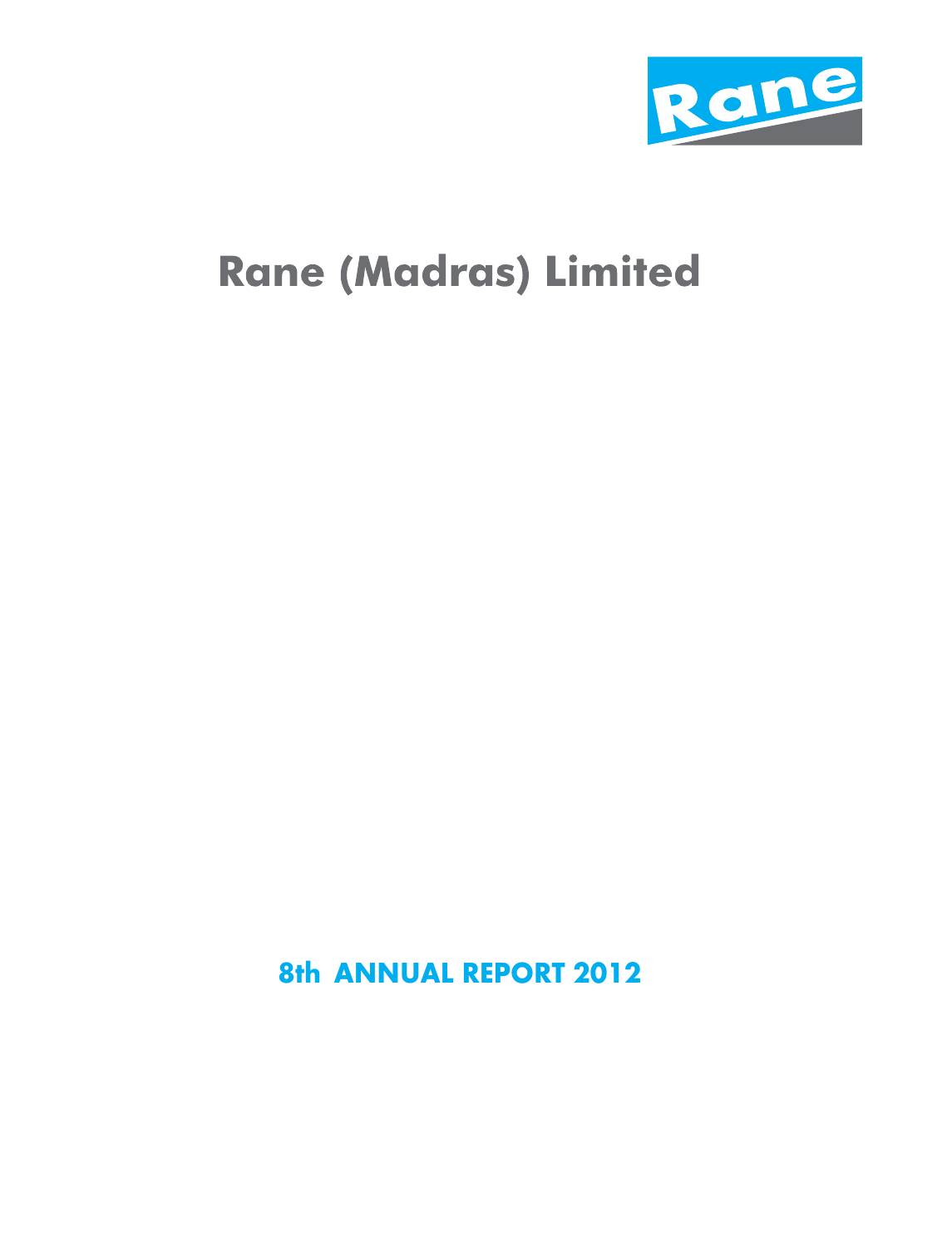#### **Board of Directors**

L GANESH - Chairman L LAKSHMAN P S KUMAR V NARAYANAN HARISH LAKSHMAN M LAKSHMINARAYAN T MUKHERJEE

#### **Audit Committee**

V NARAYANAN - Chairman P S KUMAR L LAKSHMAN M LAKSHMINARAYAN

### **Investors' Service Committee**

L LAKSHMAN - Chairman HARISH LAKSHMAN P S KUMAR

**President** S PARTHASARATHY

**Vice President - Finance** P KRISHNAMOORTHY

**Secretary** K S KASTURIRANGAN

#### **Auditors**

PRICE WATERHOUSE & CO., Chartered Accountants Chennai-600 006

**Listing of shares with** Bombay Stock Exchange Ltd., Mumbai National Stock Exchange of India Ltd., Mumbai

#### **Bankers**

Canara Bank, Chennai-600 002. HDFC Bank Limited, Chennai-600 002. IDBI Bank Limited, Chennai-600 015. Standard Chartered Bank, Chennai - 600 001.

#### **Registered Office**

"MAITHRI" 132, Cathedral Road, Chennai-600 086. Phone : 044-28112472 Fax : 044-28112449 Email : investorservices@rane.co.in

#### **Plants**

- 1 "GANAPATHY BUILDINGS" 154, Velachery Road, Chennai - 600 042
- 2 79/84, Hootagally Industrial Area Mysore - 570 018
- 3 77, Thirubuvanai Main Road Thirubuvanai Village, Puducherry - 605 107
- 4 Ambakkam, Varanavasi Village Varanavasi Post, Kancheepuram - 631 604
- 5 Plot No.27, Sector 11, Integral Industrial Estate Pant Nagar, Utttrakand - 263 153

#### **Registrar & Transfer Agents**

Integrated Enterprises (India) Ltd., II Floor, 'Kences Towers', No.1, Ramakrishna Street, North Usman Road, T.Nagar, Chennai-600 017. Email : corpserv@iepindia.com

| <b>CONTENTS</b>                            | <b>PAGE</b> |
|--------------------------------------------|-------------|
| Notice to Shareholders                     | 02          |
| Report of the Directors                    | 07          |
| Auditors' Report                           | 24          |
| <b>Balance Sheet</b>                       | 28          |
| Statement of Profit and Loss               | 29          |
| Cash Flow Statement                        | 30          |
| Notes forming part of Financial Statements | 32          |
| <b>Financial Highlights</b>                | 52          |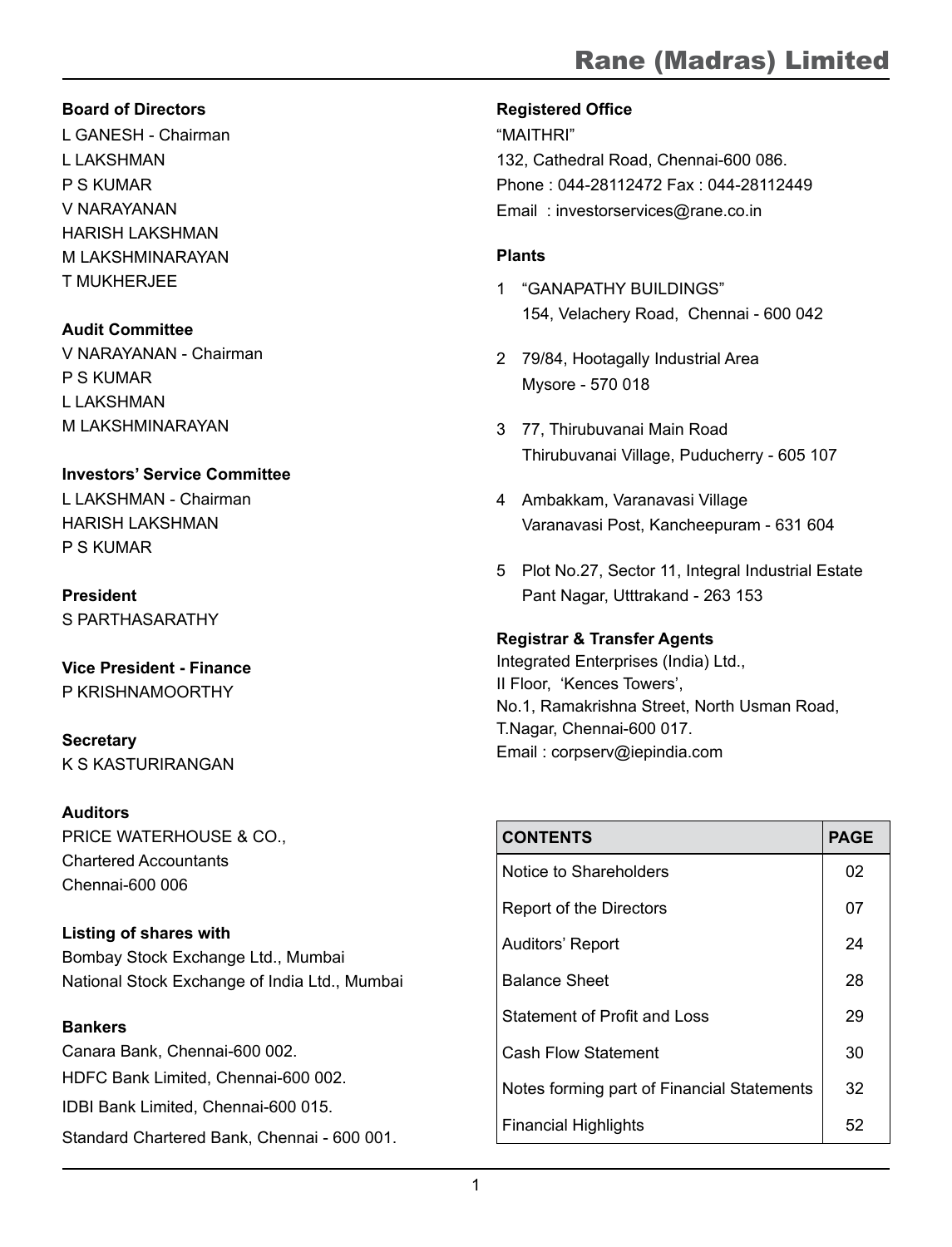#### **NOTICE TO SHAREHOLDERS**

**NOTICE** is hereby given that the **Eighth Annual General Meeting** of the Equity Shareholders of the Company will be held at **10.30 a.m.** on **Wednesday, July 11, 2012,** at **The Music Academy (Mini Hall),** New No. 168, T.T.K Road, Royapettah, Chennai 600 014, to transact the following :-

#### **ORDINARY BUSINESS :**

1. To receive, consider and adopt the Directors' Report, the audited accounts of the Company for the year ended March 31, 2012 and the Auditors' Report thereon.

#### To consider adoption of the following resolution, as an **ordinary resolution:**

"Resolved that the Audited Balance Sheet as at March 31, 2012, the Profit and Loss Account for the year ended March 31, 2012 together with the Reports of the Directors and the Auditors of the Company thereon, as presented to the meeting be and the same are hereby approved and adopted."

2. To declare dividend on equity shares

#### To consider adoption of the following resolution with or without modification, **as an ordinary resolution:**

"Resolved that the interim dividend of Rs.5.50 per equity share declared by the Board of Directors of the Company on January 27, 2012 on 1,01,64,145 equity shares of Rs.10/- each fully paid, absorbing a sum of Rs.6,49,71,629/- (including dividend distribution tax and cess thereon), paid to the shareholders on February 11, 2012 for the year ended March 31, 2012, be and is hereby approved."

"Resolved further that final dividend of Rs.4/- per equity share of Rs.10/- each on 1,01,64,145 equity shares be and is hereby declared out of the profits of the Company for the year ended March 31, 2012, absorbing an amount of Rs. 4,72,52,094/- (including dividend distribution tax and cess thereon) and that the dividend be paid to those shareholders, whose names appear in the Company's Register of Members as on July 11, 2012 and in respect of shares in electronic form to those beneficial owners of the shares as at the end of business hours on July 6, 2012 as per the details furnished by the Depositories for this purpose."

3. To appoint a director in the place of Mr. M Lakshminarayan, who retires by rotation under Article 113 and 115 of the Articles of Association of the Company and being eligible, offers himself for re-election.

#### To consider adoption of the following resolution, with or without modification, as an **ordinary resolution:**

"Resolved that Mr. M Lakshminarayan, who retires by rotation and being eligible for re-appointment, be and is hereby re-appointed as a Director of the Company."

4. To appoint a director in the place of Mr. T Mukherjee, who retires by rotation under Article 113 and 115 of the Articles of Association of the Company and being eligible, offers himself for re-election.

To consider adoption of the following resolution, with or without modification, as an **ordinary resolution:**

"Resolved that Mr. T Mukherjee who retires by rotation and being eligible for re-appointment, be and is hereby re-appointed as a Director of the Company."

#### **SPECIAL BUSINESS :**

5. To appoint auditors of the Company and to determine their remuneration.

#### To consider adoption of the following resolution, with or without modification, as an **ordinary resolution:**

#### **Appointment of Auditors**

"Resolved that, pursuant to Section 224 and other applicable provisions of the Companies Act, 1956, M/s. Deloitte Haskins and Sells, Chartered Accountants (Registration No. 008072S with The Institute of Chartered Accountants of India), be and are hereby appointed as auditors of the Company in the place of M/s. Price Waterhouse & Co., Chartered Accountants, who have intimated to the Company that they are not seeking re-appointment as auditors of the Company, to hold office from the conclusion of this Annual General Meeting, until the conclusion of the next Annual General Meeting on such remuneration as may be determined by the Board of Directors of the Company, in addition to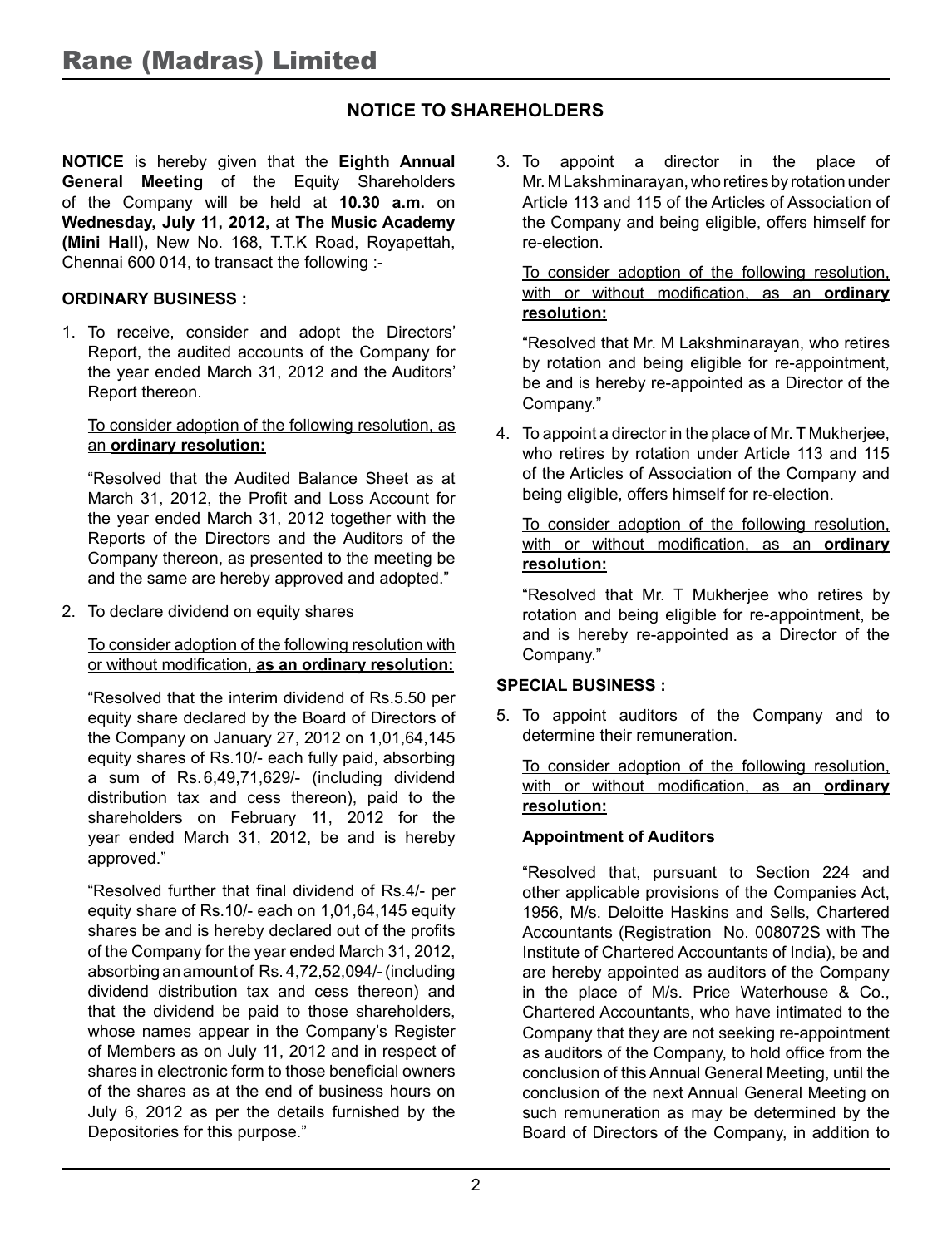reimbursement of travelling and other out-of-pocket expenses actually incurred by them in connection with the audit."

6. To consider adoption of the following resolution, with or without modification, as a **special resolution:** 

#### **Appointment of Mr. S Parthasarathy as 'Manager'**

"Resolved that in accordance with the provisions of Sections 198, 269 and Section 387 read with Schedule XIII and other applicable provisions, if any, of the Companies Act, 1956 (the Act) and such other approvals as may be required, Mr. S Parthasarathy, be and is hereby appointed as 'Manager' within the meaning of Section 2(24) of the Act, with effect from April 1, 2012, in the designation of President, for a period of three years from April 1, 2012 upto March 31, 2015 or such other shorter periods as may be decided by the Board of Directors of the Company, on the following terms:

#### **a) Salary :**

In the scale of Rs.2,20,000 to Rs.3,50,000 per month. Annual increase will be effective 1<sup>st</sup> of April every year from April 1, 2012 onwards and the quantum will be decided by the Board of Directors.

#### **b) Benefits, Perquisites and Allowances :**

Benefits, perquisites and allowances as may be determined by the Board of Directors from time to time in accordance with the applicable scheme of the Company, subject to a maximum of 150 % of the salary per annum.

The perquisites will be evaluated as per Incometax Rules, wherever applicable, and at actual cost to the Company in other cases.

#### **c) Contribution to funds :**

Company's contribution to Provident Fund and Superannuation Fund or other pension fund will be as per the scheme of the Company.

Company's contribution to Provident Fund and Superannuation Fund or pension fund as above will not be included in the computation of the ceiling on perquisites to the extent these singly or put together are not taxable under the Income-tax Act.

#### **d) Gratuity:**

Gratuity payable shall be as per the rules of the Company.

#### **e) Incentive Remuneration:**

Incentive Remuneration of such sum be paid based on the merits to be determined by the Board, provided that the total remuneration shall not exceed the limits prescribed under the Companies Act, 1956 or such other limits as may be prescribed by the Government from time to time."

"Resolved further that in the event of there being inadequacy or absence of profits in any financial year, during the currency of tenure of the Manager, he will be paid remuneration in terms of PART II of Schedule XIII to the Companies Act, 1956 or such other limit as may be prescribed by the Government from time to time as minimum remuneration."

7. To consider adoption of the following resolution, with or without modification, as a **special resolution:**

#### **Approval of payment of commission to Mr. L Ganesh, Chairman**

"Resolved that pursuant to the provisions of Section 309(4)(b) and other applicable provisions, if any, of the Companies Act, 1956 (the Act) and subject to such other approvals as may be required, the payment and distribution by way of commission to Mr.   L   Ganesh, Chairman, not exceeding one percent (1%) of the net profits of the Company calculated in accordance with the provisions of Sections 198, 349 and 350 of the Act with effect from April 1, 2012 for a period of three years, be and is hereby approved."

"Resolved further that subject to the limits as aforesaid, the payment and distribution of the commission to Mr. L Ganesh, Chairman be determined by the Board of Directors from time to time in such proportion and in such manner as the Board may determine."

> (By Order of the Board) For **Rane (Madras) Limited**

Chennai K S Kasturirangan May 22, 2012 **Secretary**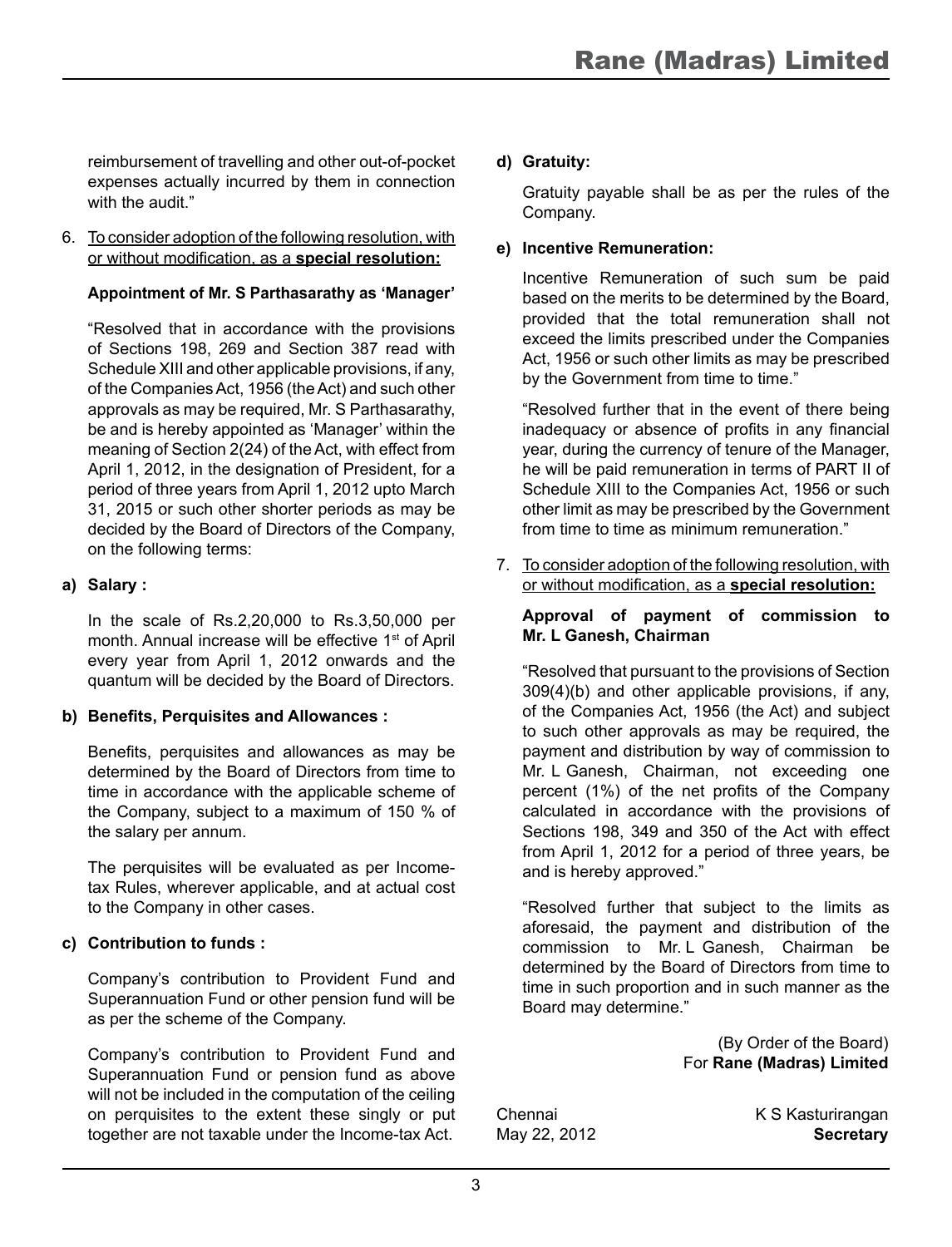#### **NOTES:**

- **1. Any member entitled to attend and vote at the meeting may appoint a proxy to attend and vote instead of himself. The proxy need not be a member of the Company. The proxies should however be deposited at the registered office of the Company not less than 48 hours before the commencement of the meeting.**
- 2. The Explanatory Statement pursuant to Section 173(2) of the Companies Act, 1956 in respect of the Special Business as given in the notice is annexed.
- 3. The Register of Members of the Company will remain closed from **Saturday, July 7, 2012** to **Wednesday, July 11, 2012** (both days inclusive).
- 4. Pursuant to the provisions of Section 205A of the Companies Act 1956, dividend for the financial year ended March 31, 2005 and thereafter which remain unclaimed for a period of seven years will be transferred to the Investor Education and Protection Fund (IEPF) of the Central Government. The Company has sent reminders to all those members whose dividend payments during the last seven years remain unpaid as per Company records. Members are requested to contact the Company's Registrars and Transfer Agents, for payment in respect of the unclaimed dividend for the financial year 2004-05 and thereafter.
- 5. Ministry of Corporate Affairs (MCA) vide circular no.17/2011 dated April 29, 2011 permitted sending all communications to members by electronic mail (e-mail), as a measure of "Green Initiative in Corporate Governance". In line with the Ministry's direction your Company intends to send all future

#### **Explanatory Statement pursuant to Section 173(2) of the Companies Act, 1956**

#### **Resolution No.5**

M/s. Price Waterhouse & Co., Chartered Accountants, Chennai, the auditors of the Company, who holds office until the conclusion of the ensuing Annual General Meeting (AGM), have vide their letter dated May 15, 2012 expressed that they are not seeking re-appointment as auditors of the Company. It is therefore proposed to appoint M/s. Deloitte Haskins and Sells, Chartered Accountants as the auditors of the Company in their place.

M/s. Deloitte Haskins and Sells, Chartered Accountants, have confirmed their eligibility for their appointment and expressed their willingness to act as the auditors of the Company, if appointed by the members at the AGM.

A special notice under Section 225 of the Companies Act, 1956 has been received by the

communication to members by e-mail including notice of the Annual General Meeting and Annual Report, to the e-mail address registered with your respective Depository Participants (DPs). We encourage your participation and expect your support in this green initiative. To receive communications from the Company in electronic form, please register your e-mail address with your DP/ Registrar and Share Transfer Agents (RTA) or write to us at investorservices@rane.co.in. All members are entitled to receive the communication in physical form upon request for the same.

6. Members holding shares in physical form are requested to notify to the Company immediately of any change in their residential and e-mail address to the Registrars and Transfer Agents:

M/s. Integrated Enterprises (India) Limited II Floor, "Kences Towers", No.1, Ramakrishna Street, North Usman Road, T.Nagar, Chennai 600 017.

Members holding shares in dematerialized form are requested to update the change in residential and e-mail address with their respective Depository Participants (DPs).

- 7. Members who are holding shares in identical order of names in more than one account are requested to intimate to the Company, the ledger folio of such accounts together with the share certificate(s) to enable the Company to consolidate all the holdings into one account. The share certificate(s) will be returned to the members after necessary endorsements.
- 8. Members/Proxies should bring the attendance slip duly filled in for attending the meeting.

Company, from a member, of the intention to move the resolution appointing M/s. Deloitte Haskins and Sells, Chartered Accountants, as the auditors.

None of the directors is concerned or interested in the resolution. Your directors commend the resolution for adoption.

#### **Resolution No.6**

Consequent to the resignation of Mr. Harish Lakshman as the 'Manager' under the Companies Act, 1956 with effect from March 31, 2012, your directors have, subject to the approval of shareholders, appointed Mr. S Parthasarathy, President of the Company, as 'Manager' for a period of three years from April 1, 2012 to March 31, 2015 on the terms of remuneration as detailed in the resolution.

As required under the Provisions of Schedule XIII to the Companies Act, 1956, the following information is provided.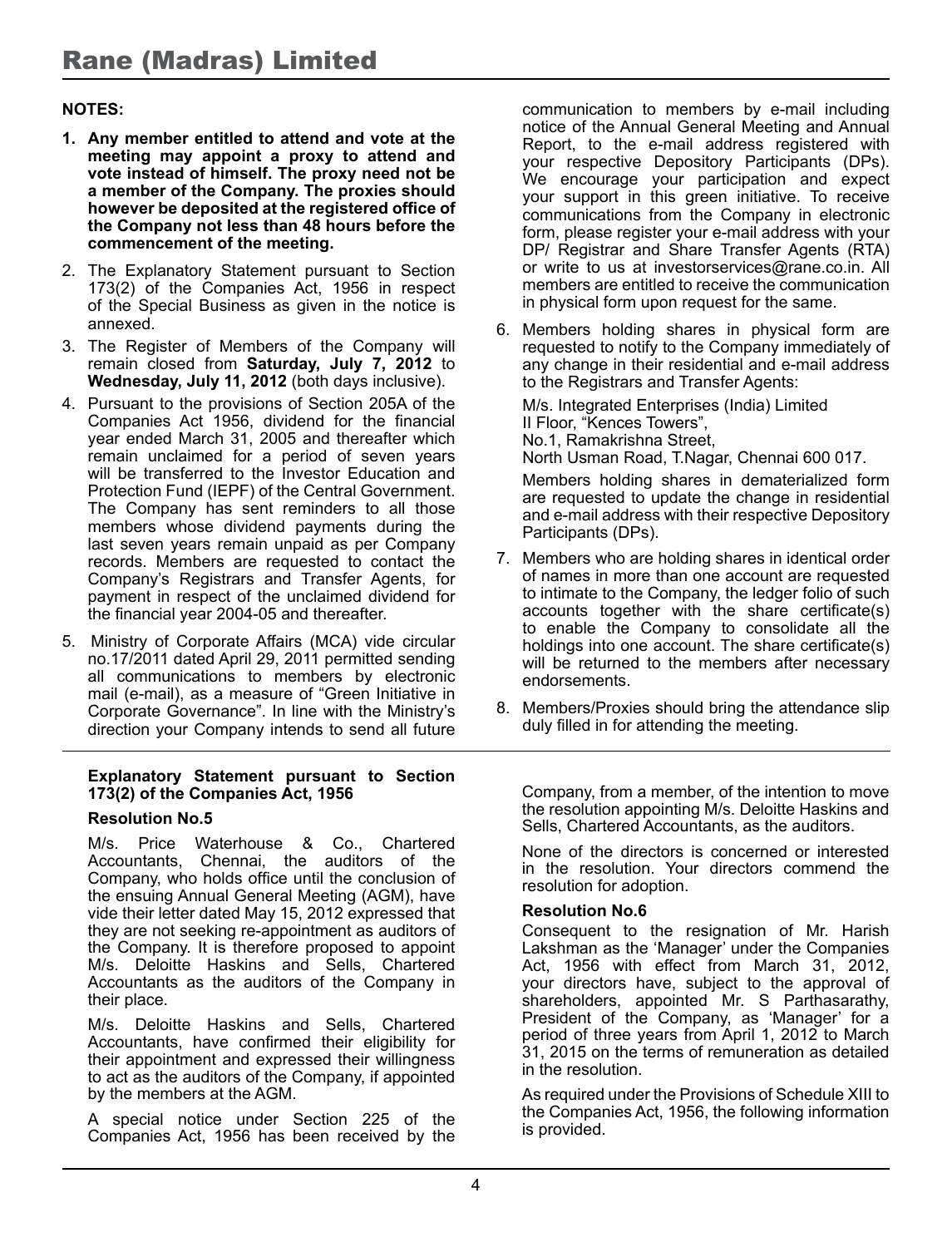#### **I. General Information:**

The Company is a subsidiary of Rane Holdings Limited. The Company is engaged in manufacture and sale of Steering and Suspension Linkage Products and Steering Gear Assemblies, which falls under auto component industry. The financial performance of the Company for the year ended March 31, 2012 is given below:

| <b>Particulars for 2011-12</b>      | <b>Rs. Crores</b> |
|-------------------------------------|-------------------|
| Sales & Operating Revenues          | 669.29            |
| Profit Before Tax                   | 37.17             |
| Provision for Tax                   | 9.77              |
| <b>Profit After Tax</b>             | 27.40             |
| Exports (FOB Value) during the year | 74.64             |
| Net Foreign Exchange Earnings       | 48.93             |

#### **II. Information about the appointee Mr. S Parthasarathy:**

| Name                                                             | Mr. S Parthasarathy                                                                                                                                                                                   |         |
|------------------------------------------------------------------|-------------------------------------------------------------------------------------------------------------------------------------------------------------------------------------------------------|---------|
| Father's Name                                                    | Mr. V Srinivasan                                                                                                                                                                                      |         |
| Date of Birth                                                    | October 17, 1958                                                                                                                                                                                      |         |
| Date of Appointment                                              | April 1, 2012                                                                                                                                                                                         |         |
| <b>Other Directorships</b>                                       | Rane Diecast Limited                                                                                                                                                                                  |         |
| <b>Committee Memberships</b>                                     | <b>NIL</b>                                                                                                                                                                                            |         |
| <b>Educational Qualifications</b>                                | B.E., M.B.A. (AUBS)                                                                                                                                                                                   |         |
| Experience                                                       | 30 years experience                                                                                                                                                                                   |         |
|                                                                  | <b>Particulars</b>                                                                                                                                                                                    | Rs. Cr. |
|                                                                  | Salary                                                                                                                                                                                                | 0.47    |
| <b>Past Remuneration</b>                                         | Perquisites                                                                                                                                                                                           | 0.05    |
| $($ for 2011-12)                                                 | Contribution to Provident Fund, Pension Fund and Gratuity                                                                                                                                             | 0.08    |
|                                                                  | Commission                                                                                                                                                                                            | 0.13    |
|                                                                  | Total                                                                                                                                                                                                 | 0.73    |
| Recognition or Awards                                            |                                                                                                                                                                                                       |         |
| Job Profile and his suitability                                  | Overall management of the Company. Given his qualification and<br>experience Mr. S Parthasarathy is considered well suited for the<br>position.                                                       |         |
| Comparative remuneration profile with<br>respect to the industry | The proposed remuneration package of the appointee is in line with the<br>prevailing remuneration package in the industry, having regard to the<br>size of the Company, profile of the position etc., |         |
| Remuneration Proposed                                            | Detailed in the resolution. The remuneration proposed is commensurate<br>with the responsibilities of the appointee and is in line with the<br>remuneration practices in the auto component industry. |         |

Ministry of Corporate Affairs (MCA) vide their notification dated July 14, 2011 has liberalised the norms for payment of managerial remuneration and relaxed the requirement of seeking approval of Central Government for payment of remuneration exceeding the limits under Schedule XIII, in case there are no profits or profits are inadequate, if such managerial personnel is qualified and has expert / specialised knowledge in his profession and satisfies certain conditions.

Mr. S Parthasarathy satisfies the conditions laid down by MCA in the notification, viz, he possesses specialised qualifications in Engineering and Business Management and has over 30 years of experience. He does not hold and has not held any share in the share capital of the Company or the holding company viz., Rane Holdings Limited and is not having or has not held any interest, direct or indirect, in the Company or the holding company.

Mr. S Parthasarathy does not have any other pecuniary relationship with the Company. He is not related to any director or promoters of the Company or the holding company.

None of the directors is concerned or interested in the resolution.

Your directors commend the resolution for adoption.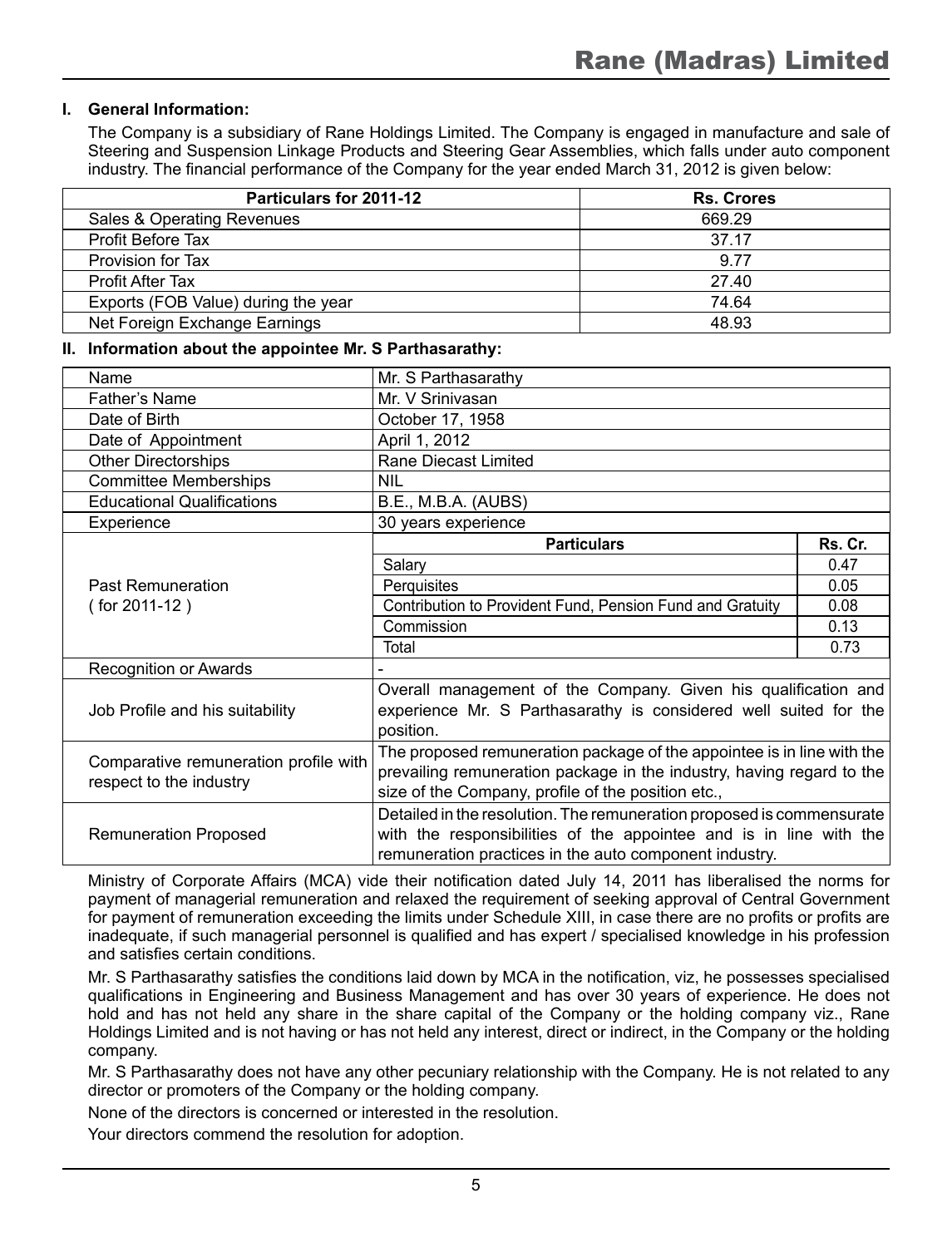#### **Resolution No.7**

At the Annual General Meeting of the Company held on July 19, 2010, the shareholders had approved payment of commission to Mr. L Ganesh, Chairman, to the extent of 1% of the net profits of the Company for a period of 3 years with effect from April 1, 2009 to March 31, 2012.

Mr. L Ganesh is a Chartered Accountant and also holds an MBA from the Pennsylvania State University, USA. He has over 33 years of industrial experience in overall management of the companies. He has held several positions of high responsibilities with various industry forums and had been the President of Automotive Components Manufacturers Association of India and Madras Management Association and Chairman of the Confederation of Indian Industry, Southern Region. Presently, he is Honorary Consul for New Zealand in South India.

Currently he is the Chairman and Managing Director of Rane Engine Valve Limited and Executive Vice-Chairman of Rane Holdings Limited.

Mr. L Ganesh is the Chairman of the Company since October 2006 and devotes substantial time and attention towards formulating new strategies to improve the performance and develop the business

of the Company. The cost reduction and profit improvement measures formulated by him have benefited the Company. He has played a key role in establishing strong footprint in global markets and winning the coveted Deming award.

Therefore, it is proposed to continue the payment of commission to Mr. L Ganesh on the same scale i.e., upto 1% of the net profits, per annum, for a period of three years with effect from April 1, 2012 to March 31, 2015, as may be determined by the Board from time to time, within these limits. Mr. L Ganesh does not draw any other remuneration from the Company.

Mr. L Ganesh is concerned or interested in the resolution. Mr. L Lakshman being relative of Mr. L Ganesh, is deemed to be interested in the resolution.

None of the other directors are interested in the resolution.

Your directors commend the resolution for adoption.

(By Order of the Board) For **Rane (Madras) Limited**

| Chennai      | K S Kasturirangan |
|--------------|-------------------|
| May 22, 2012 | <b>Secretary</b>  |

**Information about director seeking re-appointment in this Annual General Meeting in respect of item Nos. 3 & 4 above (in accordance with Clause 49 (IV) of the Listing Agreement)**

|                                   | Item No.3                                                                                                                                                                                               | Item No.4                                                                                                                                                                                                                                                                            |  |
|-----------------------------------|---------------------------------------------------------------------------------------------------------------------------------------------------------------------------------------------------------|--------------------------------------------------------------------------------------------------------------------------------------------------------------------------------------------------------------------------------------------------------------------------------------|--|
| Name of the director              | Mr. M Lakshminarayan                                                                                                                                                                                    | Mr. T Mukherjee                                                                                                                                                                                                                                                                      |  |
| <b>Father's Name</b>              | Mr. Venkatram Muthuswamy                                                                                                                                                                                | Dr. Dinesh Chandra Mukherjee                                                                                                                                                                                                                                                         |  |
| Date of birth                     | September 7, 1946                                                                                                                                                                                       | October 13, 1942                                                                                                                                                                                                                                                                     |  |
| <b>Educational Qualifications</b> | M. Tech                                                                                                                                                                                                 | FNAE, FR Eng. D.Met (Sheffield)                                                                                                                                                                                                                                                      |  |
| <b>Experience</b>                 | Over 38 years of experience in the<br>field of Science and Technology.                                                                                                                                  | Over 43 years of experience in his profession.                                                                                                                                                                                                                                       |  |
| Date of appointment               | July 21, 2008                                                                                                                                                                                           | January 18, 2010                                                                                                                                                                                                                                                                     |  |
| <b>Other Directorships</b>        | Kirloskar Engines India Limited<br>$\mathbf{1}$ .<br>Carborandum Universal Limited<br>2.<br>3.<br>Wabco India Limited<br><b>Managing Director</b><br>Harman International (India) Private Limited<br>4. | <b>TIL Limited</b><br><b>NICCO Corporation Limited</b><br>2.<br>West Bengal Industrial Development<br><b>Corporation Limited</b><br><b>Bharat Forge Limited</b><br>4.<br>Tata Advanced Materials Limited<br>5.<br>6. IFB Industries Limited<br><b>Tractors India Private Limited</b> |  |
| <b>Committee Memberships</b>      | <b>Member-Audit</b><br>Carborandum Universal Limited<br>Rane (Madras) Limited<br>2.                                                                                                                     | <b>Member - Audit</b><br><b>TIL Limited</b><br><b>Chairman - Remuneration</b><br>Tractors India Private Limited<br><b>Member - Remuneration</b><br>TIL Limited<br>Member - Technology<br><b>NICCO Corporation Limited</b>                                                            |  |
| Number of shares held             | Nil                                                                                                                                                                                                     | Nil<br>$\sim$ $\sim$ $\sim$ $\sim$ $\sim$                                                                                                                                                                                                                                            |  |

(By Order of the Board) For **Rane (Madras) Limited**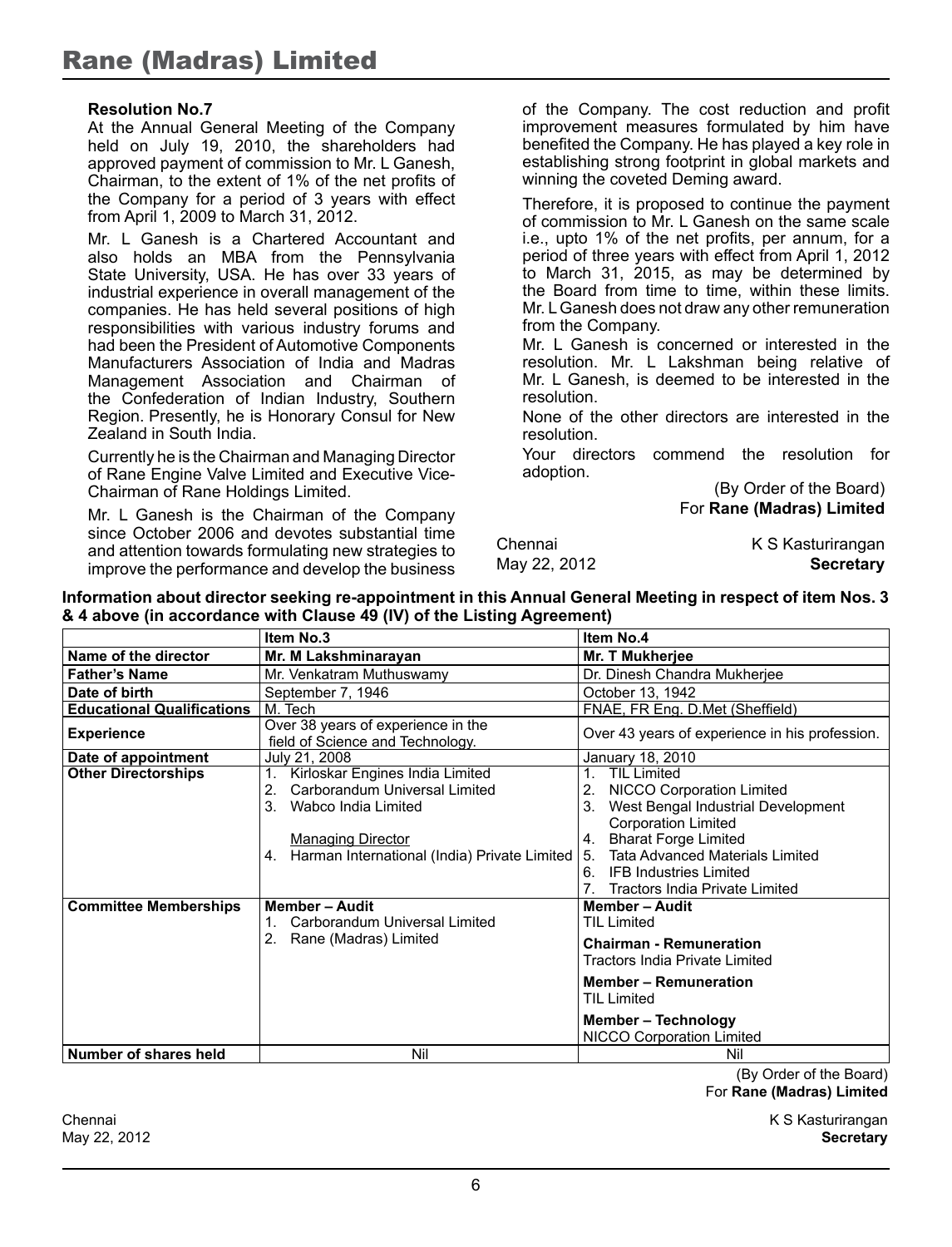#### **REPORT OF THE DIRECTORS**

Your Directors have pleasure in presenting their eighth Annual Report together with the accounts for the year ended March 31, 2012.

#### **1. Financial Performance**

The financial highlights for the year under review are as follows: (Rs. Crores)

| <b>Particulars</b>                 | 2011-12 | 2010-11 |
|------------------------------------|---------|---------|
| Sales and Operating Revenues       | 669.29  | 583.98  |
| Other Income                       | 3.82    | 1.48    |
| Profit Before Tax                  | 37.17   | 30.83   |
| Provision for tax :                |         |         |
| Current                            | 7.65    | 7.44    |
| Deferred                           | 2.12    | (1.18)  |
| Profit After Tax                   | 27.40   | 24.57   |
| Surplus brought forward            | 27.49   | 13.65   |
| Amount available for appropriation | 54.89   | 38.22   |

During the year, the Sales and Operating Revenues grew by 14.60% over the previous year. The Profit Before Tax improved by 20.56% over the previous year. Earnings per share for the year 2011-12 was higher at Rs.26.95 as against Rs.24.18 in the previous year.

#### **2. Appropriation**

Profit available for appropriation is Rs.54.89 crores. The directors have declared and paid an interim dividend of 55% on the equity capital of the Company for the year ended March 31, 2012 and have recommended a further 40% as final dividend, making for a total dividend of 95% for the year. The amount on this account inclusive of tax on distributed profits and surcharge thereon, works out to Rs.11.22 crores leaving the company with retained profits of Rs.43.67 crores. Out of this, Rs. 2.74 crores is being transferred to the General Reserve and Rs.40.93 crores being retained as Surplus in the Profit and Loss Account.

#### **3. Management Discussion & Analysis**

Your company is engaged in the manufacturing and marketing of auto components for transportation industry. A detailed analysis of the automotive industry, your Company's performance etc. are discussed in the report on 'Management Discussion and Analysis' which forms part of this report and annexed as Annexure 'A'.

#### **4. Fixed Deposits**

The deposits outstanding as on March 31, 2012 amounted to Rs.10.77 crores. All deposits that matured during the year were repaid / renewed except for a sum of Rs.0.02 crores for which claims have not been lodged with your Company.

#### **5. Board of Directors**

Mr. M Lakshminarayan and Mr. T Mukherjee retire by rotation and being eligible, offer themselves for re-appointment. The notice convening the ensuing Annual General Meeting includes the proposal for their re-appointment as directors.

#### **6. Conservation of energy**

Your Company has been taking several initiatives to conserve energy. As an on-going process, energy audits have been conducted across the various Plants. Significant efforts continue in elimination of wasteful consumption of energy. Apart from this, a process of defining energy efficient machines has been initiated and progressively all machines are being converted to energy efficient machines, by optimizing the machine usage. Arising out of the above efforts, unit consumption of power for producing the products are coming down year by year.

#### **7. Research & Development Activities**

The details of disclosure of particulars with respect to Research & Development, technology absorption, adaptation and innovation, as required under the Companies (Disclosure of Particulars in the Report of Board of Directors) Rules, 1988 in Form B are furnished in Annexure 'B'.

#### **8. Foreign Exchange earnings and outgo**

The foreign exchange earned during 2011-12 was Rs.74.64 crores against foreign exchange outgo of Rs.25.71 crores. Your Company continued to remain a substantial net foreign exchange earner with the foreign exchange earned being 2.9 times higher than the outgo.

**9. Foreign Currency Loans**

#### **Statutory Auditor's observation on accounting treatment in respect of External Commercial Borrowings (ECB) and associated swap contracts.**

The auditors' have in their report drawn attention to the accounting treatment in respect of ECB and associated swap contracts. This subject matter has been fully explained in Note 2 in the financial statements. Your directors are of the view that the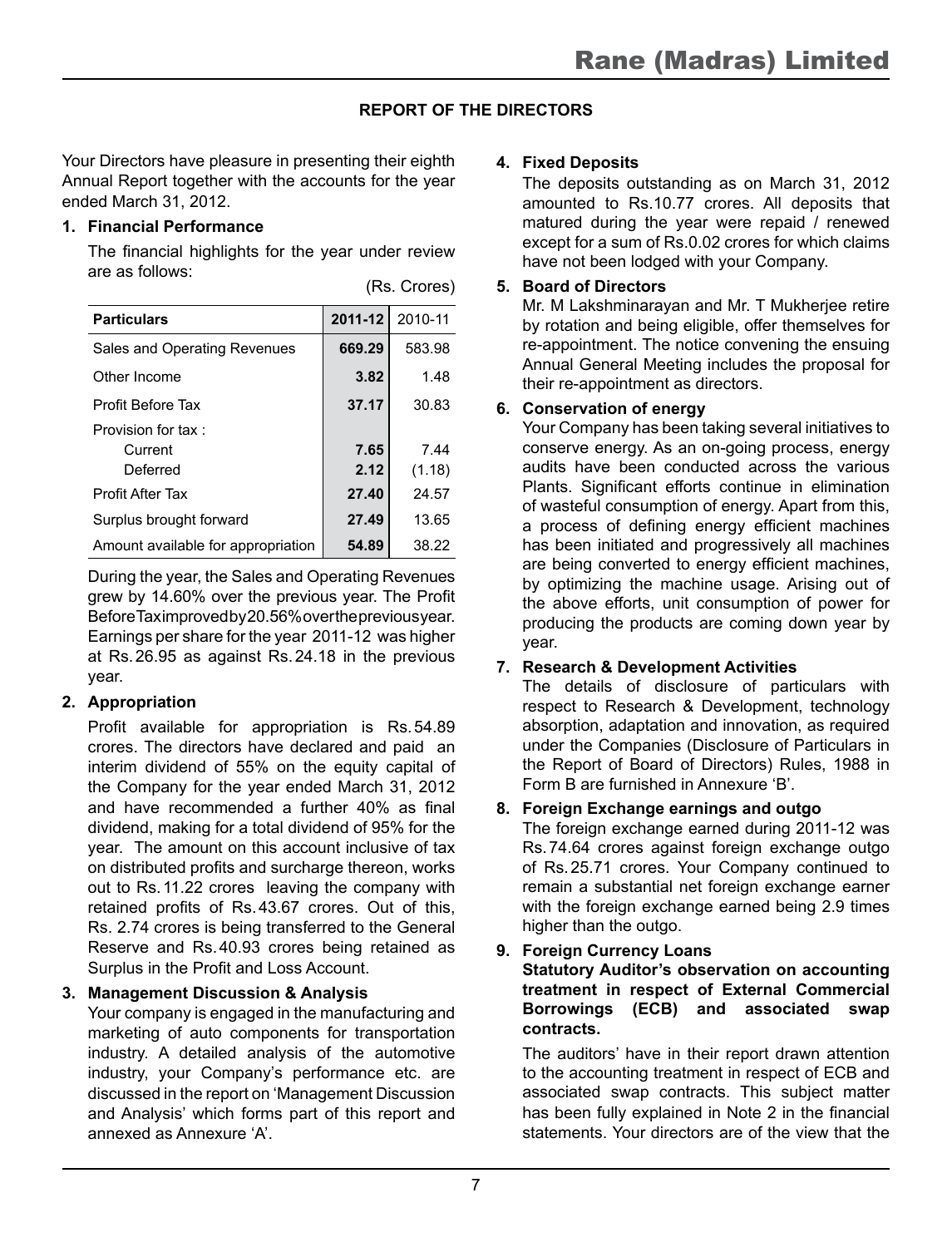#### **REPORT OF THE DIRECTORS (cond.)**

accounting treatment in this respect during the year and in the earlier years as well is in accordance with the substance of the transaction and as required by Accounting Standard -1 issued by The Institute of Chartered Accountants of India (ICAI) and notified by the Companies (Accounting Standards) Rules, 2006.

This accounting treatment has been consistently followed in the audited accounts in all the earlier years when the arrangements where entered into. There has been no change to the notified standards during the year which results in the treatment consistently followed by the Company being non compliant with the accounting standards or to be reviewed by the Company.

#### **10. Employees**

The particulars of employees, as per Section 217 (2A) of the Companies Act, 1956, read with the Companies (Particulars of Employees) Rules 1975, are given in Annexure 'C'.

#### **11. Auditors**

M/s. Price Waterhouse & Co., (PWC) Chartered Accountants, Chennai, the auditors of the Company retire at the ensuing Annual General Meeting and have expressed that they are not seeking re-appointment. Your directors wish to place on record their appreciation for the services rendered by PWC during their association with the Company as Statutory Auditors since 2005.

Special notice has been received from a member signifying the intention to propose the appointment of M/s. Deloitte Haskins & Sells (DHS), Chartered Accountants as Statutory Auditors in the place of the retiring auditors. The Company has received letter from DHS to the effect that their appointment, if made, would be within the limits prescribed under Section 224(1B) of the Companies Act, 1956. DHS has submitted the Peer Review Certificate issued to them by ICAI.

The notice of the ensuing Annual General Meeting contains necessary resolution in this regard. Your directors recommend the appointment of DHS as Statutory Auditors.

#### **12. Directors' Responsibility Statement**

Pursuant to Section 217(2AA) of the Companies Act 1956, the directors hereby confirm that they have:

- i. Followed the applicable accounting standards in the preparation of the annual accounts;
- ii. Selected such accounting policies and applied them consistently and made judgments and estimates that were reasonable and prudent so as to give a true and fair view of the state of affairs of the Company at the end of the financial year and of the profit of the Company for the year under review;
- iii. Taken proper and sufficient care for the maintenance of adequate accounting records in accordance with the provisions of the Companies Act, 1956, for safeguarding the assets of the Company and detecting fraud and other irregularities;
- iv. Prepared the accounts for the financial year on a 'going concern' basis.

#### **13. Corporate Social Responsibility**

The vision on Corporate Social Responsibility (CSR) is, **"To be socially and environmentally responsive organization committed to improve quality of life within and outside".** CSR activities of Rane Group are channelized through Rane Foundation, a public charitable and educational trust, in the social and environmental spectrum.

The specific CSR initiatives taken by your Company are as follows:

- Contributed funds towards establishment of Polytechnic College at Trichy by Rane Foundation by way of donation and interest free loans.
- > Contributed to Community Development programs for elderly citizens and orphanages.
- $\triangleright$  Organized Health & Education camps for school children.
- > Organized environmental improvement activities by planting trees at Mysore.

#### **14. Corporate Governance Report**

Your Company has complied with the Corporate Governance requirements as stipulated under Clause 49 of the listing agreement. Detailed report on the compliance and a certificate by the Statutory Auditors forms part of this report as Annexure 'D'.

For and on behalf of the Board

 **L GANESH** Chairman

Chennai **HARISH LAKSHMAN** May 22, 2012 Director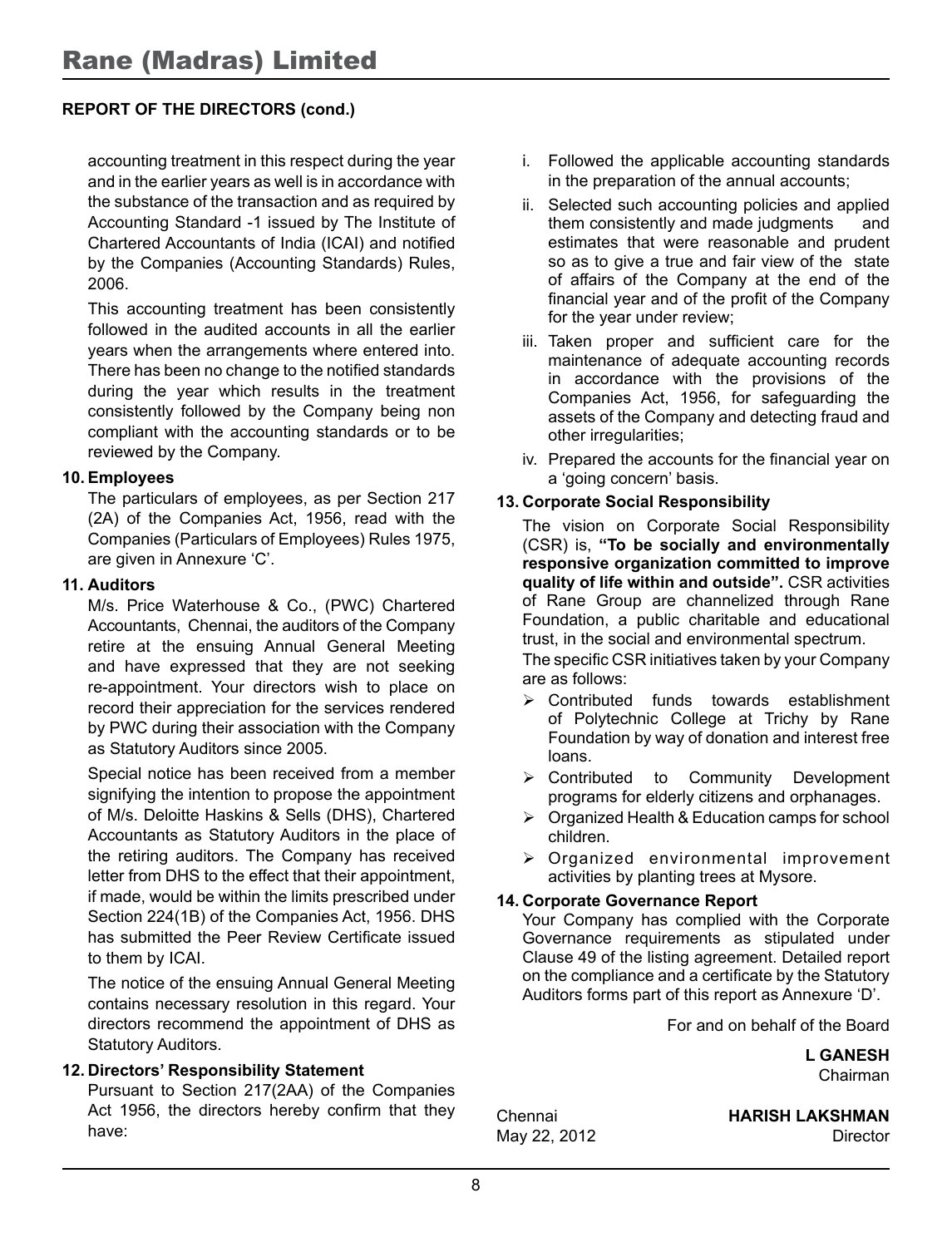#### **Annexure A to Report of the Directors**

#### **Management Discussion and Analysis**

#### **Overview**

The Company is engaged in the business of manufacture and marketing of Steering & Suspension Linkage Products and Steering Gear Products to passenger cars, commercial vehicles, farm tractors and as such operates in a single reportable segment viz., components for transportation industry.

#### **Industry Structure, Developments and Performance**

Domestic automobile market had a mixed year in 2011-12 with only select vehicles reaching the expected industry growth estimates. Though the Passenger Car and Medium & Heavy Commercial Vehicles (M&HCV) showed a sluggish growth during the year due to continuous increase in the interest rates, this was made up by the growth in other categories like Small Commercial Vehicles, Light Commercial Vehicles and Farm Tractors. Overall, the market grew by 14%.

#### **Industry Growth**

During the year under review the growth in automotive industry is given below:-

|                                    | Volume Growth in % |         |
|------------------------------------|--------------------|---------|
| <b>Vehicles</b>                    | 2011-12            | 2010-11 |
| Passenger Cars                     | 2                  | 27      |
| <b>Utility Vehicles</b>            | 17                 | 17      |
| Small Commercial Vehicles          | 27                 | 36      |
| <b>Light Commercial Vehicles</b>   | 28                 | 22      |
| Medium & Heavy Commercial Vehicles | 11                 | 38      |
| <b>Farm Tractors</b>               | 12                 | 22      |

Source: Society of Indian Automobile Manufacturers

#### **Domestic Market**

In the domestic market, the Company registered net sales of Rs.  576 crores compared to Rs.  482 crores in the previous year, representing an overall growth of 19%.

The break-up of the domestic sales by products is given below:

| <b>Products</b>                                  |     |     | 2011-12 2010-11 Growth in % |
|--------------------------------------------------|-----|-----|-----------------------------|
| Steering & Suspension<br><b>Linkage Products</b> | 324 | 268 | 21                          |
| <b>Steering Gear</b><br><b>Products</b>          | 252 | 214 | 17                          |
| Total                                            | 576 | 482 | 19                          |

Your Company has met the continuing demand for Steering & Suspension Linkage Products and Steering Gear Products from OEM and aftermarket. Special focus was given to meet the demand from the OEM tractor manufacturers. New products contributed major share of the revenues from OEM sales.

The Company implemented a region-wise growth strategy to increase the sales from the aftermarket and also diversified the aftermarket product portfolio to increase market share.

| <b>Market</b>      | 2011-12 | 2010-11 | Growth in % |
|--------------------|---------|---------|-------------|
| <b>OEM</b>         | 475.02  | 409.07  | 16          |
| <b>Aftermarket</b> | 101.20  | 72.97   | 39          |

#### **Exports**

The Company earned Rs. 81 crores through exports, a decline of 12% from the previous year. The decline in export sales is due to changes in customer programs and drop in sales of Steering and Suspension Linkage Products in North America. The new customer programs initiated during the year 2011-12, will be realised at full volumes in the forthcoming years. In addition, opportunities from Steering Gear Products are explored to augment the export sales.

The United States Dollar, the currency in which the Company exports, remained strong against the Rupee. The impact of exchange rate volatility and weak rupee was minimized with robust forex policy adopted by the Company.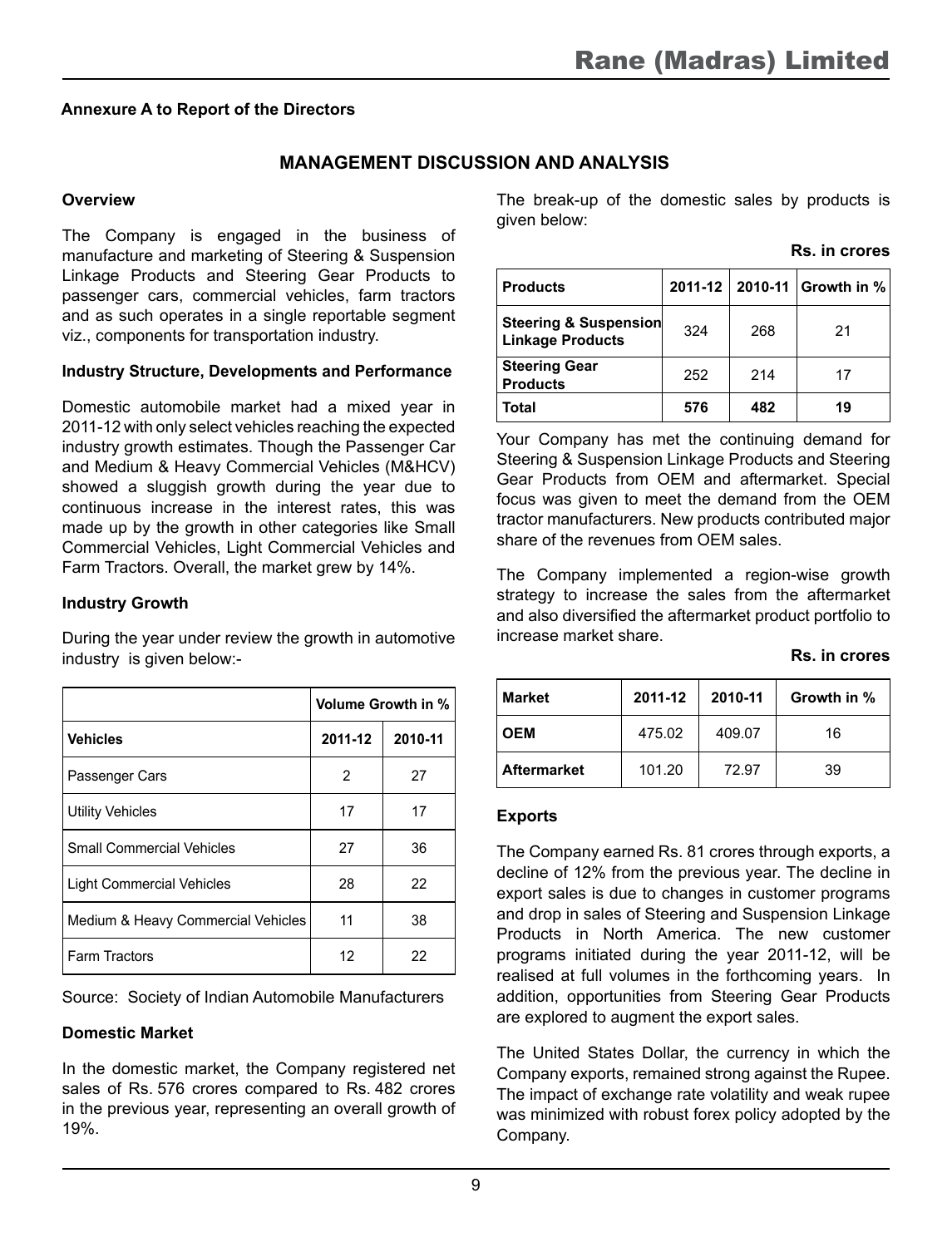#### **Management Discussion and Analysis (cond.)**

The break-up of the export sales is given below: **Rs. in crores**

| <b>Products</b>                                             |    |    | 2011-12 2010-11 Growth in % |
|-------------------------------------------------------------|----|----|-----------------------------|
| <b>Steering &amp; Suspension</b><br><b>Linkage Products</b> | 24 | 51 | -53                         |
| <b>Steering Gear Products</b>                               | 57 | 41 | 39                          |
| Total                                                       | 81 | 92 | $-12$                       |

#### **Operational and Financial Performance**

#### **Financial Review**

In the year ended March 31, 2012, net sales of the Company was Rs.657.22 crores; a growth of 14 % over the previous year. The Profit Before Tax (PBT) was Rs.37.17 crores, an increase of 21% over the previous year. The revenue from the domestic sales for the year was Rs.576 crores, an increase of 19% compared with the previous year. The earnings from exports was Rs.81 crores, a decline of 12% against the last year export sales. The sales from the new products generated 15% of the revenues, a consistent performance over years. Premium transporting charges during the year was brought down considerably as the capacity for servicing the growth was in place.

The variable conversion costs such as labour, power and consumables escalated in the year 2011-12, reflecting the inflationary trend in the economy. In addition, certain fixed costs were incurred to manage the operations and to leverage the Company for future growth. The spiralling interest costs impacted the overall cost structure of the Company.

The Company continued to focus on operational efficiencies to improve productivity and implemented cost control measures through innovative practices at the shop floor level to sustain growth and profitability. Several projects were undertaken to offset the impact of cost increases. These efforts yielded improved profitability.

#### **Operations and Manufacturing Review**

Total Quality Management (TQM) is a way of life at the Company and is embedded in its core organizational value. "Customer delight through total quality" is the prime motto of the Company. Excellence in quality is achieved through continuous quality improvement with Kaizen, Quality Control (QC) story, 7 QC tools and other statistical tools. Active employee participation is the key to remain competitive in ever changing market scenario. The joint meetings with suppliers and customers ensure seamless integration of component value addition in the manufacturing cycle. The Quality Circles and Cross Functional Teams (CFT) resolved operational issues pertaining to manufacturing and quality. The best employee suggestions and practices are shared across functions. In the year under review the number of suggestions received per employee improved resulting in an average of 3 Quality Control Circle (QCC) projects per year.

Value Analysis (VA)/Value Engineering (VE) techniques are rigorously practiced to improve the cost structure. The Company has received many awards and certifications for its eminence in manufacturing and quality. Some of the awards include:

- 1. Best Supplier Award from Tractors and Farm Equipments Limited [TAFE]
- 2. Best HR Practices by Maruti Suzuki India Limited
- 3. Best Supplier Award from HV Axles Limited
- 4. Recognition for Quality Systems by Maruti Suzuki India Limited

The Company has also taken several measures to improve productivity and enhance capacity utilization including Lean Manufacturing and Productivity Improvement projects. The asset utilization and asset enhancement opportunities of existing assets are thoroughly evaluated before considering any decision on new investments. As a result, the Company's asset productivity and asset utilization remains one of the best in the auto ancillary industry.

#### **Outlook**

The Company is cautiously optimistic about the stable growth in the automotive industry, especially in the passenger car and commercial vehicle categories. The demand for mechanical steering gears to be used along with electric power steering is expected to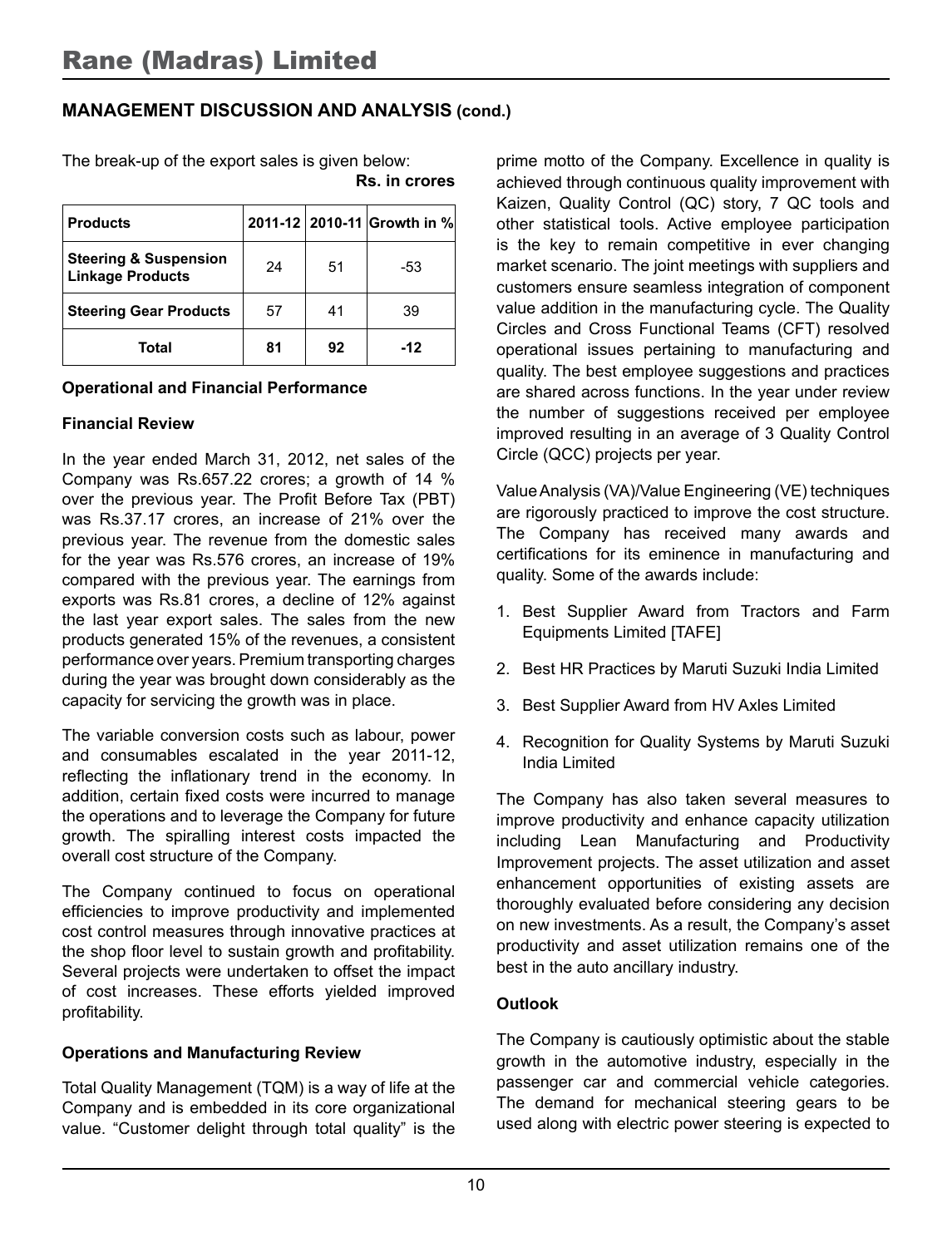#### **Management Discussion and Analysis (cond.)**

increase. The company is fully capable of scaling up the operations to fulfil volumes and also has the distinct advantage of manufacturing different components of multiple lot sizes all at the same time.

Product portfolio diversification efforts by the Company includes developing steering gears for applications in all-terrain vehicles, hydraulic cylinders for applications in tractors & commercial vehicles and hydrostatic units for use in tractors. In addition, the pilot product performance is evaluated before the actual product development through virtual 3-D designing, eventually minimizing the product design lead time and time-to-market.

The concerns of liquidity, high inflation, weak rupee, volatile oil price and high interest rate may negatively affect the growth sentiments of the auto industry. The Company is well placed to evaluate these conditions and to mitigate any specific issue affecting the growth. The opportunities from the adjacent markets and product space are evaluated to sustain the growth and profitability.

#### **Opportunities & Threats**

India has the largest engineering talent pool with acclaimed redesigning and process engineering skillsets. In addition to the human resources, India has abundant raw material resources and quality manufacturing facilities on par with the world class quality testing centres elsewhere on the globe. These advantages have enabled India to position as a global resource hub for OEM and auto components manufacturers.

India's distinct global cost and quality advantages have augmented the growth of the Company.

Rane Group's strength continues in areas of:-

- > Market Leadership
- $\triangleright$  Brand Equity
- > Human Resources
- > Total Quality Management (TQM)
- $\triangleright$  Core design capability
- $\triangleright$  State-of-the-art testing facility
- $\triangleright$  Ability to scale up operations

The Company will endeavor to further develop and improve its strengths.

The main threats to which auto component industry is exposed to are:-

- $\triangleright$  Unceasing cost reduction demand from OEMs from whom the major portion of the future growth is likely to come.
- $\triangleright$  Spiralling commodity prices affecting the input costs structure.
- $\triangleright$  Dumping from China.
- $\triangleright$  Apprehension about weak economic expansion in the developed countries.

#### **Internal Control Systems and Risk Management**

The Company has engaged an independent agency to carry out internal audit at all its locations across the country. The Audit Committee and the Board in consultation with the internal auditor, statutory auditor and operating management approve annual internal audit plan. The findings of the internal auditors in their quarterly audit are placed before the Audit Committee at each of its quarterly meeting for review. The response of the operating management and counter measures proposed are discussed in the Audit Committee meetings. This process not only seeks to ensure the reliability of internal control systems and compliance with laws and regulations but also covers resource utilization and system efficacy.

During the year, the Company revisited the risks associated with each of the business processes and the sub-processes. The risks are broadly classified into strategic risks, operational risks, financial risks and statutory compliance risks. These risks are rated based on factors such as past year experience, probability of occurrence, probability of non-detection and its impact on business. Every quarter the top management reviews the strategic risks, the risks with high probability and high impact and presents its report to the Board of Directors together with the risk mitigation plan on half-yearly basis. The strategic risks are taken into consideration in the annual planning processes. Other risks are covered as part of internal audit process and presented to the Audit Committee every quarter. The risk ratings are revalidated with the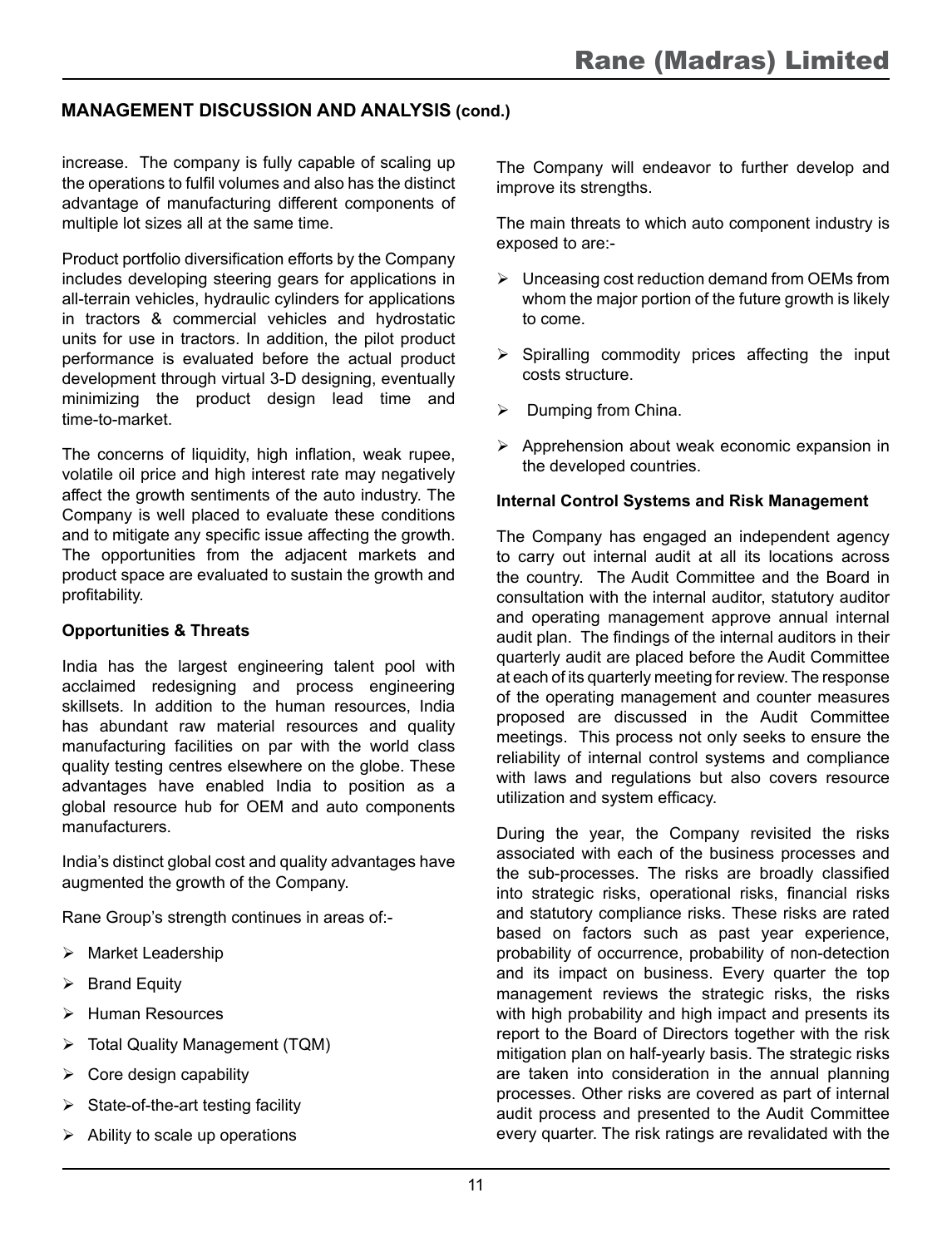#### **Management Discussion and Analysis (cond.)**

top management as part of the internal audit process every quarter. The overall re-assessment of risks at company level is carried out and presented to the Board once in two years for their review.

#### **Human Resource Development and Industrial Relations**

Human Resource (HR) in the Company partners with the business in formulation of strategies and in developing organizational capability. The Company's HR initiatives aim at balancing the near, mid and long term aspects of career planning and management. HR at the Company upholds the dictum of attracting, inspiring and retaining the right talent to drive business results.

As part of the Company's four-level Professional Development Architecture (PDA), the first batch of Rane Emerging Managers Program (REMP) was launched during November 2011 for high potential individuals to groom them for the future. Aspiring to become an employer of choice, the Company is implementing various initiatives focusing on delivering its Employer Brand Promise of challenging assignments, encouraging learning and enhancing career opportunities.

The Corporate HR team, during the year, refreshed the Performance Assessment & Development System (PADS) – aligning it with the theme of Profitable Growth. Innovation is introduced as a vital competency. Moving ahead, nurturing a culture of innovation and entrepreneurial spirit will be high on people agenda.

As at the end of March 31, 2012, the total number of employees stood at 1070.

#### **Cautionary Statement**

The information and opinion expressed in this report may contain certain forward-looking statements, which the management believe are true to the best of its knowledge at the time of its preparation. Actual results may differ materially from those either expressed or implied in this report.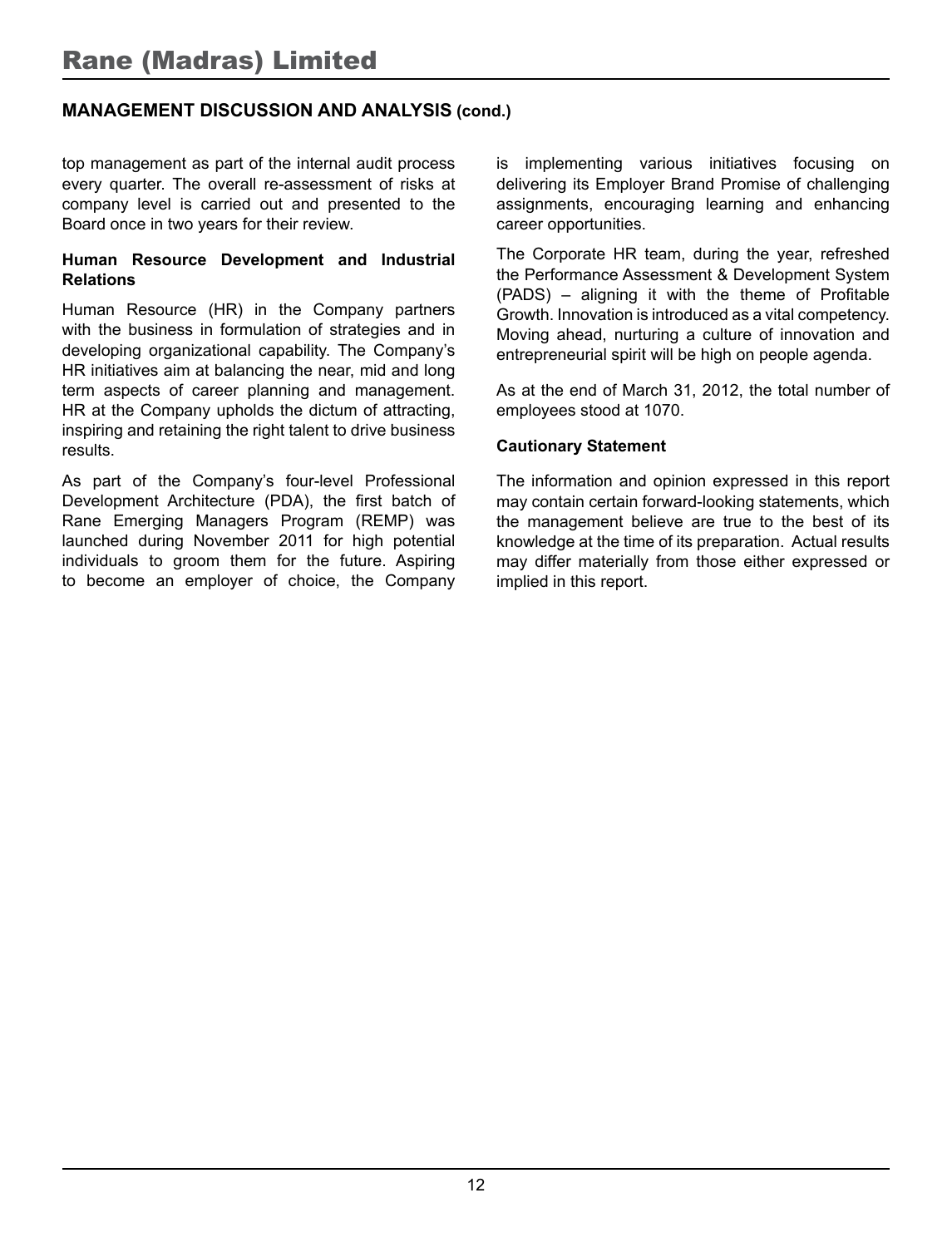#### **Annexure B to Report of the Directors**

#### **FORM B**

Disclosure of particulars with respect to Research & Development, technology absorption, adaptation and innovation, as required under the Companies (Disclosure of Particulars in the Report of Board of Directors) Rules, 1988 and forming part of the Report of the Board of Directors for the year ended March 31, 2012.

#### **RESEARCH AND DEVELOPMENT (R & D)**

- **1. Specific areas in which R & D carried out by the Company :**
	- Product technology for mechanical Rack & Pinion for deploying with Electric Power Steering (EPS), with focus on attenuating friction and noise
	- Development of EPS for farm tractors and small commercial vehicles
	- Hydraulic products for farm tractors, commercial vehicles and off – road vehicles
	- Ball joints for vehicular suspension application
	- Development of compact steering for emerging segment of low HP farm tractors
	- Enhancing virtual analysis

#### **2. Benefits derived as a result of R & D**

- Potential business for new generation cars with EPS and recognition of RML as a global Rack & Pinion Steering Gear manufacturer
- To fortify RML's position in the farm tractor and small commercial vehicle business in the near future by offering contemporary technology products
- Contribute to company's aspirations of new portfolio products
- Facilitate expanding export business and make inroads into domestic suspension business
- Augment leadership position in farm tractor segment
- Achieve first time right and reduce time to market new products

#### **3. Future plan of action**

- Deployment of appropriate technology to enhance product performance in all segments
- Creating world class validation infrastructure for Rack & Pinion products
- Focused product reliability enhancement

| 4. Expenditure on R & D |                                                           | <b>Rs. Crores</b> |                 |
|-------------------------|-----------------------------------------------------------|-------------------|-----------------|
|                         | <b>Particulars</b>                                        |                   | 2011-12 2010-11 |
| A                       | Capex                                                     | 1.08              | 0.57            |
| В                       | Recurring                                                 | 3.62              | 3.43            |
| C                       | Total                                                     | 4.70              | 4.00            |
| D                       | Total R & D expenses as a<br>percentage of total turnover | 0.71%             | 0.69%           |

#### **TECHNOLOGY ABSORPTION, ADAPTATION AND INNOVATION**

#### **1. Efforts, in brief, made towards technology absorption, adaptation and innovation:**

- High strength tubes for commercial vehicle linkages
- Maintenance free ball joints for commercial vehicles
- Polyurethane seal technology for ball joints

#### **2. Benefits derived as a result of the above efforts:**

- a. Development of new products and retaining / increasing business share
- b. Improvement of performance of existing products and offering value proposition to customers
- **3. Particulars of imported Technology (Technology imported during the last 5 years reckoned from the beginning of the financial year)**

| Technology<br>Imported                                                                                                                                      | Year of | Has the<br>Import Technology<br>been fully<br>absorbed | Areas where<br>Technology<br>not fully<br>absorbed,<br>reason and<br>future plan of<br>action |
|-------------------------------------------------------------------------------------------------------------------------------------------------------------|---------|--------------------------------------------------------|-----------------------------------------------------------------------------------------------|
| Manufacture, Assembly<br>and testing of ball joints<br>for installation on certain<br>manual steering gears<br>hydraulic<br>power<br>and<br>steering gears. | 2009    | Yes                                                    | Not<br>Applicable                                                                             |
| Design and development<br>of prototypes of Lower<br>control arm.                                                                                            | 2010    | Yes                                                    | Not<br>Applicable                                                                             |

For and on behalf of the Board

 **L GANESH** Chairman

#### Chennai **HARISH LAKSHMAN** May 22, 2012 **Director**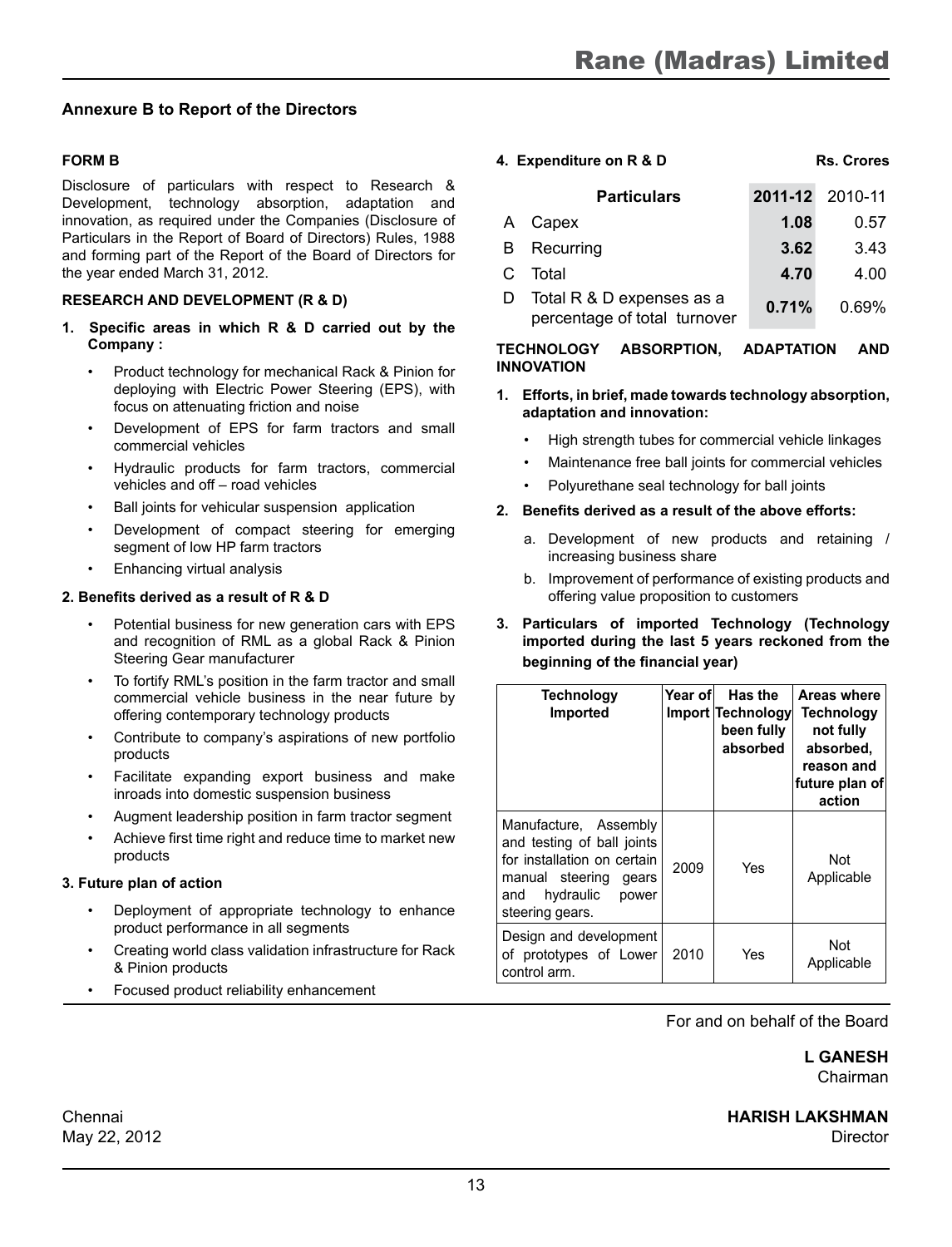| ٦      |
|--------|
| Ш      |
|        |
| п      |
|        |
| п      |
| h<br>ø |
|        |
|        |
|        |
|        |
|        |
|        |
|        |
| ø<br>٠ |
|        |
|        |
|        |
| П      |
|        |

**Annexure C to Report of the Directors**  Annexure C to Report of the Directors

**Particulars as per Section 217(2A) of the Companies Act, 1956, read with the Companies (Particulars of Employees) Rules, 1975,**  Particulars as per Section 217(2A) of the Companies Act, 1956, read with the Companies (Particulars of Employees) Rules, 1975, annexed to and forming part of the Directors' Report for the year ended March 31, 2012. **annexed to and forming part of the Directors' Report for the year ended March 31, 2012.**

| last Employment<br>Particulars of                           | Rane TRW Steering<br>General Manager-<br>Systems Ltd.<br><b>Marketing</b> |  |  |
|-------------------------------------------------------------|---------------------------------------------------------------------------|--|--|
| (Years)                                                     | న్ల                                                                       |  |  |
|                                                             | V.B.A.<br>ந்.<br>ம                                                        |  |  |
| Remuneration   Qualification   Experience<br>(Rs.)          | 73,41,891                                                                 |  |  |
| Nature of Duties   Commencement<br>of Employment<br>Date of | 05.04.2000                                                                |  |  |
| Designation /                                               | President                                                                 |  |  |
| ق<br>⊅                                                      | 53                                                                        |  |  |
| Name                                                        | I. IS. Parthasarath                                                       |  |  |
| ត ខ                                                         |                                                                           |  |  |

## **Notes:**

- 1. Remuneration as shown above includes salary, house rent and other allowances, contribution to provident and other funds and perquisites 1. Remuneration as shown above includes salary, house rent and other allowances, contribution to provident and other funds and perquisites evaluated as per Income Tax Rules. evaluated as per Income Tax Rules.
- 2. The services of Mr S Parthasarathy is contractual in nature. 2. The services of Mr S Parthasarathy is contractual in nature.
- 3. Mr Parthasarathy is not related to any director. 3. Mr Parthasarathy is not related to any director.
- 4. No employee of the Company is covered by the provision of Section 217(2A) (a) (iii) of the Companies Act, 1956. 4. No employee of the Company is covered by the provision of Section 217(2A) (a) (iii) of the Companies Act, 1956.

For and on behalf of the Board For and on behalf of the Board L GANESH<br>Chairman  **L GANESH** Chairman

HARISH LAKSHMAN Director Chennai **HARISH LAKSHMAN**

May 22, 2012<br>Director May 22, 2012 Chennai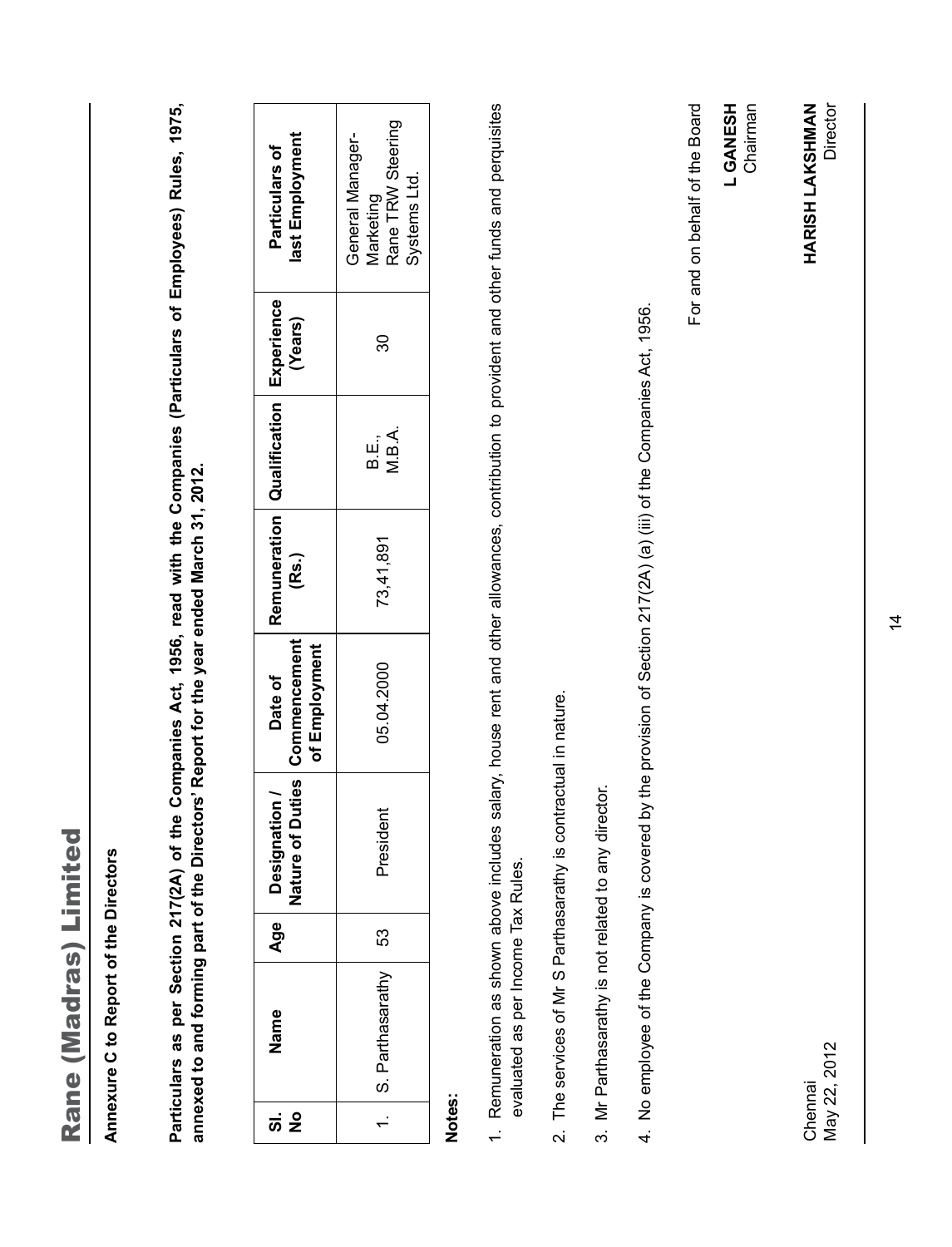#### **Annexure D to Report of the Directors**

#### **CORPORATE GOVERNANCE**

#### **1. Philosophy on Code of Governance**

Rane Group's time tested philosophy of Governance is based on principles of integrity, transparency and fairness. The Rane businesses seek enhancement to shareholder value within this framework. Employee behaviour is nourished by this culture and is governed through a policy document "Ethical Standards of Behaviour" that regulates employees and directors.

Our belief in good corporate citizenship drives internal processes towards statutory and regulatory compliances.

#### **2. Board of Directors**

The Board of the Company consists of Seven Non-Executive Directors. The composition of the

Independent Directors (57%) is in conformity with Clause 49 of the Listing Agreement entered into with stock exchanges. None of the directors on the Board, is a member of more than 10 committees or chairman of more than 5 committees across all the companies in which he is a director. Necessary disclosures regarding committee positions in other public companies as on March 31, 2012 have been made by the Directors.

The Board met Five (5) times during the financial year on May 20, 2011, July 19, 2011, October 21, 2011, January 27, 2012 and March 20, 2012. The names and categories of the Directors on the Board, their attendance at Board meetings held during the year and the number of Directorships and Committee Chairmanships / Memberships held by them are given below:

| Name of the<br><b>Director</b> | Category                       | No. of<br><b>Board</b><br>meetings | Number of<br><b>Whether</b><br>Directorship in<br>attended<br>other companies #<br>last AGM<br>Chairman |   | Number of<br>Committees @ |          |                |
|--------------------------------|--------------------------------|------------------------------------|---------------------------------------------------------------------------------------------------------|---|---------------------------|----------|----------------|
|                                |                                | attended                           |                                                                                                         |   | <b>Member</b>             | Chairman | <b>Member</b>  |
| Mr. L Lakshman                 | Non-Executive &<br>Promoter    | 3                                  | No.                                                                                                     | 1 | 11                        | 4        | 6              |
| Mr. L Ganesh                   | Non-Executive &<br>Promoter    | 5                                  | Yes                                                                                                     | 6 | 4                         | 2        | 7              |
| Mr. Harish Lakshman            | Non-Executive &<br>Promoter    | 5                                  | Yes                                                                                                     |   | 7                         | 2        | 2              |
| Mr. V Narayanan                | Independent &<br>Non-Executive | 5                                  | Yes                                                                                                     | 1 | 4                         | 3        | 2              |
| Mr. P S Kumar                  | -do-                           | 5                                  | Yes                                                                                                     |   | 4                         | 3        |                |
| Mr. M Lakshminarayan           | -do-                           | 4                                  | Yes                                                                                                     |   | 3                         |          | $\overline{2}$ |
| Dr. T Mukherjee                | -do-                           | 5                                  | Yes                                                                                                     |   | 6                         |          |                |

# - Excludes companies exempted under Section 278 of the Companies Act, 1956 and foreign companies.

@ - Membership in Audit Committee and Investors' Service / Grievance committee only is considered.

Mr. L Lakshman is related to Mr. L Ganesh and Mr. Harish Lakshman.

The information as required under Annexure IA to Clause 49 of the listing agreement such as annual operating plans and budgets, quarterly results for the company, minutes of meetings of audit committee and other committees of the Board, quarterly details of foreign exchange exposures, risk management and mitigation measures, etc. are placed before the Board of Directors.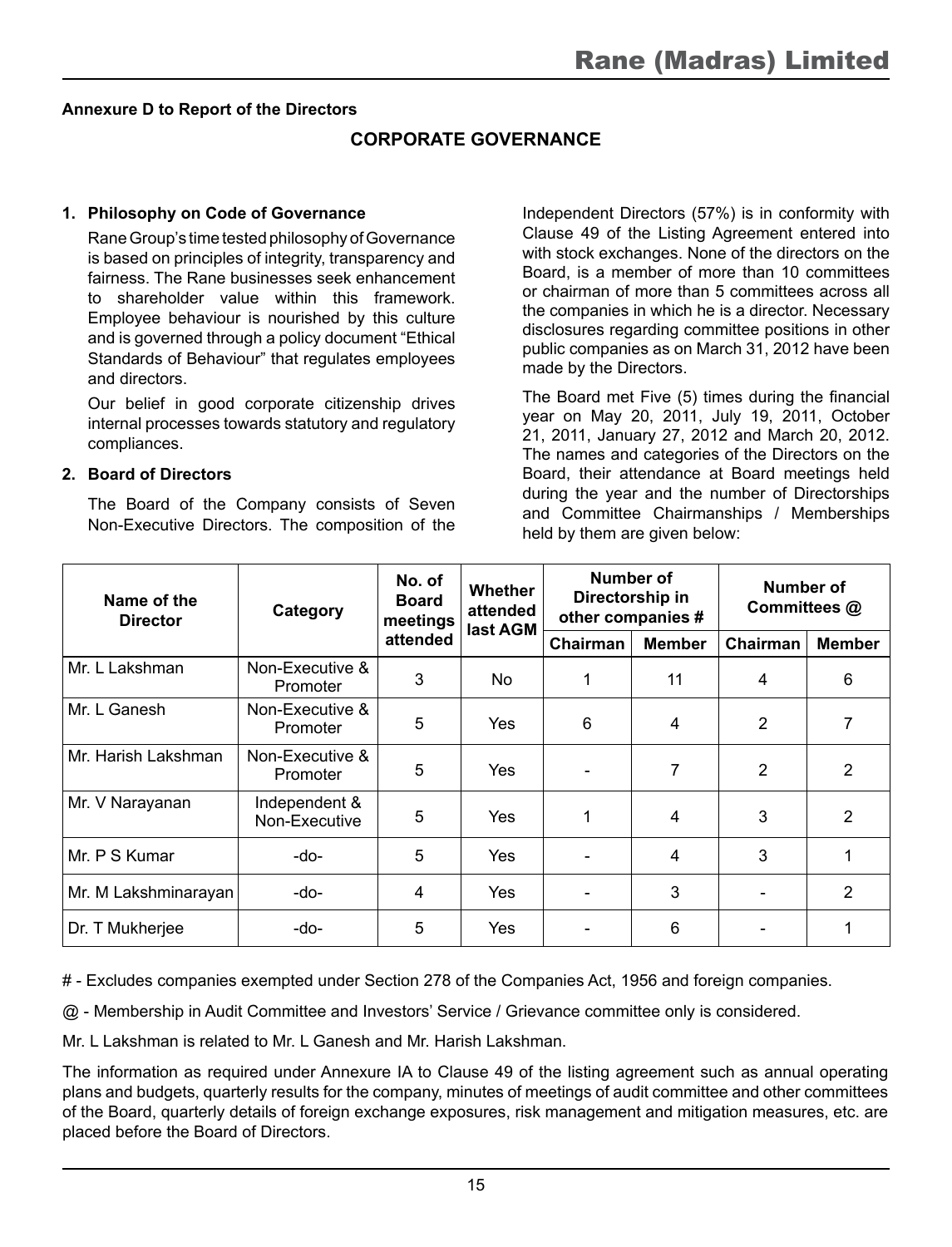#### **3. Audit Committee**

#### **Overall purpose / objective**

The purpose of the Audit Committee is to assist the Board of Directors (the "Board") in reviewing the financial information which will be provided to the shareholders and others, reviewing the systems of internal controls established in the company, appointing, retaining and reviewing the performance of independent accountants/internal auditors and overseeing the Company's accounting and financial reporting processes and the audit of the Company's financial statements.

The scope of reference to the committee, inter alia, includes:

- 1. Discuss the scope of audit and post-audit area of concern, if any, with Statutory Auditors and Internal Auditors.
- 2. Recommending the appointment of statutory auditor and fixation of audit fee.
- 3. Review of quarterly / annual financial statements with Statutory Auditors and management before submission to the Board.
- 4. Review of internal control systems with the Management, Statutory Auditors and Internal Auditors.
- 5. Reviewing the adequacy of internal audit function.
- 6. Review of financial and risk management policies of the Company.
- 7. Reviewing defaults, if any, in payments to depositors, shareholders and creditors.
- 8. Reviewing the statement of significant related party transactions submitted by the management.
- 9. Reviewing the management letters/ letters of internal control weaknesses issued by the statutory auditors, if any.
- 10. Reviewing the internal audit reports relating to internal control weaknesses, if any.
- 11. Management discussion and analysis of financial condition and results of operation.

The composition of audit committee is as follows:

| Mr. V Narayanan      | Chairman - Independent Director |
|----------------------|---------------------------------|
| Mr. P S Kumar        | Member - Independent Director   |
| Mr. L Lakshman       | Member - Non-Executive Director |
| Mr. M Lakshminarayan | Member - Independent Director   |

All the members of the audit committee are financially literate and possess accounting and related financial management expertise.

Mr. K S Kasturirangan, Secretary of the Company is the Secretary to the Committee.

The Committee met Four (4) times during the year on May 20,2011, July 19, 2011, October 21, 2011 and January 27, 2012.

| <b>Name of the Director</b> | No. of Meetings Attended |
|-----------------------------|--------------------------|
| Mr. V Narayanan             |                          |
| l Mr. L Lakshman            |                          |
| Mr. P S Kumar               |                          |
| Mr. M Lakshminarayan        |                          |

The Statutory Auditors and the Internal Auditors were present as invitees in all the meetings. The President and the Vice President - Finance of the Company attended the meetings by invitation. Based on the requirement, other directors attended the meetings by invitation.

In compliance with Clause 41 of the listing agreement, the Audit committee reviews the quarterly unaudited financial results of the Company (other than the last quarter). These results are subjected to limited review by the Statutory Auditors of the Company. The Statutory Auditors are eligible to issue limited review report as the audit firm has been subjected to peer review process of The Institute of Chartered Accountants of India (ICAI) and hold a valid certificate issued by the Peer Review Board of ICAI.

The audit committee reviews all mandatory information under Clause 49 of the Listing Agreement.

#### **4. Remuneration to directors**

Mr. Harish Lakshman, Director, held the office of 'Manager' of the company under the Companies Act, 1956, upto March 31, 2012. In terms of his appointment, no remuneration is payable to him except the sitting fee as a director of the Company for attending the meetings of the Board or committee of the Board.

The Board has appointed Mr. S Parthasarathy, President, as 'Manager' under the Companies Act, 1956 in the vacancy caused due to the resignation of Mr. Harish Lakshman as Manager.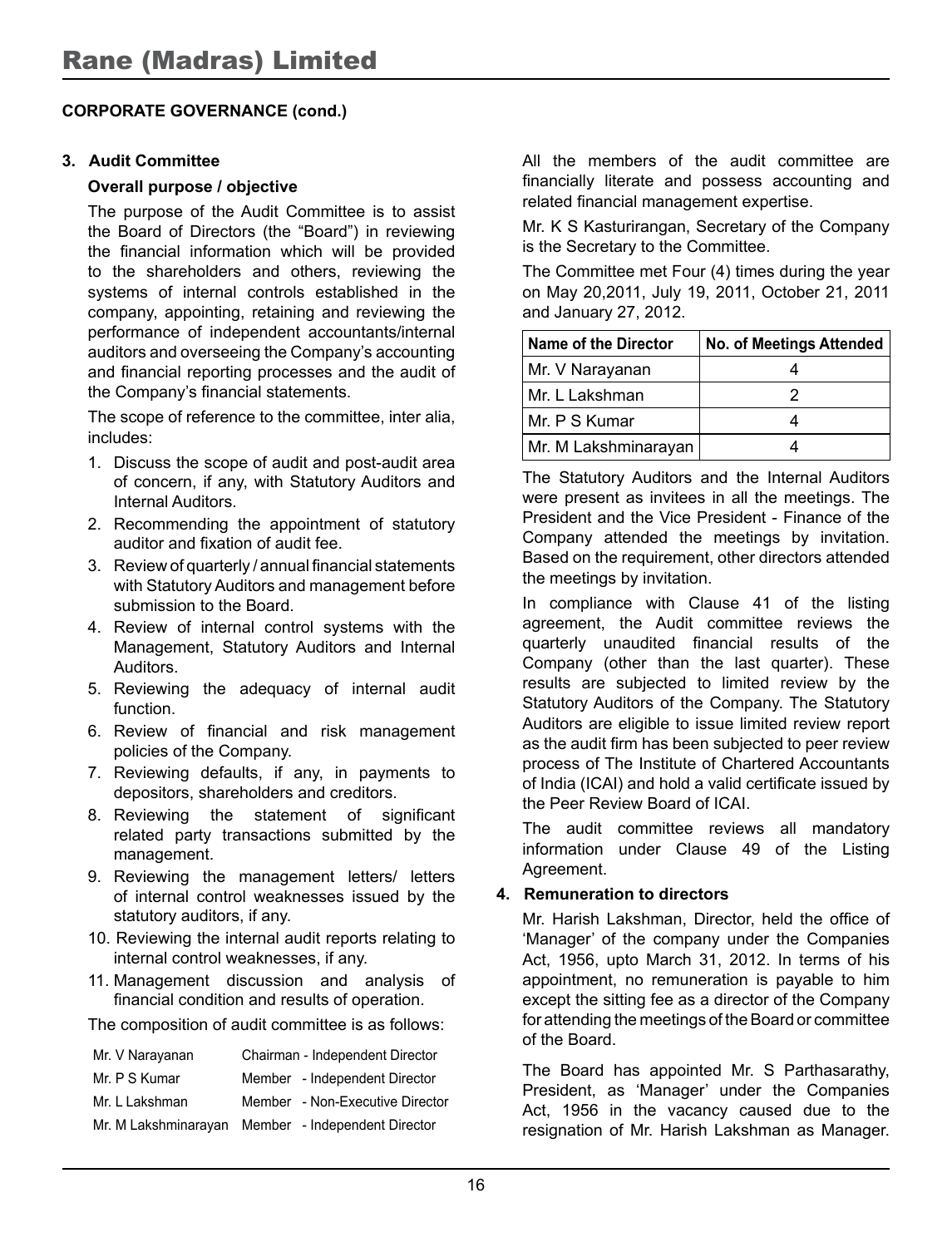Mr. Parthasarathy's appointment is for a period of three years, effective April 1, 2012, subject to the approval of shareholders at the ensuing Annual General Meeting. Mr. Parthasarathy would be paid remuneration in terms of Sections 198, 309, Schedule XIII and other applicable provisions of the Companies Act, 1956.

There is no severance fee payable to the Manager.

During the year 2011-12, the Company has paid sitting fee of Rs.20,000 per meeting to the directors for attending each meeting of the Board and Audit Committee and Rs.2,500 for attending the meeting of other committees of the Board, apart from reimbursement of actual travel and out-ofpocket expenses incurred by them for attending the meetings. Mr. L Lakshman and Mr. L Ganesh do not receive sitting fees for attending the meetings of the board or other committees of the board. The Company does not have any stock option scheme.

The details of sitting fees paid to the directors, their relationship and holding in the company are as follows:

| Name of the director | Amount (Rs.) |
|----------------------|--------------|
| Dr. T Mukherjee      | 1,00,000     |
| Mr. Harish Lakshman  | 1,05,000     |
| Mr. V Narayanan      | 1,80,000     |
| Mr. M Lakshminarayan | 1,60,000     |
| Mr. P S Kumar        | 1,85,000     |

Mr. L Ganesh is paid remuneration by way of commission not exceeding one percent (1%) of the net profits of the Company calculated in accordance with the provisions of Sections 198, 349 and 350 of the Companies Act, 1956 with effect from April 1, 2009 for a period of three years, in accordance with the approval of shareholders vide special resolution passed at the Annual General Meeting held on July 19, 2010. Commission payable to Mr. L. Ganesh, Chairman for the year 2011-12 is Rs. 37,28,641/-.

The Board of Directors of the Company have approved payment of commission not exceeding 1% of the net profits to Mr. L Ganesh for a period of three years with effect from April 1, 2012, subject to the approval of shareholders at the ensuing Annual General Meeting.

Mr. Hairsh Lakshman holds 750 equity shares in the Company. None of the other directors hold any share in the Company.

#### **5. Code of Conduct**

The Board of Directors has laid down a code of conduct for all Board Members and Senior Management of the Company. The same has also been posted on the website of the Company URL: http://www.rane.co.in/pdf/coc.pdf. The Board Members and Senior Management Personnel have affirmed their compliance with the code of conduct. Declaration from the Chief Executive Officer to this effect forms part of this report.

The Board of Directors has also laid down a code of conduct for prevention of insider trading. The designated persons have affirmed compliance with the code.

#### **6. Investors' Service Committee**

An Investor Service Committee is constituted to look into all types of grievances from shareholders and redress them expeditiously in a fit and proper manner. The composition of the Committee is as follows:

Mr. L Lakshman - Chairman

Mr. Harish Lakshman

Mr. P S Kumar

Mr. K S Kasturirangan, Secretary of the Company is the Secretary to the Committee and also acts as compliance officer of the Company.

The Committee met two (2) times during the year on May 20, 2011 and October 21, 2011.

| Name of the Director | No. of<br><b>Meetings attended</b> |
|----------------------|------------------------------------|
| Mr. L Lakshman       |                                    |
| Mr. Harish Lakshman  |                                    |
| Mr. P S Kumar        |                                    |

During the year, the Company received one investor complaint through Registrar and Transfer Agent, for non-receipt of dividend and the same was duly disposed off. No complaint was received from SEBI / Stock Exchanges / Ministry of Corporate Affairs. The Company also follows the SEBI Complaints Redress System (SCORES), a web based portal administered by SEBI for addressing investor complaints. During the year the Company did not receive any complaint in the SCORES platform.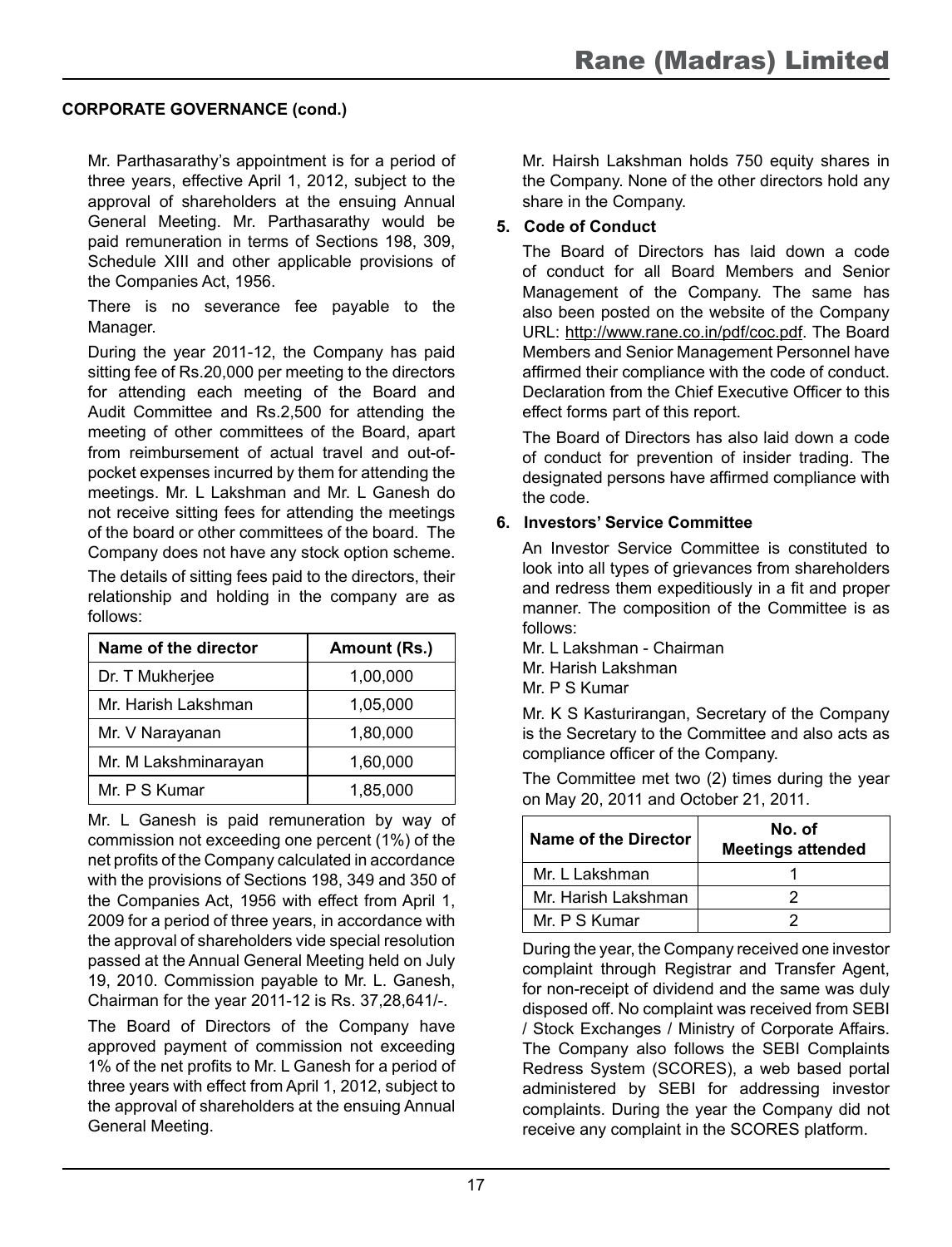#### **7. General Body Meetings**

Details of last three Annual General Meetings are as under:

| Date of<br><b>AGM</b>                                 | <b>Special Resolutions</b><br>Passed                                                                                                                                                                                                    | <b>Time</b>   | Venue                                                                                                 |
|-------------------------------------------------------|-----------------------------------------------------------------------------------------------------------------------------------------------------------------------------------------------------------------------------------------|---------------|-------------------------------------------------------------------------------------------------------|
| <b>July 19,</b><br>2011<br>(7 <sup>th</sup> )<br>AGM) | 1.<br>Re-appointment<br>of Mr. Harish<br>Lakshman as<br>'Manager'<br>Approving the<br>2.<br>appointment of<br>Mr. Aditya Ganesh<br>as Graduate<br>Engineer Trainee,<br>in terms of Section<br>$314(1)(b)$ of<br>Companies Act,<br>1956. | 10.30<br>a.m  | Narada Gana<br>Sabha (Main<br>Hall), No.314,<br>TTK Road.<br>Royapettah,<br>Chennai 600 018.          |
| <b>July 19,</b><br>2010<br>(6 <sup>th</sup><br>AGM)   | Payment of<br>Commission to<br>Mr. L Ganesh,<br>Chairman                                                                                                                                                                                | 10.15<br>a.m  | The Music<br>Academy<br>(Mini Hall),<br>New No.168,<br>T.T.K Road.<br>Royapettah,<br>Chennai 600 014. |
| <b>July 21,</b><br>2009<br>(5 <sup>th</sup> )<br>AGM) | No special resolution<br>was passed                                                                                                                                                                                                     | 10.30<br>a.m. | The Music<br>Academy<br>(Mini Hall),<br>New No.168,<br>T.T.K Road.<br>Royapettah,<br>Chennai 600 014. |

No resolution was required to be passed by means of postal ballot by the members of the Company during the year 2011-12.

#### **8. Disclosures**

During the year, the Company had not entered into any transaction of material nature with any of the promoters, directors, management or relative etc., which were in conflict with the interest of the Company. The details of the related party transactions as stated in Note 27 of the financial statements, have been reviewed by the Audit Committee.

There was no instance of non-compliance by the Company on any matters relating to the capital markets nor was there any penalty / strictures imposed by the stock exchanges or SEBI or any other statutory authority on such matters.

The Company has complied with all the mandatory requirements prescribed under revised Clause 49 of the Listing Agreement. The Company has obtained and placed before the Board certificate from the CEO and CFO on matters stated in Clause 49 (V) of the Listing Agreement.

The Company has complied with the following nonmandatory requirements:-

- i. maintaining an office for the Chairman at the registered office of the Company.
- ii. individual communication of half-yearly results to shareholders.

No remuneration committee meeting was required to be held during the year.

The Company has not adopted a formal Whistle Blower Policy. However, as part of the 'Great Place To Work' initiatives, the Company permits access to its employees to approach the top management on any critical issues.

The present Board consists of professional and well-experienced members, hence training and evaluation of the performance of the non-executive directors are not practiced.

To comply with all laws governing the operations and conduct of affairs of the Company in accordance with the highest ethical and legal standards, the Company has adopted a Statutory Compliance Kit (STACK). STACK is a structured process providing comprehensive reference framework to facilitate education to dealing personnel, execution, escalation and regular reviews to strengthen compliance management. The master list of statutory requirements are effectively complied through practice of Daily Routine Management (DRM) and Vital Activity Monitoring (VAM) charts. Reports relating to the compliance with various laws applicable to the Company are regularly reviewed and the vital issues are presented to the Audit Committee and the Board.

#### **9. Means of communication**

The quarterly / annual financial results were published in "Business Standard" (English) and "Dinamani" (Tamil). The financial results and the shareholding pattern were uploaded in the website of the stock exchanges and the Company viz. http://rane.co.in. During the year, a presentation was made to analysts/institutional investors and was published in the website of the Company. A Management Discussion and Analysis report is a part of the Annual Report.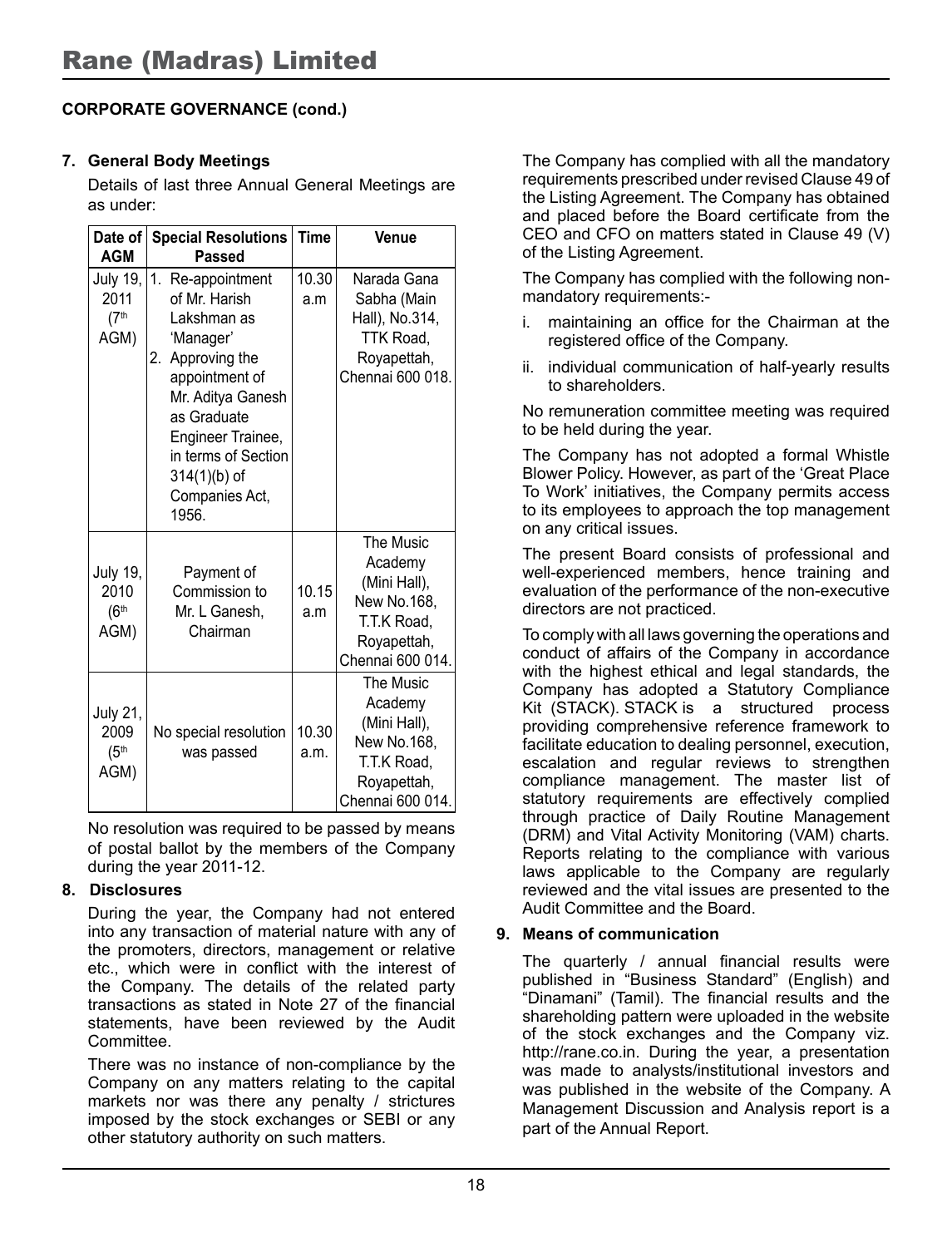#### **10. General Shareholder Information**

#### **i. Information about director seeking re-appointment in this Annual General Meeting**

| Name of the director              | Mr. M Lakshminarayan                                                   | Mr. T Mukherjee                                                         |  |  |
|-----------------------------------|------------------------------------------------------------------------|-------------------------------------------------------------------------|--|--|
| <b>Father's Name</b>              | Mr. Venkatram Muthuswamy                                               | Mr. Dinesh Chandra Mukherjee                                            |  |  |
| Date of birth                     | September 7, 1946                                                      | October 13, 1942                                                        |  |  |
| <b>Educational Qualifications</b> | M.Tech                                                                 | FNAE, FR Eng. D.Met (Sheffield)                                         |  |  |
| <b>Experience</b>                 | Over 38 years of experience in the<br>field of Science and Technology. | Over 43 years of experience in his<br>profession.                       |  |  |
| Date of appointment               | July 21, 2008                                                          | January 18, 2010                                                        |  |  |
| <b>Other Directorships</b>        | Kirloskar Engines India Limited<br>$\mathbf{1}$ .                      | <b>TIL Limited</b><br>1 <sup>1</sup>                                    |  |  |
|                                   | 2.<br>Carborandum Universal Limited                                    | NICCO Corporation Limited<br>2.                                         |  |  |
|                                   | 3.<br>Wabco India Limited                                              | West Bengal Industrial<br>3.<br>Development Corporation Limited         |  |  |
|                                   | <b>Managing Director</b>                                               | <b>Bharat Forge Limited</b><br>4.                                       |  |  |
|                                   | Harman International (India)<br>4.                                     | <b>Tata Advanced Materials Limited</b><br>5.                            |  |  |
|                                   | <b>Private Limited</b>                                                 | <b>IFB Industries Limited</b><br>6.                                     |  |  |
|                                   |                                                                        | <b>Tractors India Private Limited</b><br>7 <sub>1</sub>                 |  |  |
| <b>Committee Memberships</b>      | <b>Member - Audit</b><br>Carborandum Universal Limited<br>$\mathbf 1$  | <b>Member - Audit</b><br><b>TIL Limited</b>                             |  |  |
| 2.<br>Rane (Madras) Limited       |                                                                        | <b>Chairman - Remuneration</b><br><b>Tractors India Private Limited</b> |  |  |
|                                   |                                                                        | <b>Member - Remuneration</b><br><b>TIL Limited</b>                      |  |  |
|                                   |                                                                        | <b>Member - Technology</b><br><b>NICCO Corporation Limited</b>          |  |  |
| Number of shares held             | Nil                                                                    | Nil                                                                     |  |  |

#### ii. Annual General Meeting **July 11, 2012 at 10.30 a.m.**

The Music Academy ( Mini Hall), New No. 168, TTK Road, Royapettah, Chennai - 600 014.

#### **iii. Financial Year - 1<sup>st</sup> April to 31<sup>st</sup> March**

Financial Calendar:

| Board meeting for approval of                                         | <b>Tentative Date</b>    |
|-----------------------------------------------------------------------|--------------------------|
| Annual Accounts for the year ended March 31, 2012                     | May 22, 2012             |
| Un-audited results for the $1st$ quarter ending June 30, 2012         | July 19, 2012            |
| Un-audited results for the $2^{nd}$ quarter ending September 30, 2012 | October 18, 2012         |
| Un-audited results for the $3rd$ quarter ending December 31, 2012     | January 23, 2013         |
| Annual Accounts for the year ending March 31, 2013                    | By last week of May 2013 |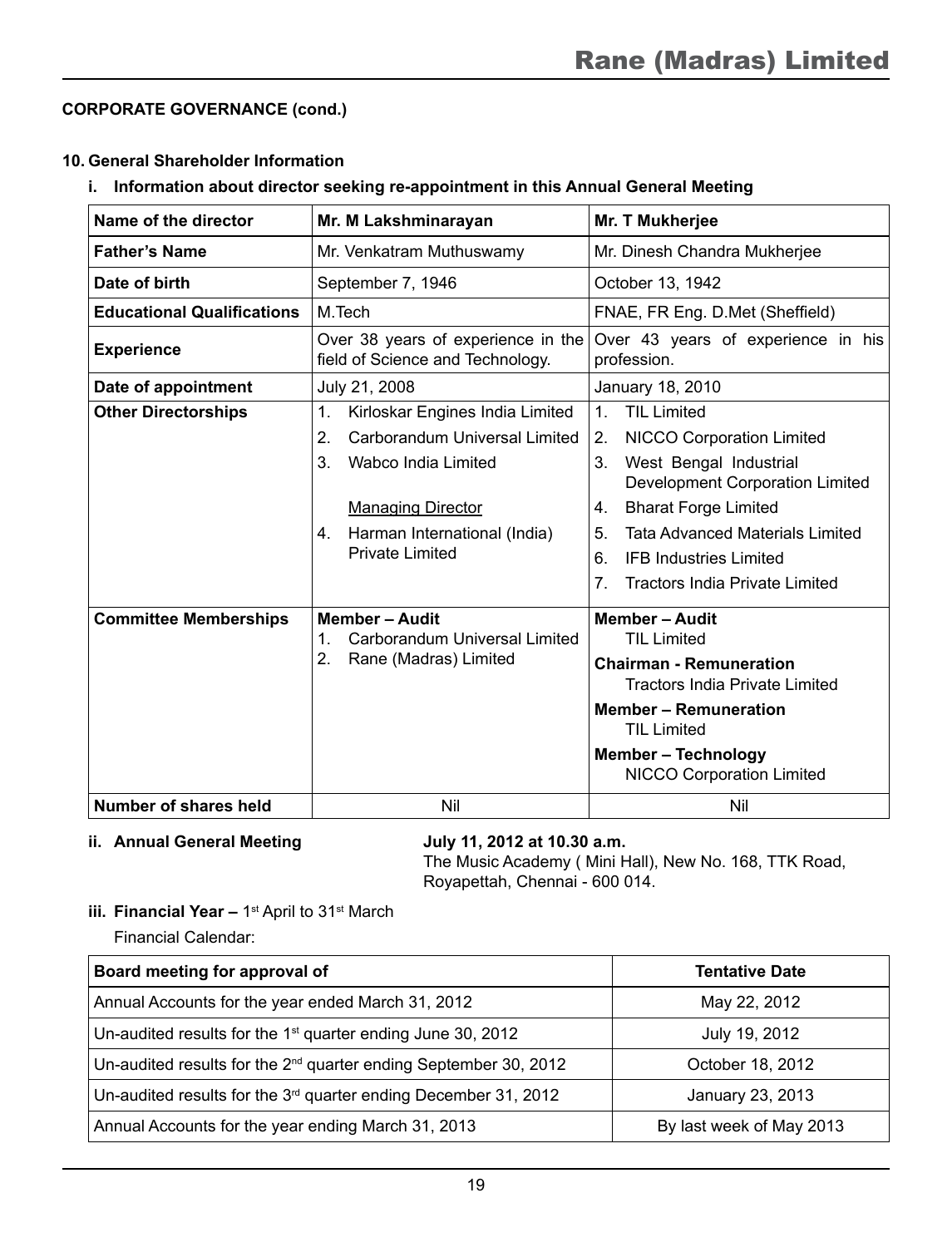#### **iv. Book Closure & Dividend:**

The book closure period is from **July 7, 2012**  (Saturday) to **July 11, 2012** (Wednesday) (both days inclusive).

#### **Dividend:**

During the year, the Board of Directors declared an interim dividend of Rs.5.50 per equity share and the same was paid on February 11, 2012 to all eligible shareholders whose name appeared in the Register of Members of the Company on February 8, 2012.

The Board of Directors at its meeting held on May 22, 2012, has recommended a final dividend of Rs.4/- per equity share. The dividend, if declared by the shareholders, will be paid on July 16, 2012 to all those members whose name appear in the Register of Members as on July 11, 2012 and in respect of shares in electronic form to those beneficial owners of the shares as at the end of business hours on July 6, 2012.

**v. Listing on Stock Exchanges:**

| <b>Stock Exchange</b>                                                                                                                                          | <b>Stock Code</b> |
|----------------------------------------------------------------------------------------------------------------------------------------------------------------|-------------------|
| <b>National Stock Exchange of</b><br>India Ltd.<br>Exchange Plaza, 5th Floor,<br>Plot No C/1, G Block,<br>Bandra Kurla Complex,<br>Bandra (E), Mumbai 400 051. | RMI               |
| <b>Bombay Stock Exchange Ltd.</b><br>Phiroze Jeejeebhoy Towers,<br>Dalal Street. Mumbai 400 001.                                                               | 532661            |

**Listing Fee:** Annual Listing fees for the financial year 2012-13 have been paid to both the above stock exchanges.

#### **vi. Unpaid / Unclaimed Dividends:**

Pursuant to the provisions of Section 205A of the Companies Act 1956, dividend for the financial year ended March 31, 2005 and thereafter which remain unclaimed for a period of seven years will be transferred to the Investor Education and Protection Fund (IEPF) of the Central Government.

The Company has sent reminder letters to each of the shareholder whose dividend is remaining unclaimed as per the records available with the Company. Information in respect of such unclaimed dividend due for transfer to the said fund is given below:

| Year         | Date of<br>declaration | <b>Dividend</b><br>per share #<br>(Rs.) | Amount outstanding in<br><b>Unclaimed Dividend Account</b><br>(as on 31.03.2012)<br>(Rs.) | <b>Last Date for</b><br>claiming unpaid<br>dividend | Due date<br>for transfer<br>to IEPF u/s<br>205A(5) |
|--------------|------------------------|-----------------------------------------|-------------------------------------------------------------------------------------------|-----------------------------------------------------|----------------------------------------------------|
| 31.03.2005   | 20.07.2005             | 1.00                                    | 1,17,309.00                                                                               | 24.08.2012                                          | 22.09.2012                                         |
| 31.03.2006 * | 25.01.2006             | 1.50                                    | 53,943.50                                                                                 | 28.02.2013                                          | 29.03.2013                                         |
| 31.03.2006   | 21.07.2006             | 1.50                                    | 43.608.50                                                                                 | 24.08.2013                                          | 22.09.2013                                         |
| 31.03.2007 * | 23.01.2007             | 2.00                                    | 65.092.00                                                                                 | 27.02.2014                                          | 28.03.2014                                         |
| 31.03.2007 * | 20.03.2007             | 2.00                                    | 67,218.00                                                                                 | 25.04.2014                                          | 24.05.2014                                         |
| 31.03.2008 * | 17.03.2008             | 6.00                                    | 1,86,918.00                                                                               | 21.04.2015                                          | 21.05.2015                                         |
| 31.03.2009** |                        |                                         |                                                                                           |                                                     |                                                    |
| 31.03.2010 * | 18.01.2010             | 2.50                                    | 1,26,195.00                                                                               | 22.02.2017                                          | 23.03.2017                                         |
| 31.03.2010   | 19.07.2010             | 2.00                                    | 1,02,550.00                                                                               | 23.08.2017                                          | 22.09.2017                                         |
| 31.03.2011 * | 21.01.2011             | 4.50                                    | 1,97,262.00                                                                               | 25.02.2018                                          | 26.03.2018                                         |
| 31.03.2011   | 19.07.2011             | 2.50                                    | 1,09,860.00                                                                               | 22.08.2018                                          | 20.09.2018                                         |
| 31.03.2012 * | 27.01.2012             | 4.50                                    | 6.59.384.00                                                                               | 01.03.2019                                          | 30.03.2019                                         |

# - Share of paid-up value of Rs. 10/- per share

Note : \* - Interim Dividend

\* \* - No dividend was declared during the year 2008-09

No unpaid / unclaimed dividend was required to be transferred to IEPF during the financial year 2011-12.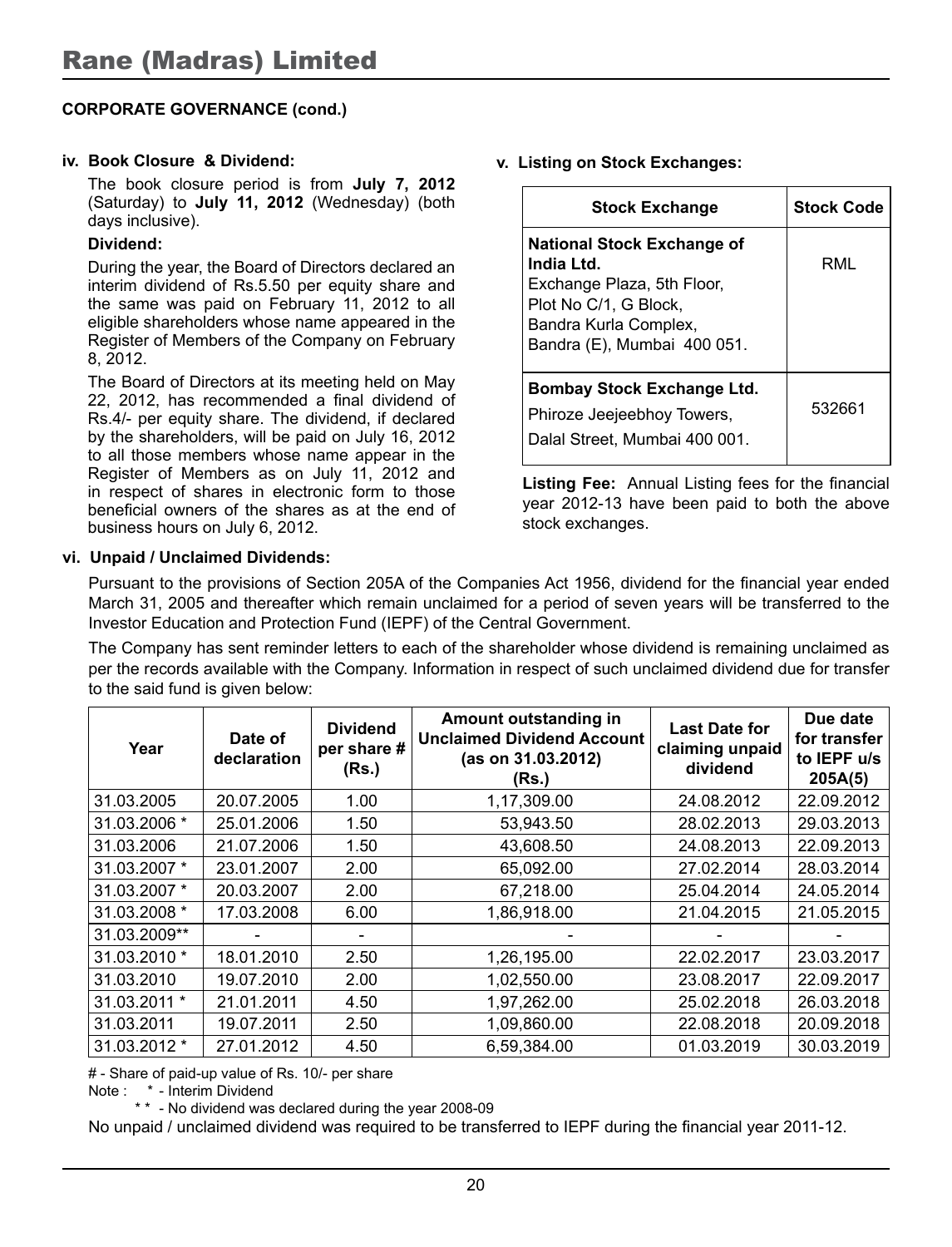#### **vii. Share Price Data**

The share price data (based on closing price) as quoted on the National Stock Exchange of India Ltd. and Bombay Stock Exchange Ltd. during the last financial year viz. April 1, 2011 – March 31, 2012, is given below:

|                  | National Stock Exchange of India Ltd (NSE) |        |                           | <b>Bombay Stock Exchange Ltd (BSE)</b> |  |
|------------------|--------------------------------------------|--------|---------------------------|----------------------------------------|--|
|                  | <b>Share Prices (Rs.)</b>                  |        | <b>Share Prices (Rs.)</b> |                                        |  |
| <b>Month</b>     | High                                       | Low    | High                      | Low                                    |  |
| April 2011       | 161.35                                     | 148.95 | 160.95                    | 149.45                                 |  |
| May 2011         | 147.90                                     | 132.40 | 148.15                    | 133.60                                 |  |
| June 2011        | 135.30                                     | 117.65 | 135.95                    | 119.15                                 |  |
| <b>July 2011</b> | 143.75                                     | 132.30 | 143.50                    | 132.00                                 |  |
| August 2011      | 129.95                                     | 113.80 | 128.95                    | 112.95                                 |  |
| September 2011   | 124.70                                     | 118.00 | 125.00                    | 117.10                                 |  |
| October 2011     | 120.40                                     | 111.80 | 122.40                    | 111.95                                 |  |
| November 2011    | 111.70                                     | 94.30  | 111.60                    | 94.25                                  |  |
| December 2011    | 104.00                                     | 95.05  | 104.00                    | 94.70                                  |  |
| January 2012     | 130.05                                     | 98.00  | 130.05                    | 97.80                                  |  |
| February 2012    | 132.00                                     | 117.75 | 131.45                    | 116.90                                 |  |
| March 2012       | 118.30                                     | 109.90 | 118.00                    | 109.70                                 |  |

Source : www.bseindia.com ; www.nseindia.com

**Performance of share price of the Company vs BSE Sensex**



Note : Both BSE Sensex and RML share prices are indexed to 100 as on April 1, 2011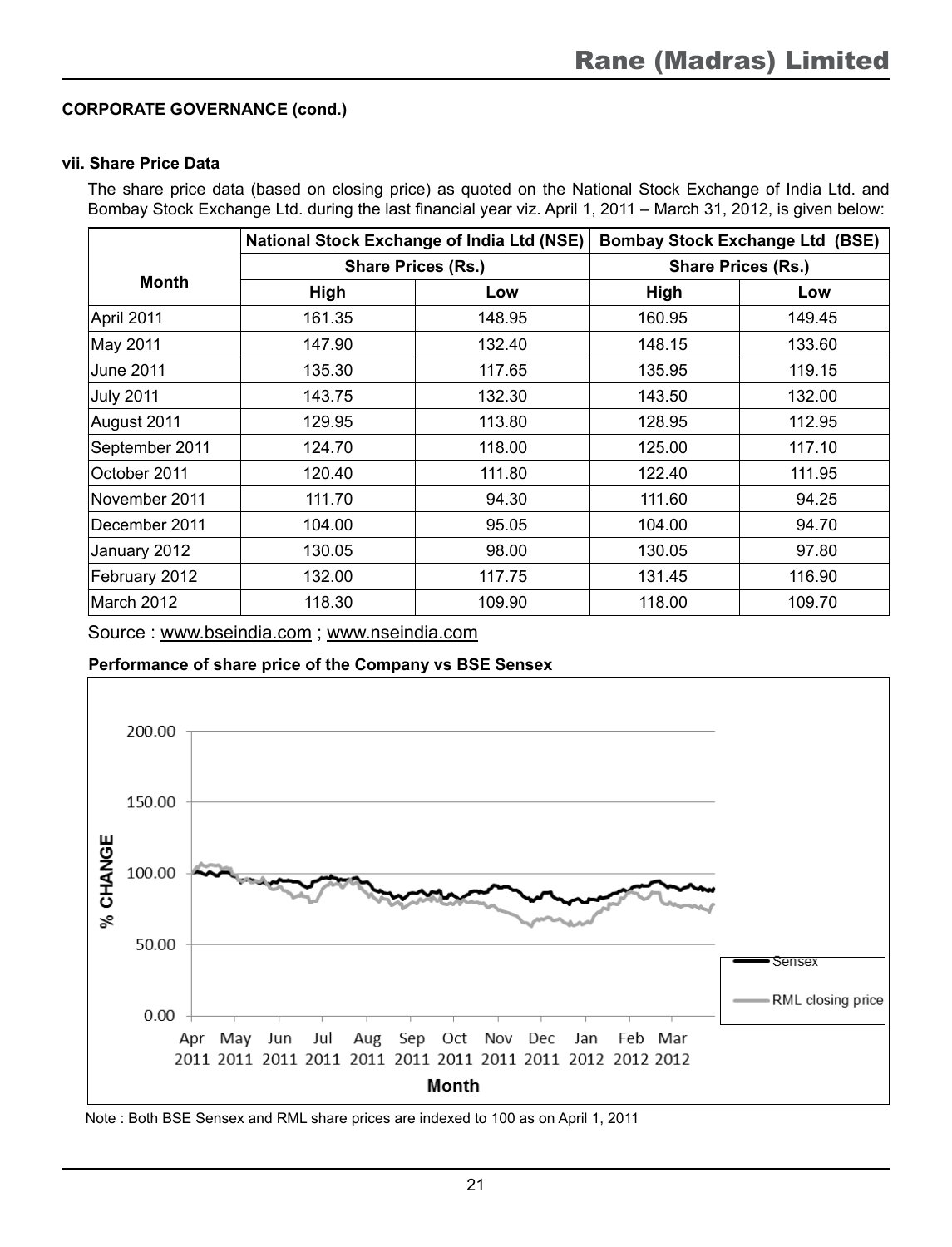#### **viii.Registrar and Transfer Agents**

The contact details of the Registrar and Transfer Agents are as follows:-

**Integrated Enterprises (India) Ltd.,** II Floor, 'Kences Towers', No.1, Ramakrishna Street, North Usman Road, T. Nagar, Chennai – 600 017. Phone: 28140801-03, Fax: 28142479, 28143378. e-mail: corpserv@iepindia.com, Name of the contact person: Mr. K. Suresh Babu, Vice President.

#### **ix. Share Transfer System**

The power to approve transfer of shares has been delegated by the Board to the share transfer committee. Share transfer process is completed within 30 days from the date of receipt by the Registrar and Transfer Agents (RTA). Requests for dematerialisation are generally confirmed on a weekly basis by the RTA.

On a half-yearly basis the compliance with the share transfer formalities is audited by a Practising Company Secretary (PCS) in terms of Clause 47(c) of the Listing Agreement with the stock exchanges and a certificate to this effect is filed with the stock exchanges. Also reconciliation of share capital audit in terms of regulation 55A of SEBI (Depositories and Participants) Regulations, 1996 is taken up on a quarterly basis and the report of the PCS is filed with the stock exchanges certifying that the total listed capital of the Company is in agreement with the total number of shares in physical and dematerialized form and that there is no difference between the issued and the listed capital of the Company.

#### **x. Distribution of shareholding as on March 31, 2012**

| No. of shares  | <b>Shareholders</b> |                 | <b>Shares held</b> |                 |  |
|----------------|---------------------|-----------------|--------------------|-----------------|--|
| held           | <b>Number</b>       | $%$ to<br>total | <b>Number</b>      | $%$ to<br>total |  |
| Upto 500       | 5,679               | 82.84           | 7.14.330           | 7.03            |  |
| 501-1000       | 491                 | 7.16            | 3,95,769           | 3.89            |  |
| 1001-2000      | 302                 | 4.41            | 4.57.437           | 4.50            |  |
| 2001-5000      | 246                 | 3.59            | 8,09,063           | 7.96            |  |
| 5001-10000     | 72                  | 1.05            | 5,22,256           | 5.14            |  |
| 10001-20000    | 38                  | 0.55            | 5,29,249           | 5.21            |  |
| 20001-50000    | 20                  | 0.29            | 5,59,135           | 5.50            |  |
| 50001-100000   | 4                   | 0.06            | 3,58,704           | 3.53            |  |
| 100001 & above | 3                   | 0.04            | 58,18,202          | 57.24           |  |
| Total          | 6.855               | 100.00          | 1,01,64,145        | 100.00          |  |

|  |  | xi. Pattern of shareholding as on March 31, 2012 |  |  |  |  |  |
|--|--|--------------------------------------------------|--|--|--|--|--|
|--|--|--------------------------------------------------|--|--|--|--|--|

| SI.<br>No. | Category                 | No. of<br>Share-<br> holders | No. of<br><b>Shares</b> | % to total<br>capital |
|------------|--------------------------|------------------------------|-------------------------|-----------------------|
| А          | Promoters                | 18                           | 56.26.404               | 55.36                 |
| B          | Mutual Funds & UTI       | 1                            | 1,56,211                | 1.54                  |
| C          | <b>Banks</b>             | 4                            | 400                     | 0.00                  |
| D          | Private Corporate Bodies | 161                          | 5,01,650                | 4.94                  |
| F          | Indian Public and others | 6,593                        | 38,22,897               | 37.61                 |
| F          | Non-Resident Indians     | 78                           | 56,583                  | 0.56                  |
|            | Total                    | 6,855                        | 1,01,64,145             | 100.00                |

#### **xii. Dematerialisation of shares and liquidity**

The Company has entered into the necessary agreements with National Securities Depositories Limited (NSDL) and Central Depository Services (India) Limited (CDSL) for dematerialisation of the shares held by investors. The shares of the Company are compulsorily traded in dematerialised form. As of March 31, 2012 about 97.15% of the shareholdings have been dematerialised.

Demat ISIN Number: **INE 050H01012**

Corporate Identification Number (CIN) : **L65993TN2004PLC052856**

**xiii.Plant locations -** given in the First Page of the Annual Report

#### **xiv. Address for communication:**

 Mr. K S Kasturirangan Compliance Officer Rane (Madras) Limited Rane Corporate Centre, "Maithri" 132, Cathedral Road, Chennai 600 086. Phone: 28112472, Fax: 28112449 E-mail: investorservices@rane.co.in

#### **OR**

 Mr. K Suresh Babu Vice President Integrated Enterprises (India) Ltd., II Floor, 'Kences Towers' No.1, Ramakrishna Street, North Usman Road, T. Nagar, Chennai – 600 017 Phone: 28140801–03, Fax: 28142479 E-mail: corpserv@iepindia.com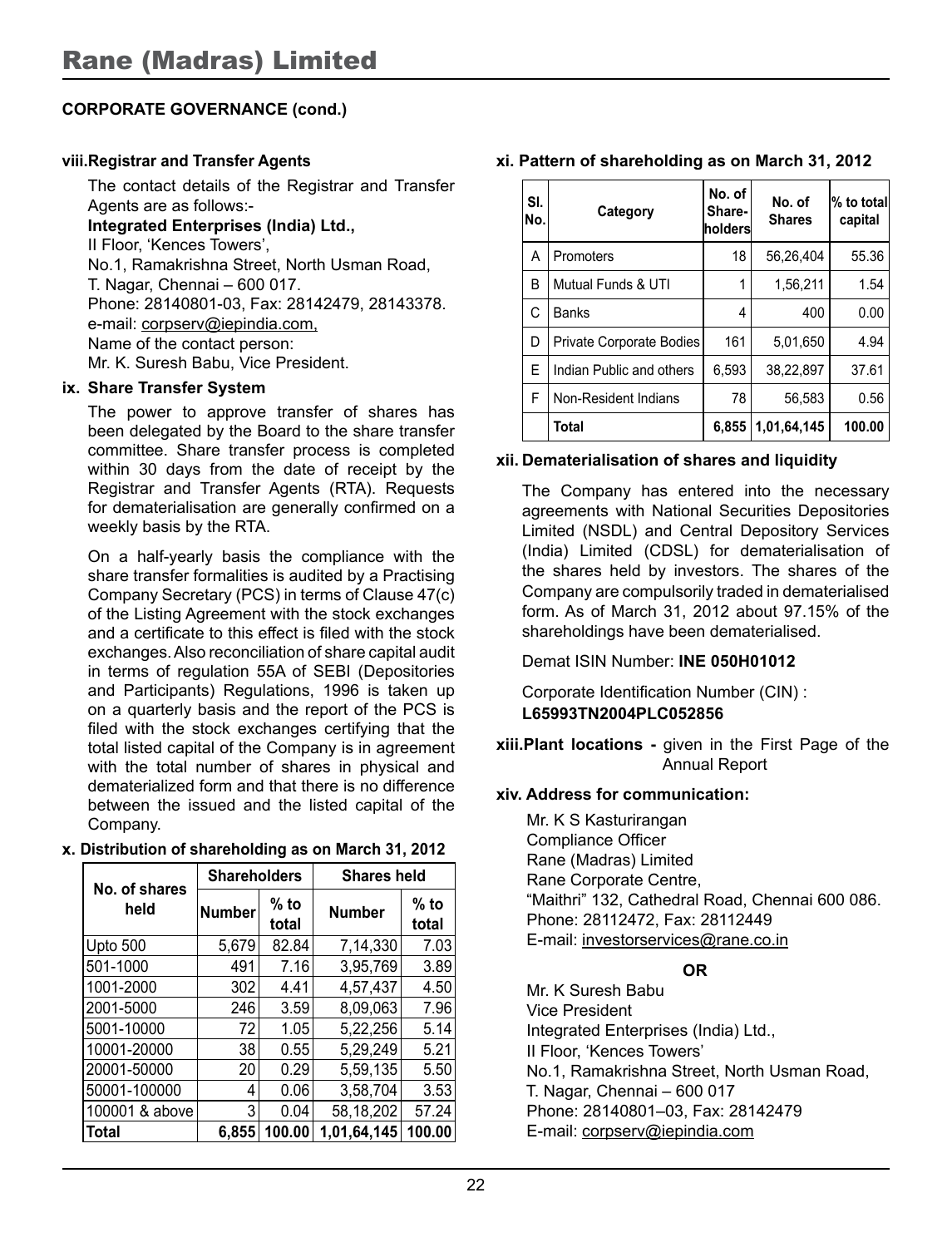#### **Auditors' Certificate regarding compliance of conditions of Corporate Governance**

To the Members of **Rane (Madras) Limited**

We have examined the compliance of conditions of Corporate Governance by **Rane (Madras) Limited** (the "Company"), for the year ended March 31, 2012, as stipulated in Clause 49 of the Listing Agreements of the Company with stock exchanges in India.

The compliance of conditions of Corporate Governance is the responsibility of the Company's management. Our examination was carried out in accordance with the Guidance Note on Certification of Corporate Governance (as stipulated in the above mentioned Listing Agreements), issued by the Institute of Chartered Accountants of India and was limited to procedures and implementation thereof, adopted by the Company for ensuring the compliance of the conditions of Corporate Governance. It is neither an audit nor an expression of opinion on the financial statements of the Company.

In our opinion and to the best of our information and according to the explanations given to us, we certify that the Company has complied with the conditions of Corporate Governance as stipulated in the above mentioned Listing Agreements.

We state that such compliance is neither an assurance as to the future viability of the Company nor the efficiency or effectiveness with which the management has conducted the affairs of the Company.

> For **Price Waterhouse & Co** Firm Registration Number 007567S Chartered Accountants

(**Pinaki Chowdhury)** Chennai Partner May 22, 2012 Membership Number 057572

To The Members **Rane (Madras) Limited**

#### **Declaration by Chief Executive Officer on Code of Conduct under Clause 49 of the Listing Agreement**

I, hereby declare that to the best of my knowledge and information, all the Board Members and Senior Management Personnel have affirmed compliance with the code of conduct for the year ended March 31, 2012.

Chennai **S Parthasarathy** May 22, 2012 **President**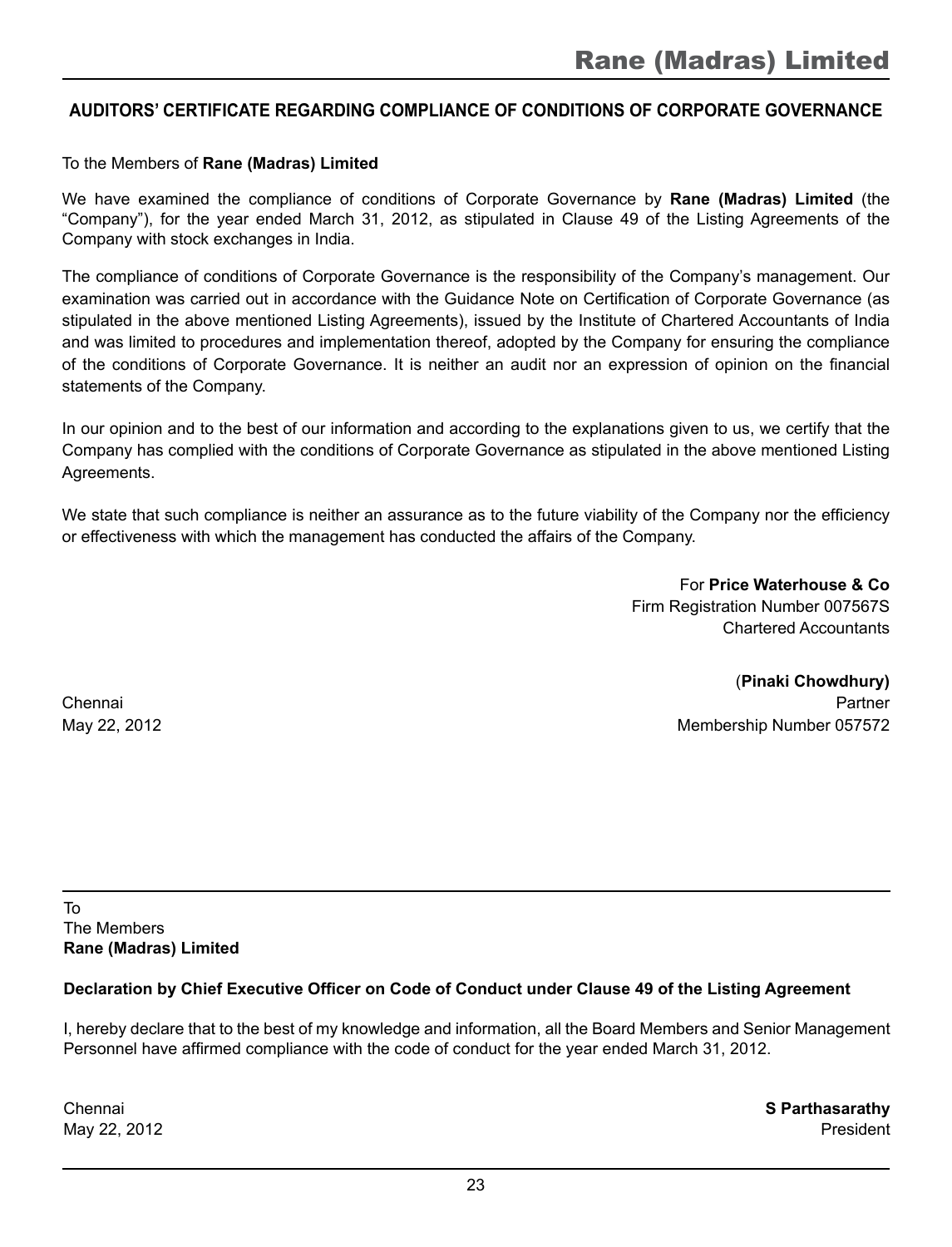#### **Auditors' Report to the Members of Rane (Madras) Limited**

- 1. We have audited the attached Balance Sheet of Rane (Madras) Limited (the "Company") as at March 31, 2012 , and the related Statement of Profit and Loss and Cash Flow Statement for the year ended on that date annexed thereto, which we have signed under reference to this report. These financial statements are the responsibility of the Company's Management. Our responsibility is to express an opinion on these financial statements based on our audit.
- 2. We conducted our audit in accordance with the auditing standards generally accepted in India. Those Standards require that we plan and perform the audit to obtain reasonable assurance about whether the financial statements are free of material misstatement. An audit includes examining, on a test basis, evidence supporting the amounts and disclosures in the financial statements. An audit also includes assessing the accounting principles used and significant estimates made by Management, as well as evaluating the overall financial statement presentation. We believe that our audit provides a reasonable basis for our opinion.
- 3. As required by the Companies (Auditor's Report) Order, 2003, as amended by the Companies (Auditor's Report) (Amendment) Order, 2004 (together the "Order"), issued by the Central Government of India in terms of sub-section (4A) of Section 227 of 'The Companies Act, 1956' of India (the 'Act') and on the basis of such checks of the books and records of the Company as we considered appropriate and according to the information and explanations given to us, we give in the Annexure a statement on the matters specified in paragraphs 4 and 5 of the Order.
- 4. *We draw your attention to the accounting treatment followed by the Company in respect of External Commercial Borrowings (the "ECBs") and swap contracts which in our view is not in compliance with the following Accounting Standards:*
	- *(a) Accounting Standard (AS) 11 "The Effect of Changes in Foreign Exchange Rates" in view of non restatement of certain foreign currency ECBs as at year end, which were availed for purchase of depreciable fixed assets; and consequent non adjustment of the resultant foreign exchange loss of Rs.5.03 crores to the carrying amount of related depreciable fixed asset; and*
	- *(b) Accounting Standard (AS) 30 "Financial Instruments: Recognition and Measurement" in view of non-recognition of mark-to-market gain of Rs.4.49 crores on swap contracts outstanding at the year end in the Statement of Profit and Loss. In view of the above, Fixed assets/ Long- term borrowings as at March 31, 2012 is understated by Rs. 5.03 crores and*

*Other income/ Profit for the year ended March 31, 2012 and Reserves and Surplus as at March 31, 2012 is lower by Rs. 4.49 crores.*

- 5. Further to our comments in the Annexure referred to in paragraph 3 above, we report that:
	- (a) We have obtained all the information and explanations which, to the best of our knowledge and belief, were necessary for the purposes of our audit;
	- (b) In our opinion, *except for the effects of the matters referred to in paragraph 4 above, proper books of account as required* by law have been kept by the Company so far as appears from our examination of those books;
	- (c) The Balance Sheet, Statement of Profit and Loss and Cash Flow Statement dealt with by this report are in agreement with the books of account;
	- (d) In our opinion, *except for the effects of the matters referred to in paragraph 4(a) above,* the Balance Sheet, Statement of Profit and Loss and Cash Flow Statement dealt with by this report comply, in all material respects, with the accounting standards referred to in sub-section (3C) of Section 211 of the Act;
	- (e) On the basis of written representations received from the directors, as on March 31, 2012 and taken on record by the Board of Directors, none of the directors is disqualified as on March 31, 2012 from being appointed as a director in terms of clause (g) of sub-section (1) of Section 274 of the Act;
	- (f) In our opinion and to the best of our information and according to the explanations given to us, the said financial statements together with the notes thereon and attached thereto give, in the prescribed manner, the information required by the Act, and except for the effects of the matters referred to in paragraph 4 above, give a true and fair view in conformity with the accounting principles generally accepted in India:
		- (i) in the case of the Balance Sheet, of the state of affairs of the company as at March 31, 2012;
		- (ii) in the case of the Statement of Profit and Loss, of the profit for the year ended on that date; and
		- (iii) in the case of the Cash Flow Statement, of the cash flows for the year ended on that date.

**For Price Waterhouse & Co** Firm Registration Number 007567S Chartered Accountants

**(Pinaki Chowdhury)** Chennai Partner May 22, 2012 Membership Number 057572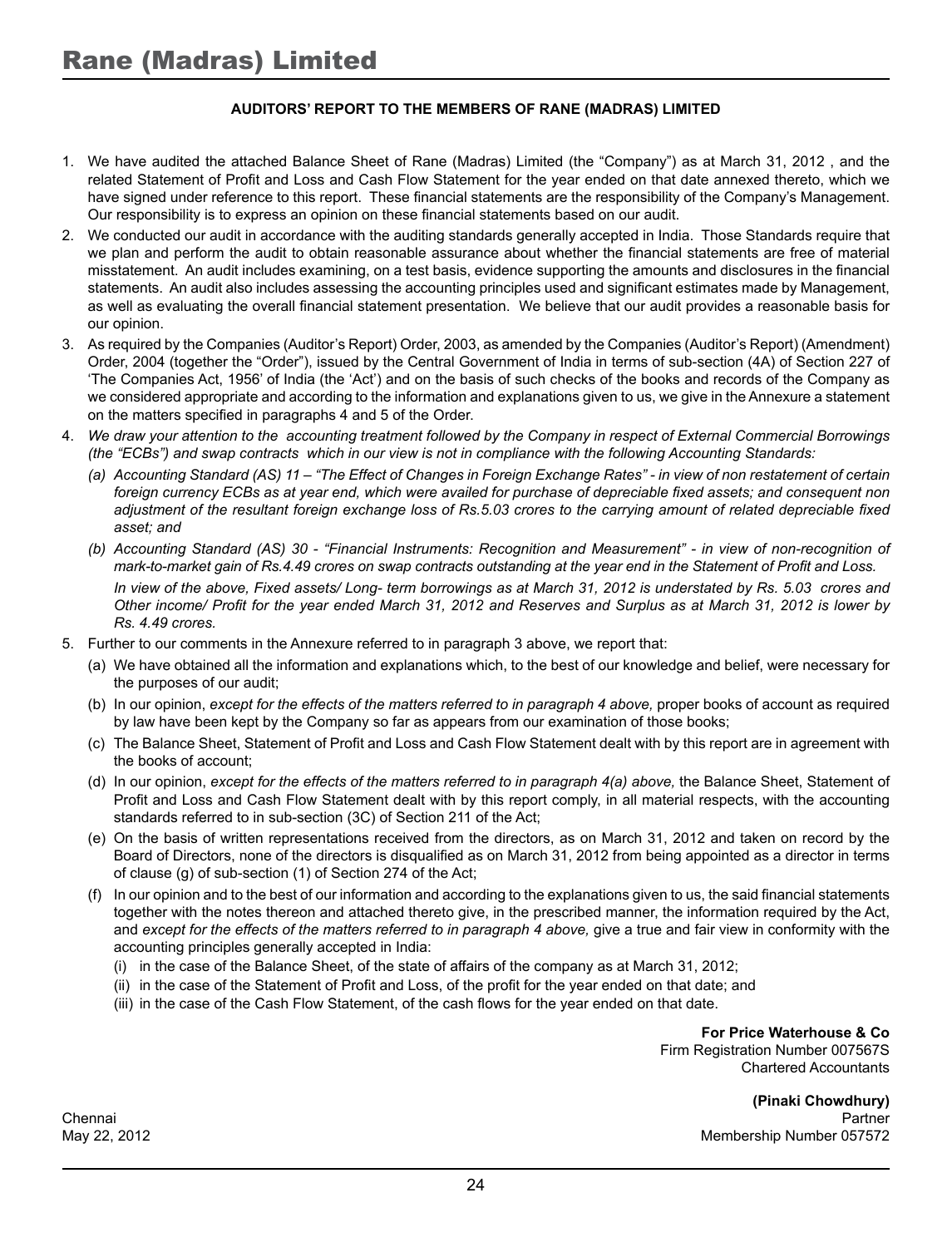#### **Annexure to Auditors' Report**

Referred to in paragraph 3 of the Auditors' Report of even date to the members of Rane (Madras) Limited on the financial statements as of and for the year ended March 31, 2012

- 1. (a) The Company is maintaining proper records showing full particulars, including quantitative details and situation, of fixed assets.
	- (b) The fixed assets are physically verified by the Management according to a phased programme designed to cover all the items over a period of three years which, in our opinion, is reasonable having regard to the size of the Company and the nature of its assets. Pursuant to the programme, a portion of the fixed assets has been physically verified by the Management during the year and no material discrepancies between the book records and the physical inventory have been noticed.
	- (c) In our opinion, and according to the information and explanations given to us, a substantial part of fixed assets has not been disposed of by the Company during the year.
- 2. (a) The inventory (excluding stocks with third parties) has been physically verified by the Management during the year. In respect of inventory lying with third parties, these have substantially been confirmed by them. In our opinion, the frequency of verification is reasonable.
	- (b) In our opinion, the procedures of physical verification of inventory followed by the Management are reasonable and adequate in relation to the size of the Company and the nature of its business.
	- (c) On the basis of our examination of the inventory records, in our opinion, the Company is maintaining proper records of inventory. The discrepancies noticed on physical verification of inventory as compared to book records were not material.
- 3. (a) The Company has not granted any loans, secured or unsecured, to companies, firms or other parties covered in the register maintained under Section 301 of the Act other than interest free unsecured loan of Rs 0.25 crores to a party during the year. The maximum amount involved during the year and the year end balance (including Rs 0.50 crores granted in previous

year) of such loan is Rs 0.75 crores. In our opinion, the terms and conditions of such loan is not prima facie prejudicial to the interest of the Company and no amount has fallen due till the balance sheet date.

- (b) The Company has not taken any loans, secured or unsecured, from companies, firms or other parties covered in the register maintained under Section 301 of the Act.
- 4. In our opinion, and according to the information and explanations given to us, there is an adequate internal control system commensurate with the size of the Company and the nature of its business for the purchase of inventory and fixed assets and for the sale of goods. The Company has not sold any services during the year. Further, on the basis of our examination of the books and records of the Company, and according to the information and explanations given to us, no major weakness have been noticed or reported.
- 5. (a) In our opinion, and according to the information and explanations given to us, the particulars of contracts or arrangements referred to in Section 301 of the Act have been entered in the register required to be maintained under that section.
	- (b) In our opinion, and according to the information and explanations given to us, the transactions made in pursuance of such contracts or arrangements and exceeding the value of Rupees Five Lakhs in respect of any party during the year, there are no comparable market prices as the related goods/ services are considered to be of special nature considering the business requirements/ situations, as explained by the management of the Company.
- 6. In our opinion, and according to the information and explanations given to us, the Company has complied with the provisions of Sections 58A and 58AA or any other relevant provisions of the Act and the 'Companies (Acceptance of Deposits) Rules, 1975' with regard to the deposits accepted from the public. According to the information and explanations given to us, no order has been passed by the Company Law Board or National Company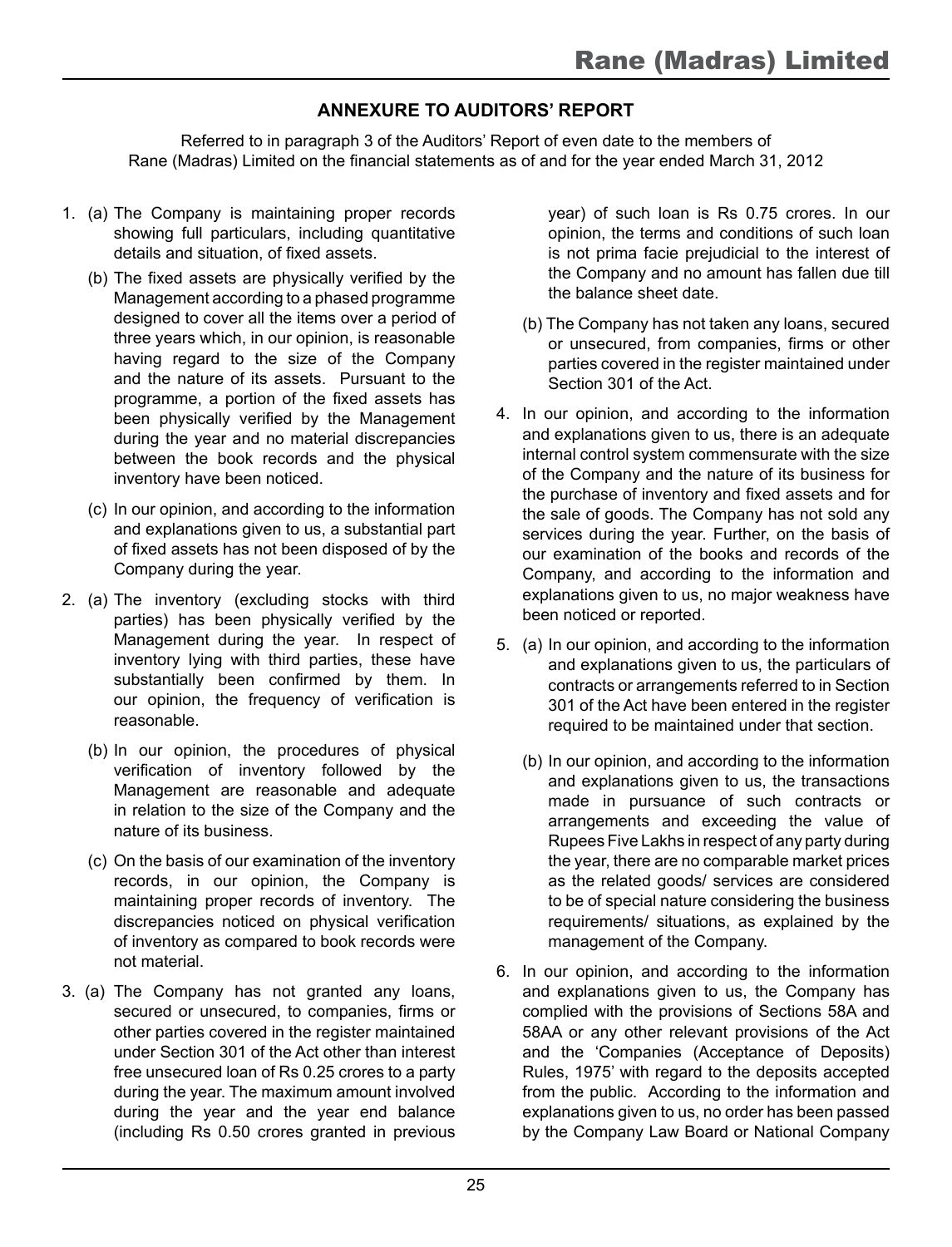#### **Annexure to Auditors' Report (Contd...)**

Law Tribunal or Reserve Bank of India or any Court or any other Tribunal on the Company in respect of the aforesaid deposits.

- 7. In our opinion, the Company has an internal audit system commensurate with its size and the nature of its business.
- 8. We have broadly reviewed the books of account maintained by the Company in respect of products where, pursuant to the rules made by the Central Government of India, the maintenance of cost records has been prescribed under clause (d) of subsection (1) of Section 209 of the Act, and are of the opinion that, prima facie, the prescribed accounts and records have been made and maintained. We have not, however, made a detailed examination of the records with a view to determine whether they are accurate or complete.
- 9. (a) According to the information and explanations given to us and the records of the Company

examined by us, in our opinion, the Company is regular in depositing the undisputed statutory dues, including Provident Fund, Investor Education and Protection Fund, Employees' State Insurance, sales tax, wealth tax, service tax, customs duty, excise duty and other material statutory dues, as applicable, with the appropriate authorities and is generally regular in respect of undisputed Income tax though there has been slight delay in few cases.

(b) According to the information and explanations given to us and the records of the Company examined by us, the particulars of dues of income tax, sales tax, wealth tax, service tax, customs duty and excise duty as at March 31, 2012 which have not been deposited on account of a dispute (there being no such cases with regard to sales tax, wealth tax and customs duty) are as follows:

| Name of the statute      | Nature of dues     | Amount<br>(Rs. Crores) | Year to which the<br>amount relates | Forum where the dispute<br>is pending                 |
|--------------------------|--------------------|------------------------|-------------------------------------|-------------------------------------------------------|
| Central Excise Act, 1944 | <b>Excise Duty</b> | 0.06                   | 2006-07                             | Customs, Excise and Service<br>Tax Appellate Tribunal |
| Central Excise Act, 1944 | Service Tax        | 0.17                   | 2005-07                             | Customs, Excise and Service<br>Tax Appellate Tribunal |
| Income Tax Act. 1961     | Income Tax         | 0.31                   | 1996-97                             | Supreme Court                                         |
| Income Tax Act, 1961     | Income tax         | 4.03                   | 2006-07                             | Commissioner of Income tax                            |
| Income Tax Act, 1961     | Income tax         | 6.52                   | 2007-08                             | Commissioner of Income tax                            |
| Income Tax Act, 1961     | Income tax         | 3.62                   | 2008-09                             | Commissioner of Income tax                            |

- 10. The Company has no accumulated losses as at March 31, 2012 and it has not incurred cash losses in the financial year ended on that date or in the immediately preceding financial year.
- 11. According to the records of the Company examined by us and the information and explanations given to us, the Company has not defaulted in repayment of dues to any financial institution or bank or debenture holders, as applicable, as at the balance sheet date.
- 12. The Company has not granted any loans and advances on the basis of security by way of pledge of shares, debentures and other securities.
- 13. The provisions of any special statute applicable to chit fund/ nidhi/ mutual benefit fund/ societies are not applicable to the Company.
- 14. In our opinion, the Company is not a dealer or trader in shares, securities, debentures and other investments.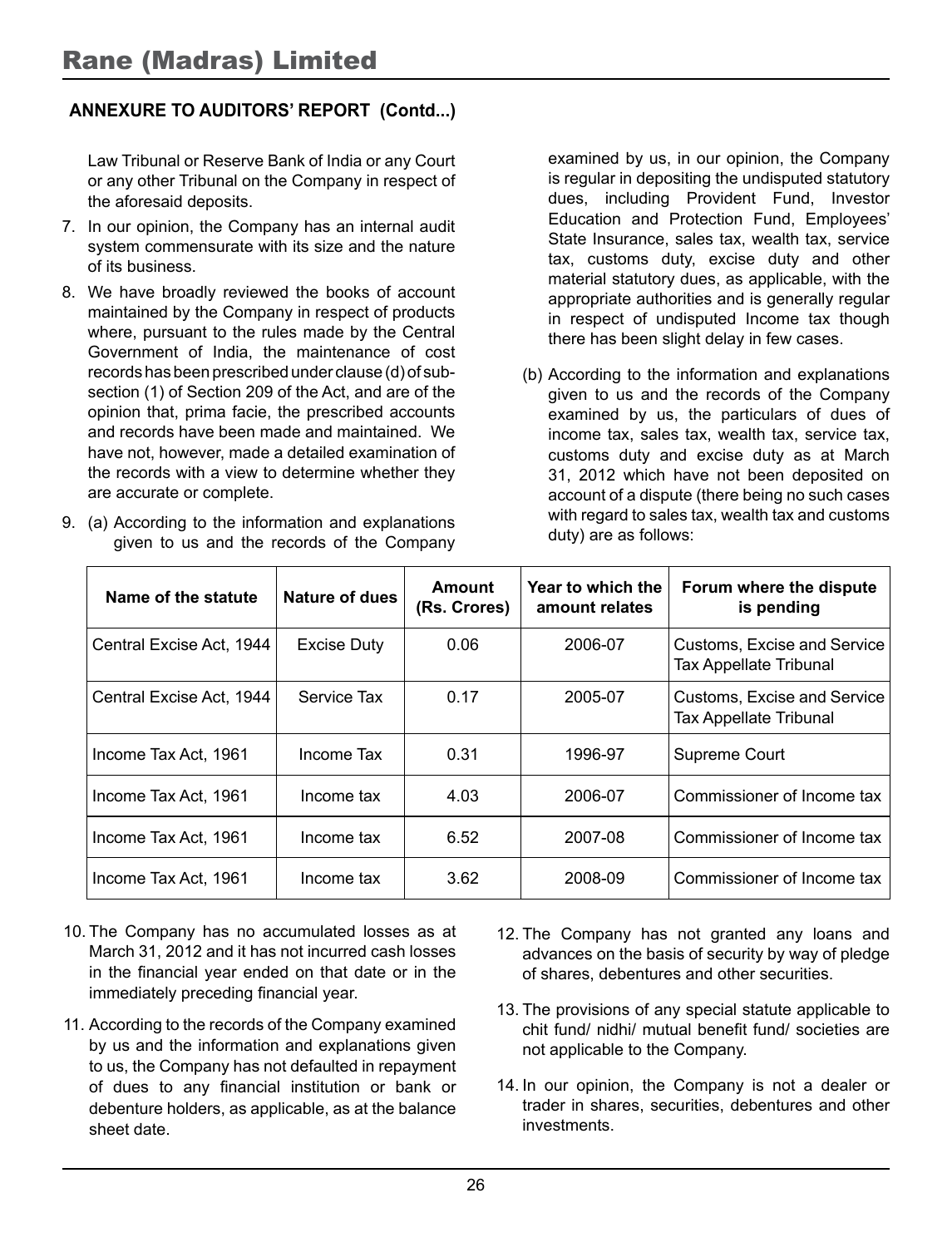#### **Annexure to Auditors' Report (Contd...)**

- 15. In our opinion, and according to the information and explanations given to us, the Company has not given any guarantee for loans taken by others from banks or financial institutions during the year.
- 16. In our opinion, and according to the information and explanations given to us, the term loans have been applied, on an overall basis, for the purposes for which they were obtained.
- 17. On the basis of an overall examination of the balance sheet of the Company, in our opinion, and according to the information and explanations given to us, there are no funds raised on a shortterm basis which have been used for long-term investment.
- 18. The Company has not made any preferential allotment of shares to parties and companies covered in the register maintained under Section 301 of the Act during the year.
- 19. The Company has not issued any debentures during the year; and does not have any debentures outstanding as at the year end.
- 20. The Company has not raised any money by public issues during the year.
- 21. During the course of our examination of the books and records of the Company, carried out in accordance with the generally accepted auditing practices in India, and according to the information and explanations given to us, we have neither come across any instance of fraud on or by the Company, noticed or reported during the year, nor have we been informed of any such case by the Management.

**For Price Waterhouse & Co**

Firm Registration Number 007567S Chartered Accountants

|              | (Pinaki Chowdhury)       |
|--------------|--------------------------|
| Chennai      | Partner                  |
| May 22, 2012 | Membership Number 057572 |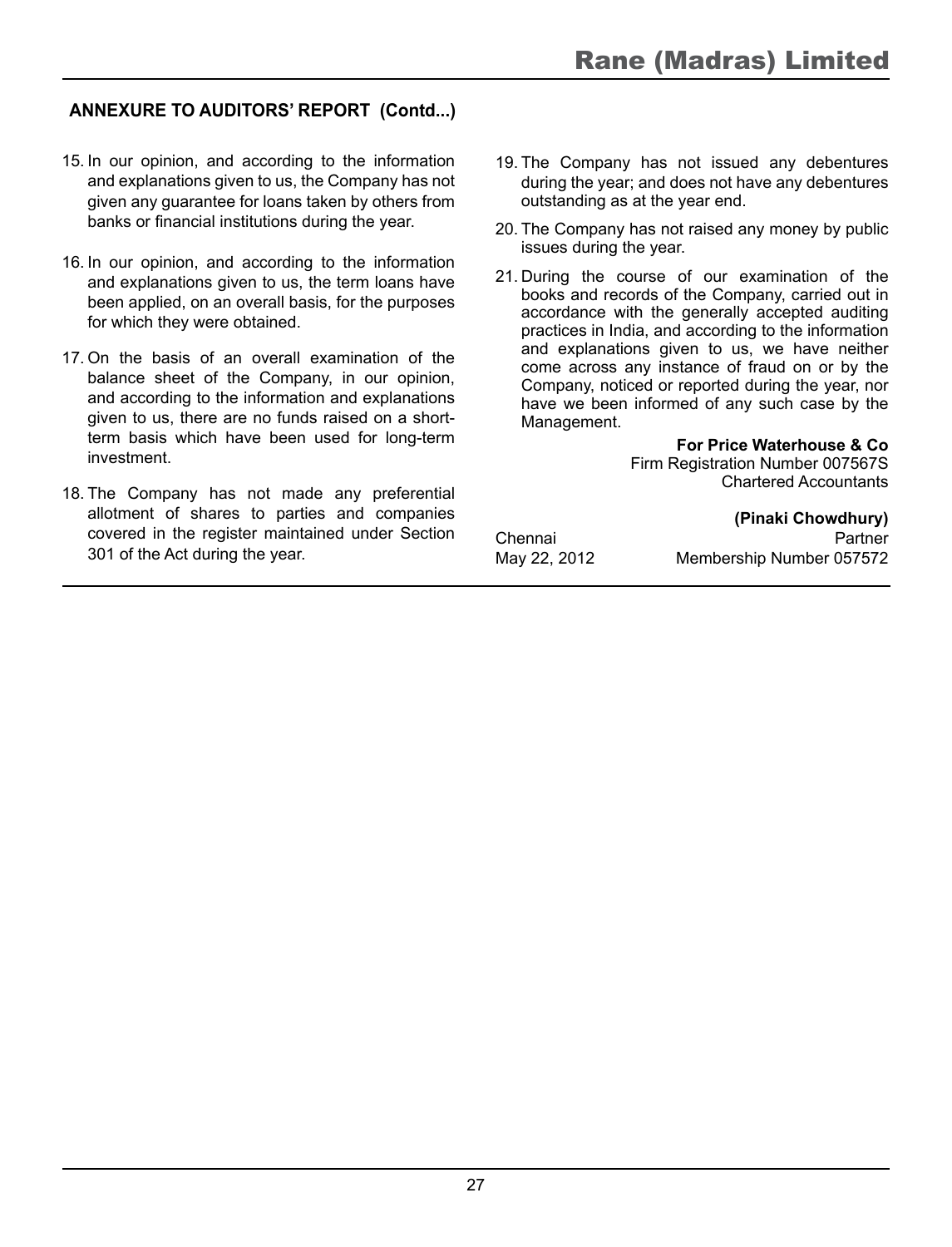#### **BALANCE SHEET AS AT 31 MARCH 2012**

|    |                                |             | As at             |        | As at         |        |
|----|--------------------------------|-------------|-------------------|--------|---------------|--------|
|    |                                | <b>Note</b> | 31 March 2012     |        | 31 March 2011 |        |
| Ī. | <b>EQUITY AND LIABILITIES</b>  |             | <b>Rs. Crores</b> |        | Rs. Crores    |        |
|    | Shareholders' funds            |             |                   |        |               |        |
|    | Share Capital                  | 3           | 10.16             |        | 10.16         |        |
|    | Reserves and surplus           | 4           | 104.90            |        | 88.42         |        |
|    |                                |             |                   | 115.06 |               | 98.58  |
|    | <b>Non-current liabilities</b> |             |                   |        |               |        |
|    | Long-term borrowings           | 5           | 39.93             |        | 39.50         |        |
|    | Deferred tax liabilities (Net) | 6           | 5.40              |        | 3.28          |        |
|    | Other Long term liabilities    | 7           | 0.60              |        | 0.94          |        |
|    | Long-term provisions           | 8           | 4.26              |        | 3.89          |        |
|    |                                |             |                   | 50.19  |               | 47.61  |
|    | <b>Current liabilities</b>     |             |                   |        |               |        |
|    | Short-term borrowings          | 9           | 57.11             |        | 30.25         |        |
|    | Trade payables                 | 10          | 81.44             |        | 70.88         |        |
|    | Other current liabilities      | 11          | 28.46             |        | 23.87         |        |
|    | Short-term provisions          | 12          | 8.77              |        | 6.65          |        |
|    |                                |             |                   | 175.78 |               | 131.65 |
|    | <b>TOTAL</b>                   |             |                   | 341.03 |               | 277.84 |
| Ш. | <b>ASSETS</b>                  |             |                   |        |               |        |
|    | <b>Non-current assets</b>      |             |                   |        |               |        |
|    | <b>Fixed assets</b>            | 13          |                   |        |               |        |
|    | Tangible assets                |             | 140.13            |        | 98.11         |        |
|    | Intangible assets              |             | 0.10              |        |               |        |
|    | Capital work-in-progress       |             | 12.24             |        | 9.90          |        |
|    |                                |             |                   | 152.47 |               | 108.01 |
|    | Long-term loans and advances   | 14          |                   | 5.81   |               | 16.40  |
|    | <b>Current assets</b>          |             |                   |        |               |        |
|    | Inventories                    | 15          | 53.94             |        | 52.47         |        |
|    | Trade receivables              | 16          | 110.42            |        | 81.27         |        |
|    | Cash and bank balances         | 17          | 1.58              |        | 5.84          |        |
|    | Short-term loans and advances  | 18          | 16.61             |        | 13.68         |        |
|    | Other current assets           | 19          | 0.20              |        | 0.17          |        |
|    |                                |             |                   | 182.75 |               | 153.43 |
|    | <b>TOTAL</b>                   |             |                   | 341.03 |               | 277.84 |
|    |                                |             |                   |        |               |        |

The notes are an integral part of these financial statements

This is the Balance Sheet referred to in For and on behalf of the Board our report of even date For **Price Waterhouse & Co., L GANESH**

Firm Registration No.: 007567S Chartered Accountants

**(Pinaki Chowdhury) K S KASTURIRANGAN HARISH LAKSHMAN L LAKSHMAN** Partner Secretary Director Director Director Director Director Director Director Membership Number: 057572 Chennai May 22, 2012

28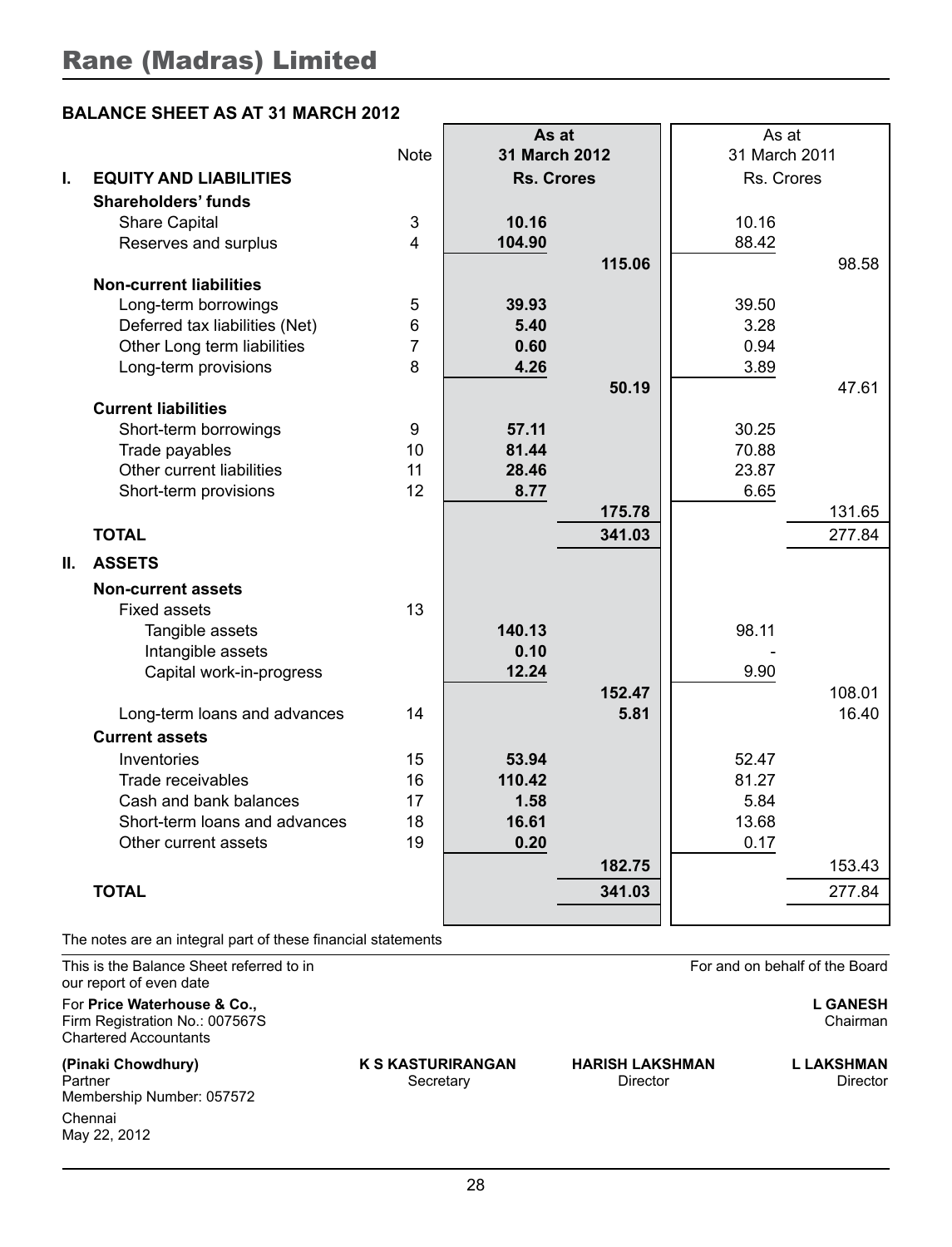#### **STATEMENT OF PROFIT AND LOSS FOR THE YEAR ENDED 31 MARCH 2012**

|                                                                              | <b>Note</b> |      | <b>Year ended</b><br>31 March 2012<br><b>Rs. Crores</b> | Year ended<br>31 March 2011<br>Rs. Crores |        |
|------------------------------------------------------------------------------|-------------|------|---------------------------------------------------------|-------------------------------------------|--------|
| Revenue from operations (Gross)                                              | 20          |      | 728.75                                                  |                                           | 631.82 |
| Less: Excise Duty                                                            |             |      | 59.46                                                   |                                           | 47.84  |
| Revenue from operations (Net)                                                |             |      | 669.29                                                  |                                           | 583.98 |
| Other Income                                                                 | 21          |      | 3.82                                                    |                                           | 1.48   |
| <b>Total Revenue</b>                                                         |             |      | 673.11                                                  |                                           | 585.46 |
| Expenses :                                                                   |             |      |                                                         |                                           |        |
| Cost of materials consumed                                                   | 22          |      | 446.95                                                  |                                           | 382.55 |
| Changes in inventories of finished goods and<br>work-in-progress             | 23          |      | (7.70)                                                  |                                           | (0.43) |
| Employee benefit expenses                                                    | 24          |      | 63.33                                                   |                                           | 54.52  |
| Finance costs                                                                | 25          |      | 11.78                                                   |                                           | 5.73   |
| Depreciation and amortization expense                                        | 13          |      | 13.84                                                   |                                           | 9.34   |
| Other expenses                                                               | 26          |      | 107.55                                                  |                                           | 98.43  |
| <b>Total expenses</b>                                                        |             |      | 635.75                                                  |                                           | 550.14 |
| Profit before exceptional item and tax                                       |             |      | 37.36                                                   |                                           | 35.32  |
| Exceptional items - termination benefit<br>under Voluntary Retirement Scheme |             |      | 0.19                                                    |                                           | 4.49   |
| <b>Profit before tax</b>                                                     |             |      | 37.17                                                   |                                           | 30.83  |
| Tax expenses :                                                               |             |      |                                                         |                                           |        |
| Current tax                                                                  |             | 7.65 |                                                         | 7.44                                      |        |
| Deferred tax charge/(credit)                                                 |             | 2.12 |                                                         | (1.18)                                    |        |
|                                                                              |             |      | 9.77                                                    |                                           | 6.26   |
| Profit for the year                                                          |             |      | 27.40                                                   |                                           | 24.57  |
| Earnings per equity share (in Rupees)<br>Equity shares of Rs.10 each         | 30          |      |                                                         |                                           |        |
| <b>Basic</b>                                                                 |             |      | 26.95                                                   |                                           | 24.18  |
| <b>Diluted</b>                                                               |             |      | 26.95                                                   |                                           | 24.18  |

The notes are an integral part of these financial statements

This is the Profit and Loss Account referred to in For and on behalf of the Board our report of even date For **Price Waterhouse & Co., L GANESH** Firm Registration No.: 007567S Chartered Accountants **(Pinaki Chowdhury) K S KASTURIRANGAN HARISH LAKSHMAN L LAKSHMAN** Partner Secretary Director Director Director Director Director Director Director Membership Number: 057572 Chennai May 22, 2012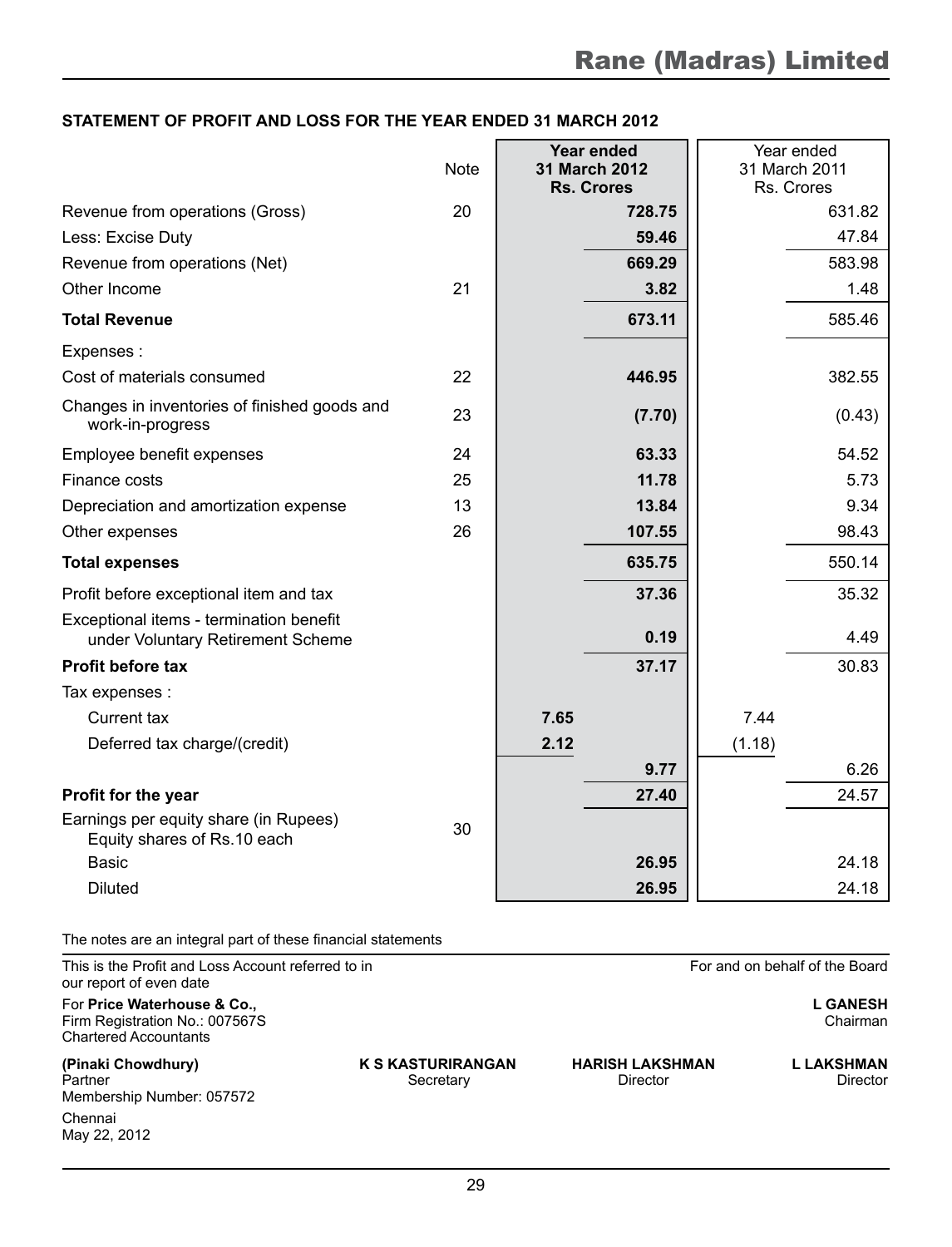#### **CASH FLOW STATEMENT FOR THE YEAR ENDED 31 MARCH 2012**

|     | <b>PARTICULARS</b>                                                                      | 31 March 2012<br><b>Rs. Crores</b> | 31 March 2011<br>Rs. Crores |
|-----|-----------------------------------------------------------------------------------------|------------------------------------|-----------------------------|
| (A) | <b>Cash flow from Operating Activities</b>                                              |                                    |                             |
|     | Net profit before tax                                                                   | 37.17                              | 30.83                       |
|     | <b>Adjustments for:</b>                                                                 |                                    |                             |
|     | Depreciation / Amortisation                                                             | 13.84                              | 9.34                        |
|     | Interest income                                                                         | (0.74)                             | (0.46)                      |
|     | Interest expense                                                                        | 10.87                              | 5.57                        |
|     | Provision for doubtful debts                                                            | 0.22                               | 0.32                        |
|     | Liabilitites no longer required written back                                            | (0.21)                             | (0.35)                      |
|     | Unrealised exchange (gain)/loss (net)                                                   | 0.01                               | (0.11)                      |
|     | Profit on Sale of Fixed Assets (net)                                                    | (0.19)                             | (0.25)                      |
|     | Income from other than trade long term investment                                       |                                    |                             |
|     | <b>Operating Profit before working capital changes</b>                                  | 60.97                              | 44.89                       |
|     | Changes in working capital :                                                            |                                    |                             |
|     | Increase in trade payables                                                              | 10.84                              | 14.74                       |
|     | Increase in provisions                                                                  | 0.73                               | 0.49                        |
|     | Increase/(Decrease) in other current liabilities                                        | (6.98)                             | 5.54                        |
|     | Increase/(Decrease) in other long term liabilities                                      | (0.34)                             | 0.77                        |
|     | (Increase) in trade receivables                                                         | (29.12)                            | (19.76)                     |
|     | (Increase) in inventories                                                               | (5.20)                             | (7.44)                      |
|     | (Increase)/Decrease in loans and advances                                               | (1.57)                             | 4.97                        |
|     | Cash generated from operations                                                          | 29.33                              | 44.20                       |
|     | Direct Taxes paid (net)                                                                 | (9.18)<br>20.15                    | (10.02)                     |
|     | <b>Net cash from Operating Activities</b><br><b>Cash flow from Investing Activities</b> |                                    | 34.18                       |
| (B) | Purchase of tangible/intangible assets                                                  | (42.18)                            | (58.94)                     |
|     | Realised from other than trade long term investment                                     |                                    | 0.01                        |
|     | Proceeds from sale of fixed assets                                                      | 0.25                               | 0.38                        |
|     | Interest received on deposits/supplier payments                                         | 0.71                               | 0.91                        |
|     | Income from other than trade long term investment                                       |                                    |                             |
|     | Net cash used in Investing Activities                                                   | (41.22)                            | (57.64)                     |
| (C) | <b>Cash flow from Financing Activities</b>                                              |                                    |                             |
|     | Proceeds from long term borrowings from banks                                           | 16.80                              | 29.75                       |
|     | Increase in Short term loans from banks/cash credit/packing                             | 26.53                              |                             |
|     | credit/Commercial Paper (net)                                                           |                                    | 18.59                       |
|     | Repayment of long term borrowings from banks                                            | (4.87)                             | (9.41)                      |
|     | Proceeds from Fixed Deposits                                                            | 1.57                               | 2.37                        |
|     | Repayment of Fixed Deposits                                                             | (3.16)                             | (2.15)                      |
|     | Dividends paid [including Dividend Tax Rs.1.33 crores                                   | (9.46)                             | (7.70)                      |
|     | (Previous year - Rs.1.10 crores)]                                                       |                                    |                             |
|     | Interest paid                                                                           | (10.73)                            | (5.06)                      |
|     | <b>Net cash from Financing Activities</b>                                               | 16.68                              | 26.39                       |
|     | Increase in cash and cash equivalents (A+B+C)                                           | (4.39)                             | 2.93                        |
| (D) | <b>Cash and cash equivalents - Opening Balance</b>                                      | 5.53                               | 2.60                        |
| (E) | <b>Cash and cash equivalents - Closing Balance</b>                                      | 1.14                               | 5.53                        |

Amount is below the rounding off norm adopted by the Company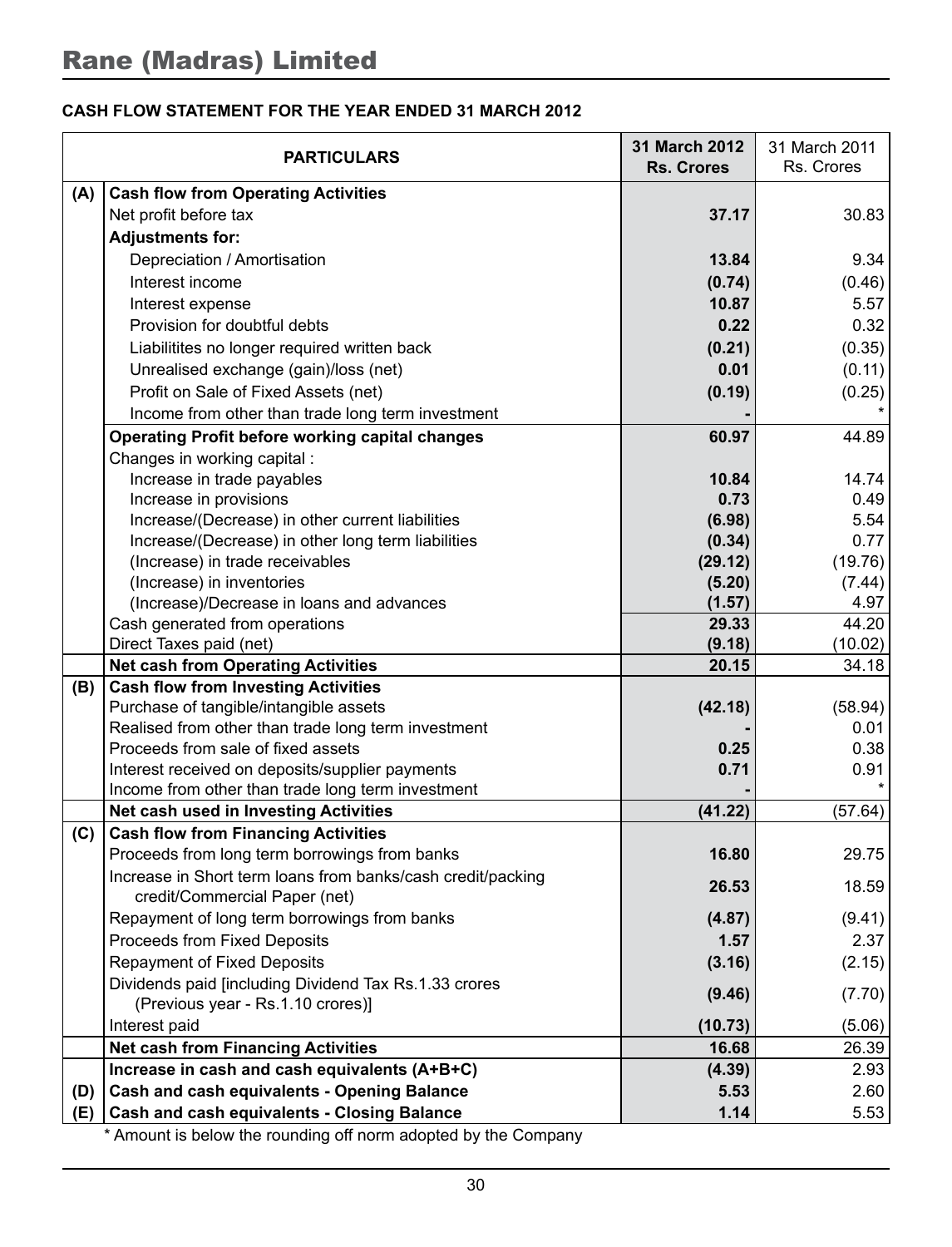|               |                                                                                                                                                                                                                    | 31 March 2012<br><b>Rs. Crores</b> | 31 March 2011<br>Rs. Crores |
|---------------|--------------------------------------------------------------------------------------------------------------------------------------------------------------------------------------------------------------------|------------------------------------|-----------------------------|
| <b>Notes:</b> |                                                                                                                                                                                                                    |                                    |                             |
| 1             | Cash and cash equivalents at the beginning of the year                                                                                                                                                             |                                    |                             |
|               | Cash on hand                                                                                                                                                                                                       | 0.02                               | 0.07                        |
|               | Balance in current accounts fincluding unpaid dividend and interest<br>warrant accounts aggregating Rs.0.16 crores (Previous year - Rs.0.17<br>crores) not available for use by the Company.]                      | 5.51                               | 2.53                        |
|               |                                                                                                                                                                                                                    | 5.53                               | 2.60                        |
|               | Cash and cash equivalents at the end of the year                                                                                                                                                                   |                                    |                             |
|               | Cash on hand as per Balance Sheet                                                                                                                                                                                  | 0.05                               | 0.02                        |
|               | Balance in current accounts as per Balance Sheet [including unpaid<br>dividend and interest warrant accounts aggregating Rs.0.16 crores<br>(Previous year - Rs.0.16 crores) not available for use by the Company.] | 1.09                               | 5.51                        |
|               |                                                                                                                                                                                                                    | 1.14                               | 5.53                        |

2 Previous year's figures have been regrouped/rearranged wherever necessary to conform to current year's presentation. (Also refer Note 40 of the Financial Statements)

This is the Cash Flow Statement referred to in For and on behalf of the Board our report of even date

For **Price Waterhouse & Co., L GANESH** Firm Registration No.:  $007567S$ Chartered Accountants

**(Pinaki Chowdhury) K S KASTURIRANGAN HARISH LAKSHMAN L LAKSHMAN**

Partner Secretary Director Director Director Director Director Director Membership Number: 057572

Chennai May 22, 2012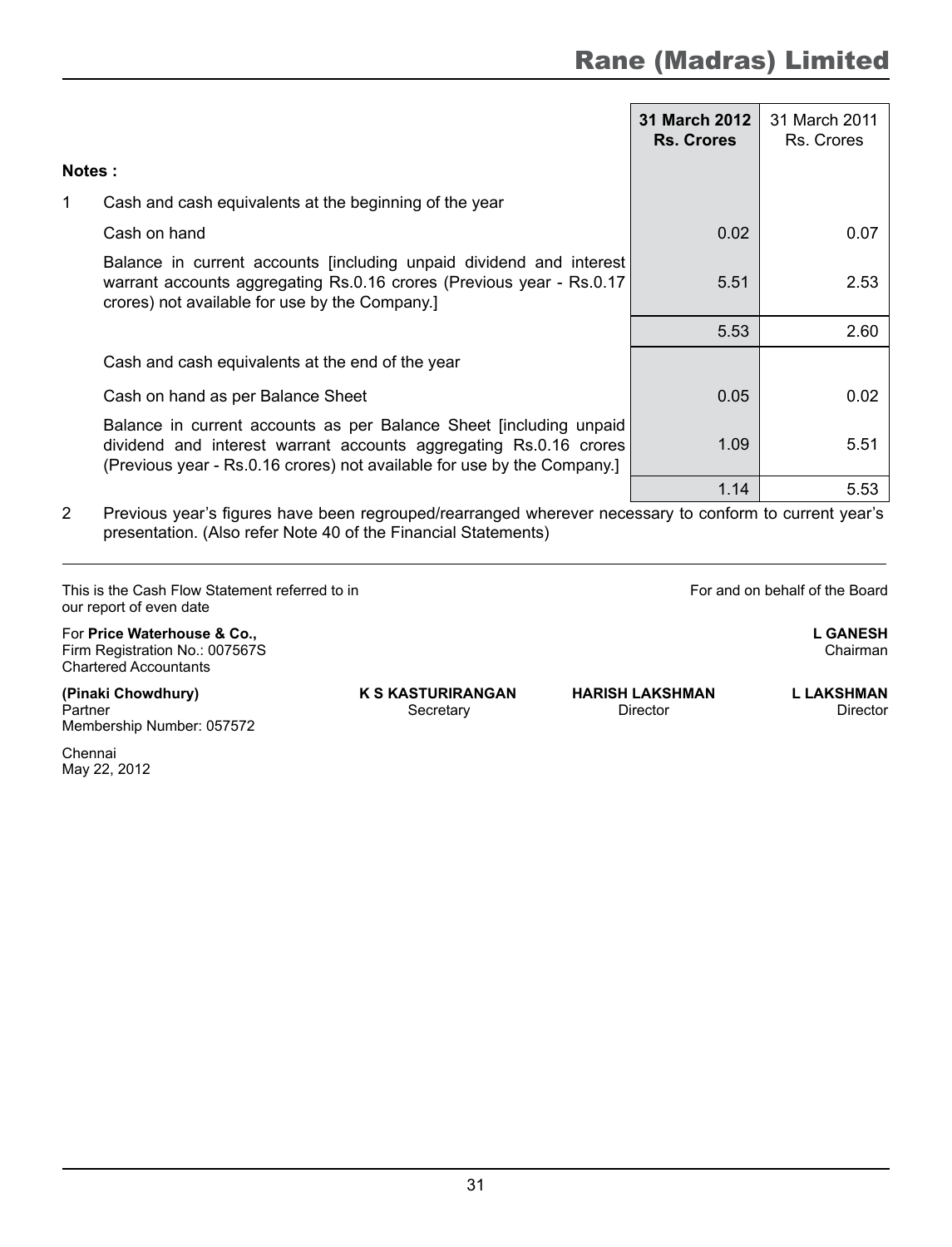#### **Note 1**

#### **Summary of significant accounting policies**

#### **1.1 Basis of preparation of Financial Statements**

The Financial Statements are prepared under historical cost convention in accordance with the generally accepted accounting principles in India and comply, in all material respects, with the applicable accounting standards notified under Section 211 (3C) [Companies (Accounting standard) Rules, 2006, as amended] and other relevant provisions of the Companies Act, 1956 (the 'Act') and Accounting Standard 30 on 'Financial Instruments: Recognition and Measurement' as set out in Note 1.12 below.

All assets and liabilities have been classified as current or non-current as per the Company's normal operating cycle and other criteria set out in the Schedule VI to the Companies Act, 1956. Based on the nature of products and the time between the acquisition of assets for processing and their realization in cash and cash equivalents, the Company has ascertained its operating cycle as 12 months for the purpose of current – non current classification of assets and liabilities.

#### **1.2 Use of Estimates**

The preparation of financial statements in conformity with accounting principles generally accepted in India requires the management to make estimates and assumptions that affect the reported amount of assets and liabilities as of the Balance Sheet date, reported amount of revenues and expenses for the year and disclosure of contingent liabilities as of the Balance Sheet date. The estimates and assumptions used in these financial statements are based upon management's evaluation of relevant facts and circumstances as of the date of the financial statements. Actual results could differ from these estimates.

#### **1.3 Fixed Assets**

Fixed Assets are stated at cost of acquisition/construction less accumulated depreciation/amortization, impairment loss, if any, and inclusive of borrowing cost, where applicable, and adjustments for exchange difference referred to in Note 1.8 below. Cost includes inward freight, non-refundable duties/taxes and incidental expenses directly related to acquisition/installation. Licence fee towards Softwares/Technical assistance are capitalized when it is expected to provide future enduring economic benefits. Capital work-in-progress includes cost of assets not ready for their intended use.

#### **1.4 Depreciation**

Depreciation on fixed assets is calculated on straight line method at the rates specified in Schedule XIV to the Companies Act, 1956 except for the following assets which are depreciated over their following estimated useful lives.

| Useful life (years) |
|---------------------|
|                     |
| :5                  |
| ີ                   |
| 4                   |
| 2                   |
|                     |

Cost of Leasehold land is amortised over the period of lease.

Leasehold land Development Costs are amortized over a period of ten years.

Assets individually costing Rs.10,000 or less are fully depreciated in the year of addition.

Licence fee paid for technical assistance is amortized on a straight line basis over the period of licence. Software licence fee is amortized on a straight line basis over a period of three years.

#### **1.5 Impairment**

The carrying amounts of fixed assets are reviewed at each balance sheet date if there is any indication of impairment based on internal/external factors. An impairment loss is recognized wherever the carrying amount of fixed assets of the Company (being a single cash generating unit) exceeds the recoverable amount (ie. higher of net selling price and value in use). In assessing value in use, the estimated future cash flows are discounted to their present value at the weighted average cost of capital. After impairment, depreciation is provided on the revised carrying amount of the assets over their remaining useful lives.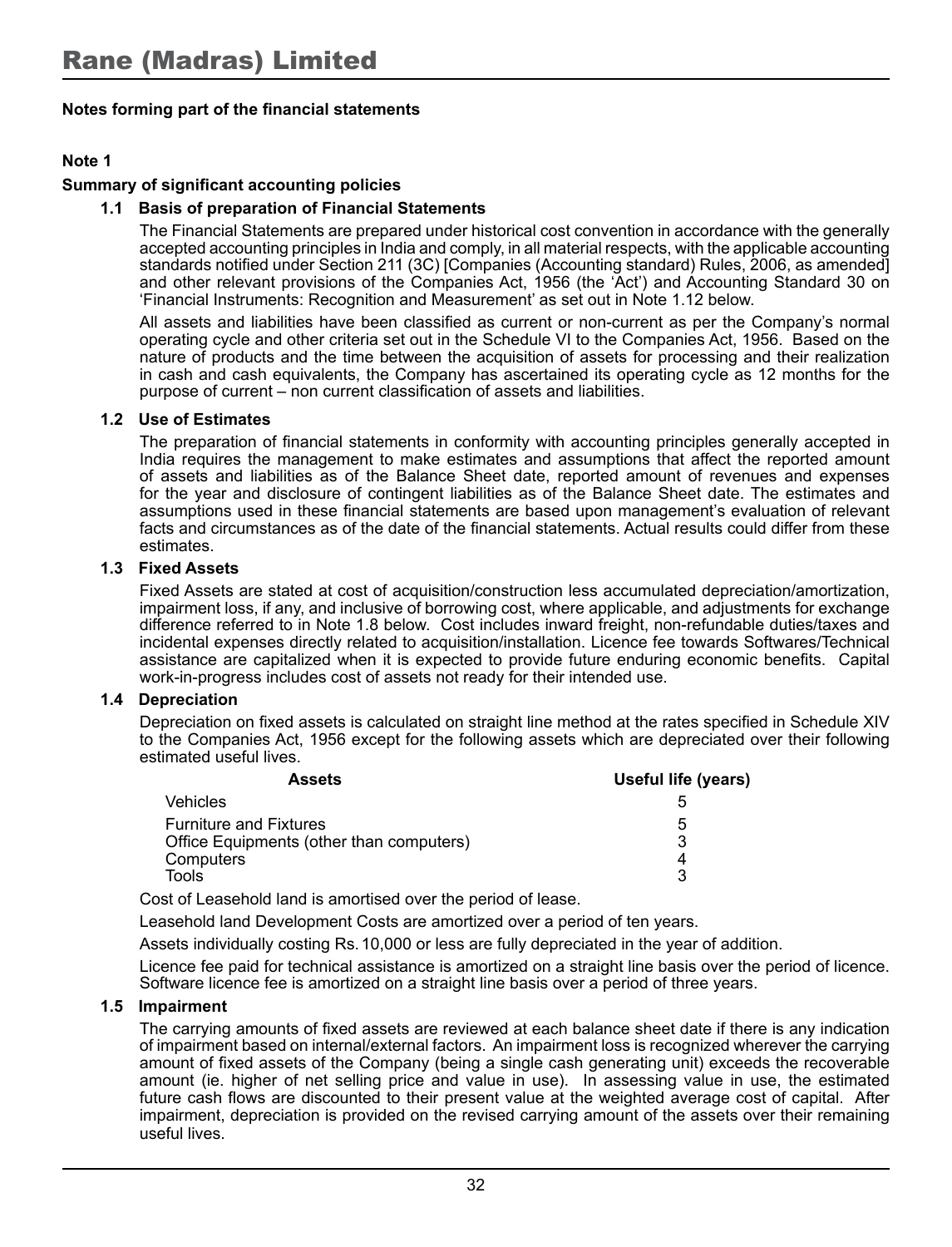#### **1.6 Borrowing Costs**

The borrowing costs that are attributable to the acquisition/construction/production of qualifying assets (assets which require substantial period of time to get ready for its intended use) are capitalized as part of the cost of that asset. All other borrowing costs are charged to revenue.

#### **1.7 Inventories**

Inventories are stated at lower of cost and net realizable value. Cost is determined on moving weighted average basis and includes expenditure incurred in the normal course of business in bringing inventories to its location and condition, labour and overhead, where applicable. Inventories are written down for obsolete/slow moving/non-moving items wherever necessary.

#### **1.8 Foreign Currency Transactions as applicable under Accounting Standard 11 on 'The effects of changes in Foreign Exchange Rates'**

Foreign currency transactions are recorded at the exchange rate prevailing on the date of transaction.

At the year end all monetary assets and liabilities denominated in foreign currency are restated at year end exchange rates. The resultant exchange differences arising from settlement of foreign currency transaction and from year end restatement are recognized in the Statement of Profit and Loss except those arising on reporting of long term foreign currency loan relating to acquisition of depreciable fixed assets with effect from April 1, 2007 which is adjusted to the carrying amount of such assets and depreciated over the remaining useful life of such fixed assets.

Profit or loss on cancellation of forward contracts are recognized as income/expense in the Statement of Profit and Loss of the year in which they are cancelled. Difference between the forward exchange rate and the exchange rate at the date of transaction is accounted for as income/expense over the life of the contract.

#### **1.9 Research and Development**

Revenue expenditure on Research and Development is charged off in the year in which it is incurred. Capital expenditure on Research and Development is included under Fixed Assets.

#### **1.10 Employee Benefits**

#### **a. Short term**

Short term Employee Benefits (ie. benefits falling due within one year after the end of the period in which employees render the related service) are recognized as expense in the period in which employee services are rendered as per the Company's scheme based on expected obligations on undiscounted basis.

#### **b. Post-employment**

Post-employment benefits comprise of Provident Fund, Superannuation Fund and Gratuity which are accounted for as follows:

i) Provident Fund

This is a defined contribution plan and contributions are remitted to Provident Fund authorities in accordance with relevant statute and charged to the Statement of Profit and Loss in the period in which the related employee services are rendered. The Company has no further obligations for future Provident Fund benefits other than its monthly contributions.

ii) Superannuation Fund

This is a defined contribution plan. The Company contributes, based on the options exercised by the eligible employees, a sum equivalent to 5%/10%/15% of eligible employees' applicable salary towards superannuation fund administered by the Trustees and managed by Life Insurance Corporation of India (LIC). The Company has no further obligations for future superannuation benefits other than its contributions and recognizes such contributions as expense in the period in which the related employee services are rendered.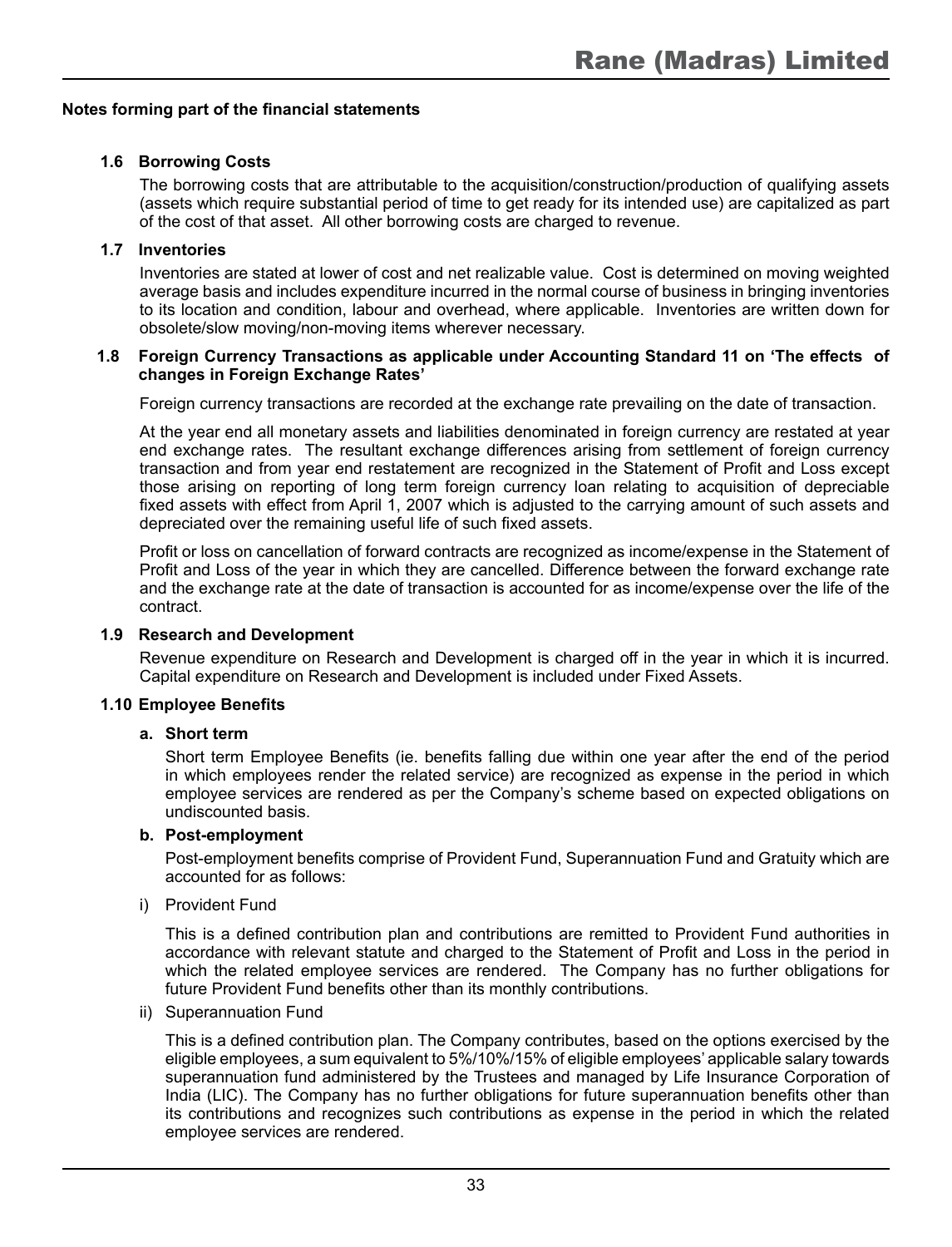#### iii) Gratuity

This is a defined benefit plan. The Company's scheme is administered by LIC. The liability is determined based on year-end actuarial valuation using projected unit credit method. Actuarial gains / losses are recognised immediately in the Statement of Profit and Loss as income/ expense.

#### **c. Other Long term**

Other long term employee benefits represent compensated absence (defined benefit plan) which is provided for based on year end actuarial valuation using projected unit credit method. Actuarial gains/losses are recognised immediately in the Statement of Profit and Loss as income/expense.

#### **d. Termination benefits**

Termination benefits represent compensation towards Voluntary Retirement Scheme which is expensed as incurred. Termination benefits falling due for more than twelve months after the balance sheet date are accounted using appropriate discount rates.

#### **1.11 Revenue Recognition**

Revenue from sales is recognised on transfer of ownership to customers based on the contract with the customers for delivery. Sales include excise duty but are net of sales returns and trade discounts and exclude sales tax / value added tax.

#### **1.12 Derivatives [other than forward exchange contracts covered under AS 11 (refer Note 1.8 above)]**

The Company uses derivative financial instruments such as foreign exchange forward contract, option contract, currency and interest rate swaps to hedge its exposure in movements in foreign exchange rates and interest rates relating to underlying transaction. These forward, option, currency and interest rate swap contracts are not used for trading/speculation purposes.

The Company adopted in an earlier year Accounting Standard 30, "Financial Instruments: Recognition and Measurement" issued by The Institute of Chartered Accountants of India to the extent the adoption does not contradict with existing mandatory applicable Accounting Standards and other relevant regulatory requirements.

For forward and option contracts that are designated as effective cash flow hedges, the gain or loss from the effective portion of the hedge is recorded and reported directly in reserves (under the "Hedging Reserve Account") and are reclassified into the Profit and Loss Account upon the occurrence of the hedged transactions. However, the ineffective portion of the cash flow hedges, are recognized in the Profit and Loss Account as it arises.

The Company recognizes gains or losses from changes in fair values of forward, option, currency and interest rate swap contracts that are not designated in a hedge relationship through Statement of Profit and Loss in the period in which they arise.

#### **1.13 Provisions**

Provisions are recognised when the Company has a present obligation as a result of past events, and it is probable that an outflow of resources will be required to settle the obligation and a reliable estimate of the amount of the obligation can be made.

Product warranty provisions cover the estimated liability to repair or replace products still under warranty on the Balance Sheet date and is determined by applying historical experience levels of repairs and replacements developed by using the percentage (of aggregate warranty claims on aggregate eligible sales of past three years) applied on aggregate of current year and previous year's eligible sales. Product warranty liability is generally extended for a period of one to two years from the date of sale.

#### **1.14 Taxation**

Current tax is provided as the amount of tax payable in respect of taxable income for the year, measured using the applicable tax rules and laws. Deferred tax is provided on timing differences between taxable income and accounting income measured using tax rates and tax laws that have been enacted or substantively enacted by the Balance Sheet date.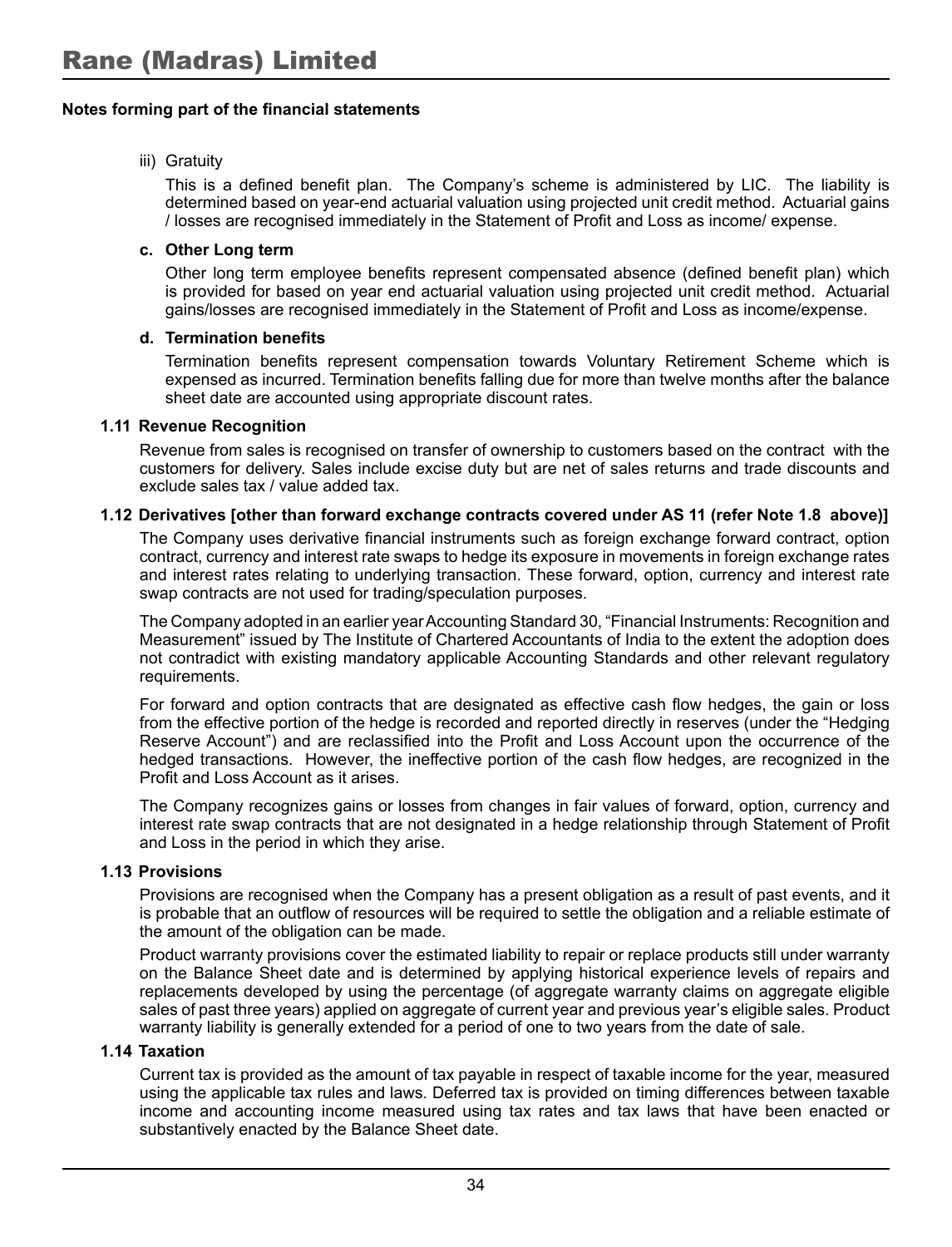Deferred tax assets are recognised only if there is a virtual/reasonable certainty, as applicable, in keeping with Accounting Standard 22 on 'Accounting for Taxes on Income' that there will be sufficient future taxable income available to realise such assets. Deferred tax assets are reviewed for the appropriateness of their respective carrying amount at each Balance Sheet date.

#### **1.15 Government grants**

Grants of Capital nature and related to specific Fixed Assets are deducted from gross value of assets. Other grants of Capital nature are credited to Capital Reserve.

#### **Note 2**

#### **External Commercial Borrowings and related swap contracts**

Year end balance of foreign currency External Commercial Borrowings (ECBs) amounting to Rs.45.64 Crores are fully hedged through related swap contracts and are accounted as INR loan. The Company has been consistently treating the ECBs and the associated swap contracts as composite transactions.

Consequently,

- (i) notional loss on restatement of ECBs aggregating to Rs. 5.03 Crores relating to depreciable fixed assets have not been adjusted to the carrying amount of fixed assets and
- (ii) unrealised notional mark to market gain of Rs. 4.49 Crores relating to outstanding swap contracts has not been recognised in the Statement of Profit and Loss

The Company has applied the principle of substance over form as set out in paragraph 17(b) of Accounting Standard 1 notified in the Companies Accounting Standard Rules, 2006 to reflect a true and fair view of the performance and financial position of the Company.

| Note 3 |                                                                                       |                   | As at<br><b>31 March 2012</b> |            | As at<br>31 March 2011 |
|--------|---------------------------------------------------------------------------------------|-------------------|-------------------------------|------------|------------------------|
|        | Share Capital                                                                         |                   |                               |            |                        |
| (1)    | Authorised:                                                                           |                   |                               |            |                        |
|        | 1,10,00,000 Equity Shares of Rs.10 each                                               | <b>Rs. Crores</b> | 11.00                         | Rs. Crores | 11.00                  |
|        | 45,00,000 - 13.5% Cumulative Redeemable<br>Preference Shares of Rs. 10 each           | <b>Rs. Crores</b> | 4.50                          | Rs. Crores | 4.50                   |
| (ii)   | Issued, Subscribed and Fully Paid Up:-                                                |                   |                               |            |                        |
|        | 1,01,64,145 Equity Shares of Rs.10 each                                               | <b>Rs. Crores</b> | 10.16                         | Rs. Crores | 10.16                  |
|        | (iii) Number of Shares held by Holding Company                                        |                   |                               |            |                        |
|        | Rane Holdings Limited                                                                 | Nos.              | 54,73,369                     | Nos.       | 54,46,675              |
|        | (iv) Number of Equity Shares outstanding as at the<br>beginning of the period         | Nos.              | 1,01,64,145                   | Nos.       | 1,01,64,145            |
|        | Number of Equity Shares outstanding as at the<br>end of the period                    | Nos.              | 1,01,64,145                   | Nos.       | 1,01,64,145            |
| (V)    | Shares in the Company held by each<br>shareholder holding more than 5 per cent shares |                   |                               |            |                        |
|        | Rane Holdings Limited                                                                 | Nos.              | 54,73,369                     | Nos.       | 54,46,675              |
|        |                                                                                       |                   | 53.85%                        |            | 53.59%                 |

(vi) Rights, preferences and restrictions attached to Equity Shares mentioned above: The Company has only one class of equity shares having a par value of Rs.10 per share. Each shareholder is eligible for one vote per share held. The dividend proposed by the Board of Directors is subject to the approval of the shareholders in the ensuing Annual General Meeting except in case of interim dividend. In the event of liquidation, the equity shareholders are elibigle to receive the remaining assets of the Company, in proportion to their shareholding.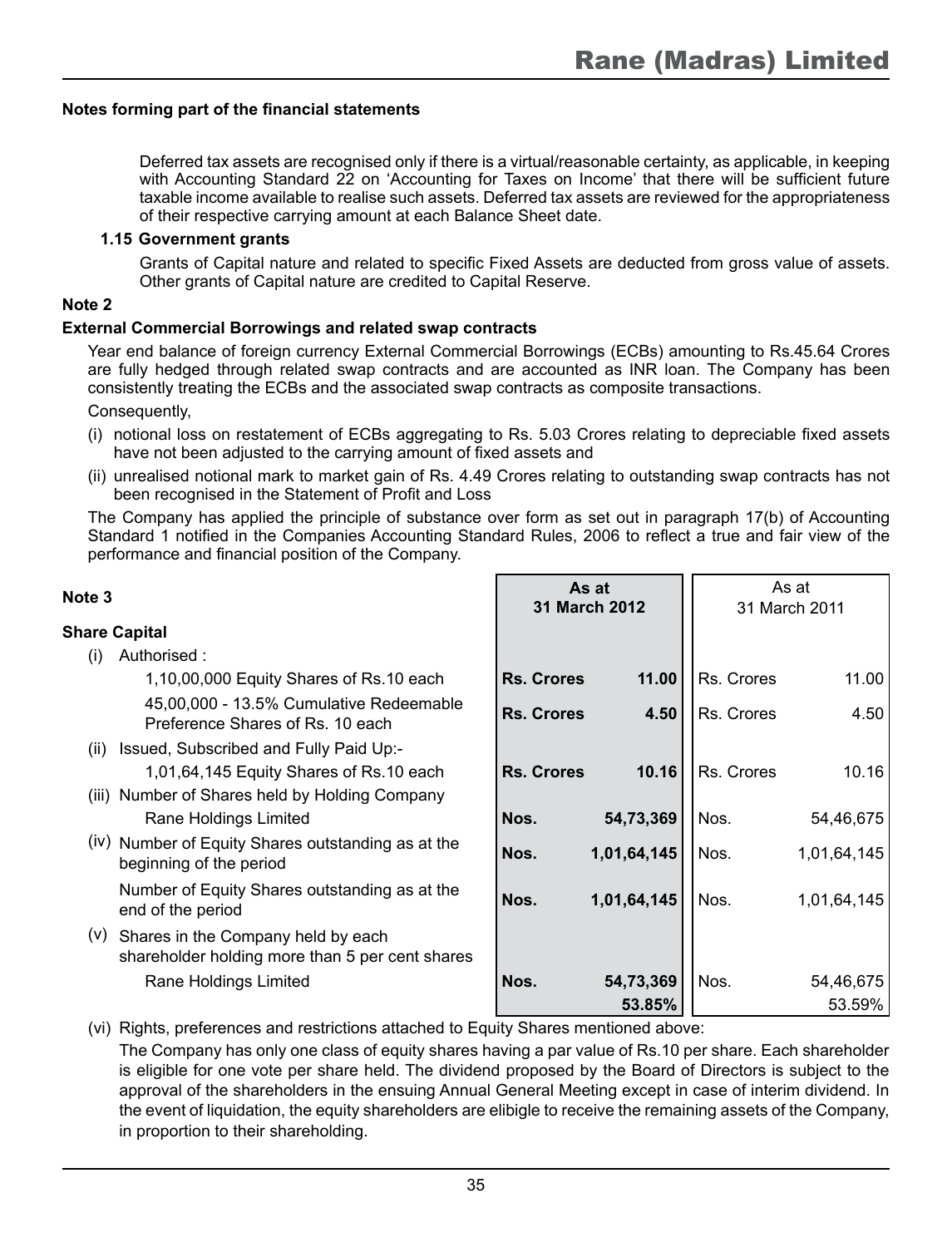#### **Notes 4**

| <b>Reserves and surplus</b>       |                                          |           |            | <b>Rs. Crores</b>                        |
|-----------------------------------|------------------------------------------|-----------|------------|------------------------------------------|
| Reserves                          | <b>Balance</b><br>as at<br>31 March 2011 | Additions | Deductions | <b>Balance</b><br>as at<br>31 March 2012 |
| Capital Reserve                   |                                          | 0.30      |            | 0.30                                     |
| <b>Capital Redemption Reserve</b> | 4.50                                     |           |            | 4.50                                     |
| Securities Premium Account        | 3.57                                     |           |            | 3.57                                     |
| <b>Hedge Reserve Account</b>      | 0.11                                     | 0.11      | 0.11       | 0.11                                     |
| <b>General Reserve</b>            | 52.75                                    | 2.74      |            | 55.49                                    |
| <b>Total</b>                      | 60.93                                    | 3.15      | 0.11       | 63.97                                    |

| <b>Surplus in Statement of Profit and Loss</b>                       | As at<br><b>31 March 2012</b><br>Rs. Crores | As at<br>31 March 2011<br>Rs. Crores |
|----------------------------------------------------------------------|---------------------------------------------|--------------------------------------|
| Balance as at the beginning of the year                              | 27.49                                       | 13.65                                |
| Add:                                                                 |                                             |                                      |
| Profit for the year as per Statement of Profit and Loss              | 27.40                                       | 24.57                                |
| Less: Appropriations                                                 |                                             |                                      |
| Interim Dividend on Equity Shares @ 55 % (previous year @ 45%)       | 5.59                                        | 4.57                                 |
| Proposed Final Dividend on Equity Shares @ 40% (previous year @ 25%) | 4.06                                        | 2.54                                 |
| Tax on dividends                                                     | 1.57                                        | 1.17                                 |
| Transfer to General Reserve                                          | 2.74                                        | 2.45                                 |
|                                                                      | 13.96                                       | 10.73                                |
| Balance as at the end of the year                                    | 40.93                                       | 27.49                                |
| <b>Total Reserves and Surplus</b>                                    | 104.90                                      | 88.42                                |

| Note: 5                                                           |       |       |       |       |
|-------------------------------------------------------------------|-------|-------|-------|-------|
| Long-term borrowings                                              |       |       |       |       |
| <b>Secured</b>                                                    |       |       |       |       |
| Term Loans:                                                       |       |       |       |       |
| From Banks                                                        |       |       |       |       |
| Standard Chartered Bank (SCB)                                     | 30.35 |       | 18.37 |       |
| DBS Bank Limited (DBS)                                            | 15.29 |       | 15.29 |       |
| Less: Current maturities of Long Term Debt referred to in Note 11 | 9.54  |       | 4.82  |       |
|                                                                   |       | 36.10 |       | 28.84 |
| <b>Unsecured</b>                                                  |       |       |       |       |
| Term Loans:                                                       |       |       |       |       |
| Loan from IDBI Bank Limited                                       | 1.19  |       | 1.53  |       |
| Less: Current maturities of Long Term Debt referred to in Note 11 | 0.34  |       | 0.34  |       |
|                                                                   |       | 0.85  |       | 1.19  |
| Fixed Deposits:                                                   |       |       |       |       |
| <b>From Related Parties</b>                                       | 0.53  |       | 0.53  |       |
| From others                                                       | 10.20 |       | 11.79 |       |
| Less: Current maturities of Long Term Debt referred to in Note 11 | 7.75  |       | 2.85  |       |
|                                                                   |       | 2.98  |       | 9.47  |
|                                                                   |       | 39.93 |       | 39.50 |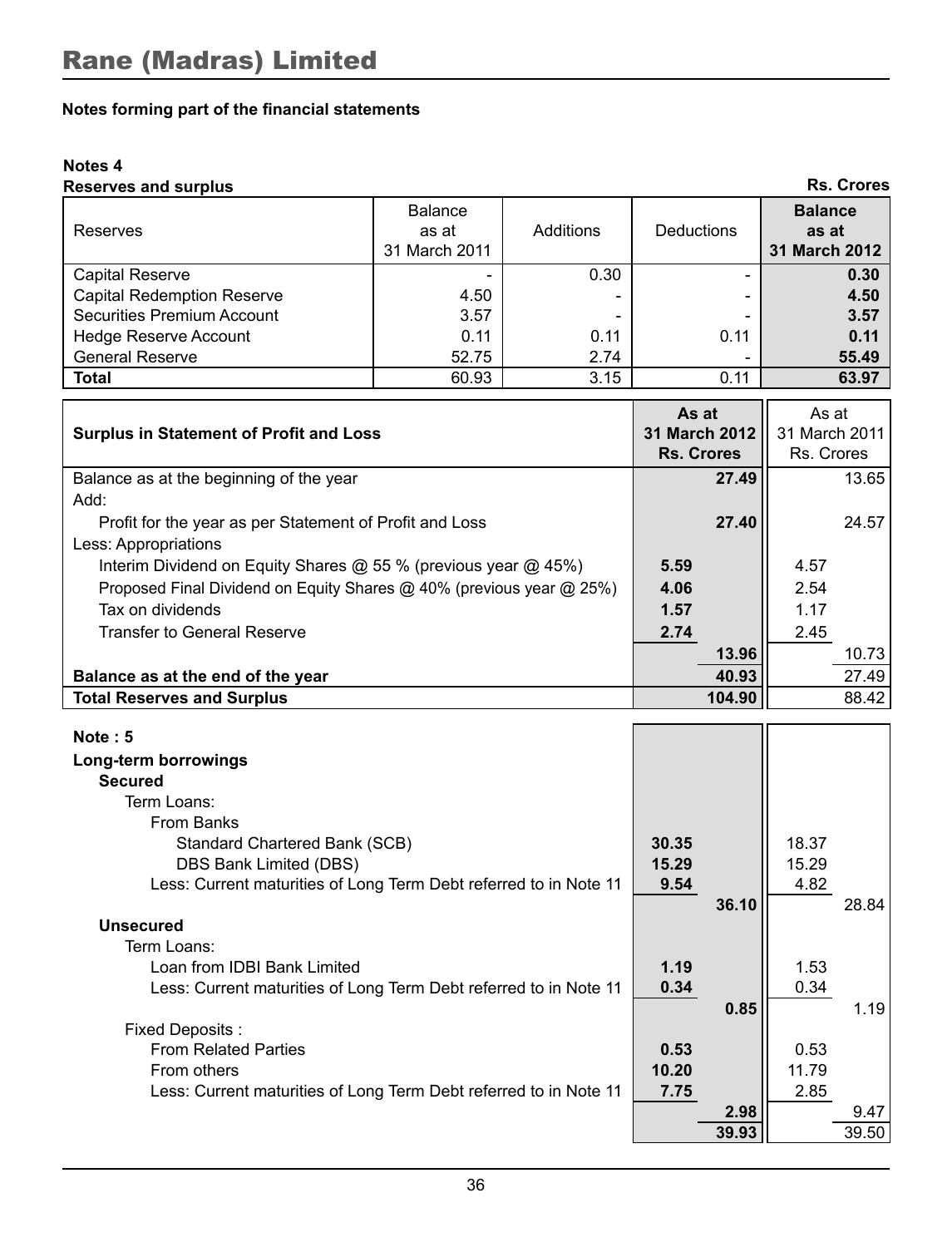#### **Nature of Security**

Long-term loans from SCB and DBS are secured on a pari passu basis by a first charge created on the Company's immovable properties both present and future and are also secured by hypothecation of the Company's movable properties both present and future, subject to prior charge on the book debts and inventories in favour of the bankers for working capital facilities.

#### **Terms of Repayment for secured borrowings:**

- a) SCB ECB loan availed Rs.14.45 crores is repayable in 16 equal quarterly instalments commencing from February, 2012 along with interest of 8.85 % per annum. Year end balance is Rs.13.55 crores (previous year Rs.14.45 crores).
- b) SCB-ECB loan availed Rs.16.80 crores is repayable in 16 equal quarterly instalments commencing from December, 2012 along with interest of 7.95% per annum. Year end balance is Rs.16.80 crores (previous year Rs.Nil).
- c) SCB ECB loan availed Rs.13.64 crores is repayable in 16 equal quarterly instalments commencing from April, 2008 along with interest of 3.00 % per annum. Year end balance is Rs. Nil (previous year Rs.3.92 crores)
- d) DBS ECB loan availed Rs.15.29 crores is repayable in 8 equal half yearly instalments commencing from September, 2012 along with interest of 8.98 % per annum. Year end balance is Rs.15.29 crores (previous year Rs.15.29 crores).

#### **Terms of Repayment for unsecured borrowings:**

- a) Term Loan from IDBI Bank Limited availed Rs.1.70 crores is repayable in 20 equal quarterly instalments commencing from October, 2010 along with interest of 14.25 % per annum. Year end balance is Rs. 1.19 crores (previous year Rs.1.53 crores).
- b) Fixed Deposits are accepted for 2 or 3 years on cumulative/ non cumulative basis. **Rs. Crores**

| <b>Amounts maturing from Balance Sheet date</b> | As at<br>31 March 2012 | As at<br>31 March 2011 |
|-------------------------------------------------|------------------------|------------------------|
| Within one year                                 | 7.75                   | 2.85                   |
| After one year and upto two years               | 1.62                   | 7.95                   |
| After two years and upto three years            | 1.36                   | 1.52                   |
|                                                 | 10.73                  | 12.32                  |

#### **Rate of Interest**

| <b>Cumulative/ Non-Cumulative deposit scheme</b>                                         | <b>Interest</b><br><b>Payable</b><br>Quarterly | Interest<br>Payable<br>Quarterly |
|------------------------------------------------------------------------------------------|------------------------------------------------|----------------------------------|
| l for 2 Years                                                                            | $9.00\%$                                       | 8.50%                            |
| l for 3 Years                                                                            | 9.50%                                          | 9.00%                            |
| 10.5% per annum additional interest is paid to employees/retired employees of Rane Group |                                                |                                  |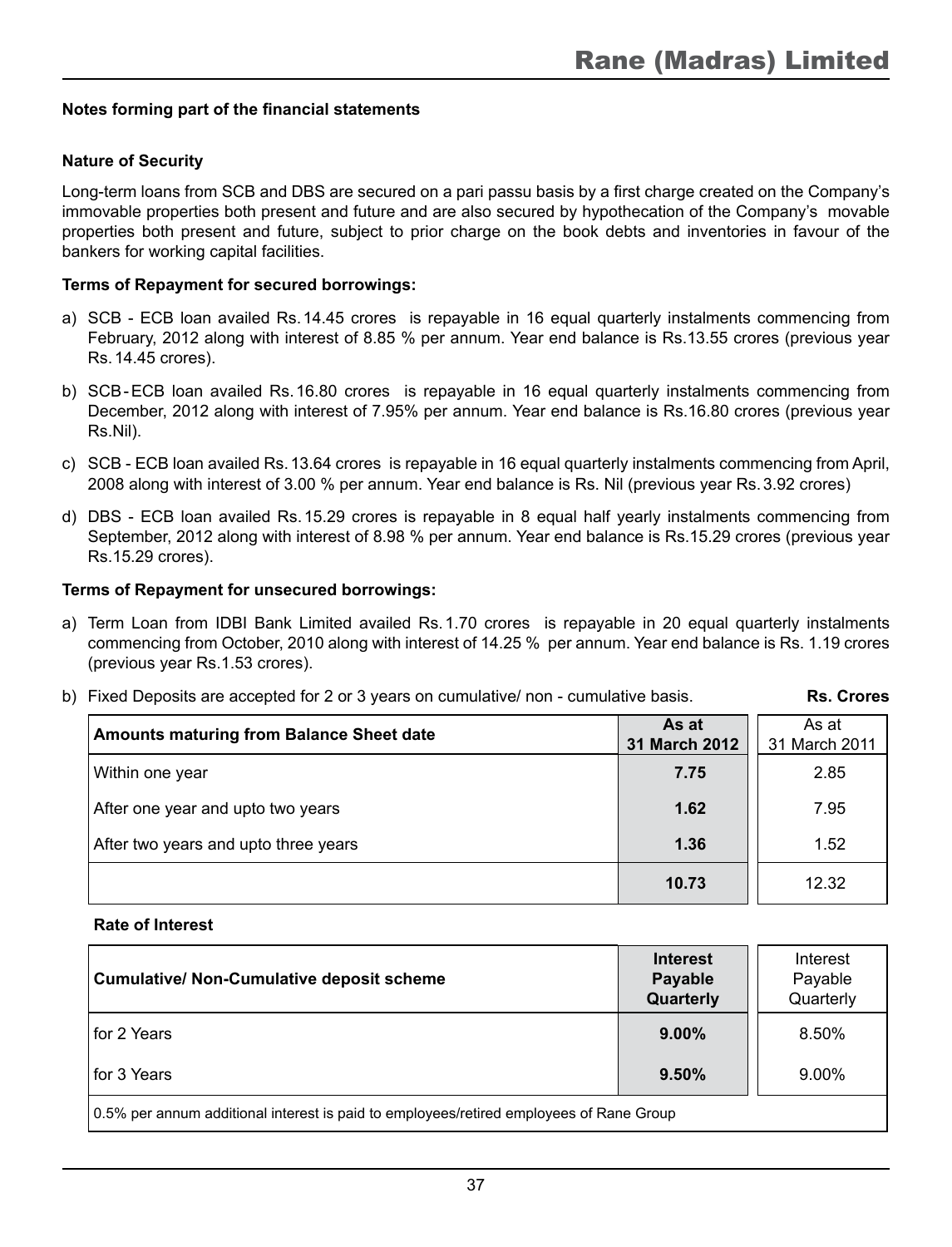|                                                                                                                                           | As at<br>31 March 2012 |        | As at<br>31 March 2011 |        |
|-------------------------------------------------------------------------------------------------------------------------------------------|------------------------|--------|------------------------|--------|
|                                                                                                                                           | <b>Rs. Crores</b>      |        | Rs. Crores             |        |
| Note: $6$                                                                                                                                 |                        |        |                        |        |
| <b>Deferred Tax Liabilities (Net)</b>                                                                                                     |                        |        |                        |        |
| (i) Liability:                                                                                                                            |                        |        |                        |        |
| Difference between book and tax written down value of<br>Depreciable Assets                                                               |                        |        |                        |        |
| (a) In respect of which the difference between book and tax<br>written down value will reverse at the expiry of the tax holiday<br>period | 1.05                   |        | 0.97                   |        |
| (b) Others                                                                                                                                | 9.52                   |        | 7.49                   |        |
|                                                                                                                                           |                        | 10.57  |                        | 8.46   |
| (ii) Assets:                                                                                                                              |                        |        |                        |        |
| Provision for expenses allowable on payment basis                                                                                         | (2.70)                 |        | (2.46)                 |        |
| Termination benefit under Voluntary Retirement Scheme                                                                                     | (2.10)                 |        | (2.72)                 |        |
| <b>Others</b>                                                                                                                             | (0.37)                 |        |                        |        |
|                                                                                                                                           |                        | (5.17) |                        | (5.18) |
| <b>Net Deferred Tax Liability</b>                                                                                                         |                        | 5.40   |                        | 3.28   |
| Note: 7                                                                                                                                   |                        |        |                        |        |
| <b>Other Long term liabilities</b>                                                                                                        |                        |        |                        |        |
| Termination benefit under Voluntary Retirement Scheme                                                                                     |                        | 0.60   |                        | 0.94   |
|                                                                                                                                           |                        | 0.60   |                        | 0.94   |
| Note: 8                                                                                                                                   |                        |        |                        |        |
| Long term provisions                                                                                                                      |                        |        |                        |        |
| Provision for employee benefits :                                                                                                         |                        |        |                        |        |
| Provision for compensated absence                                                                                                         |                        | 2.20   |                        | 1.95   |
| Product warranty (Refer Note: 12)                                                                                                         |                        | 2.06   |                        | 1.94   |
|                                                                                                                                           |                        | 4.26   |                        | 3.89   |
| Note: 9                                                                                                                                   |                        |        |                        |        |
| <b>Short-term borrowings</b>                                                                                                              |                        |        |                        |        |
| Secured Loans from Banks *                                                                                                                |                        |        |                        |        |
| Loans repayable on demand                                                                                                                 |                        | 24.62  |                        | 12.87  |
| Other loans                                                                                                                               |                        | 23.11  |                        | 17.38  |
| Unsecured Loan from banks                                                                                                                 |                        | 9.38   |                        |        |
|                                                                                                                                           |                        | 57.11  |                        | 30.25  |

\* Secured loans includes cash credit, packing credit, commercial paper and working capital demand loan from banks and are secured on a pari passu basis by a first charge by way of hypothecation of inventories and book debts and are also secured by a second charge on all immovable properties and movable fixed assets of the Company both present and future.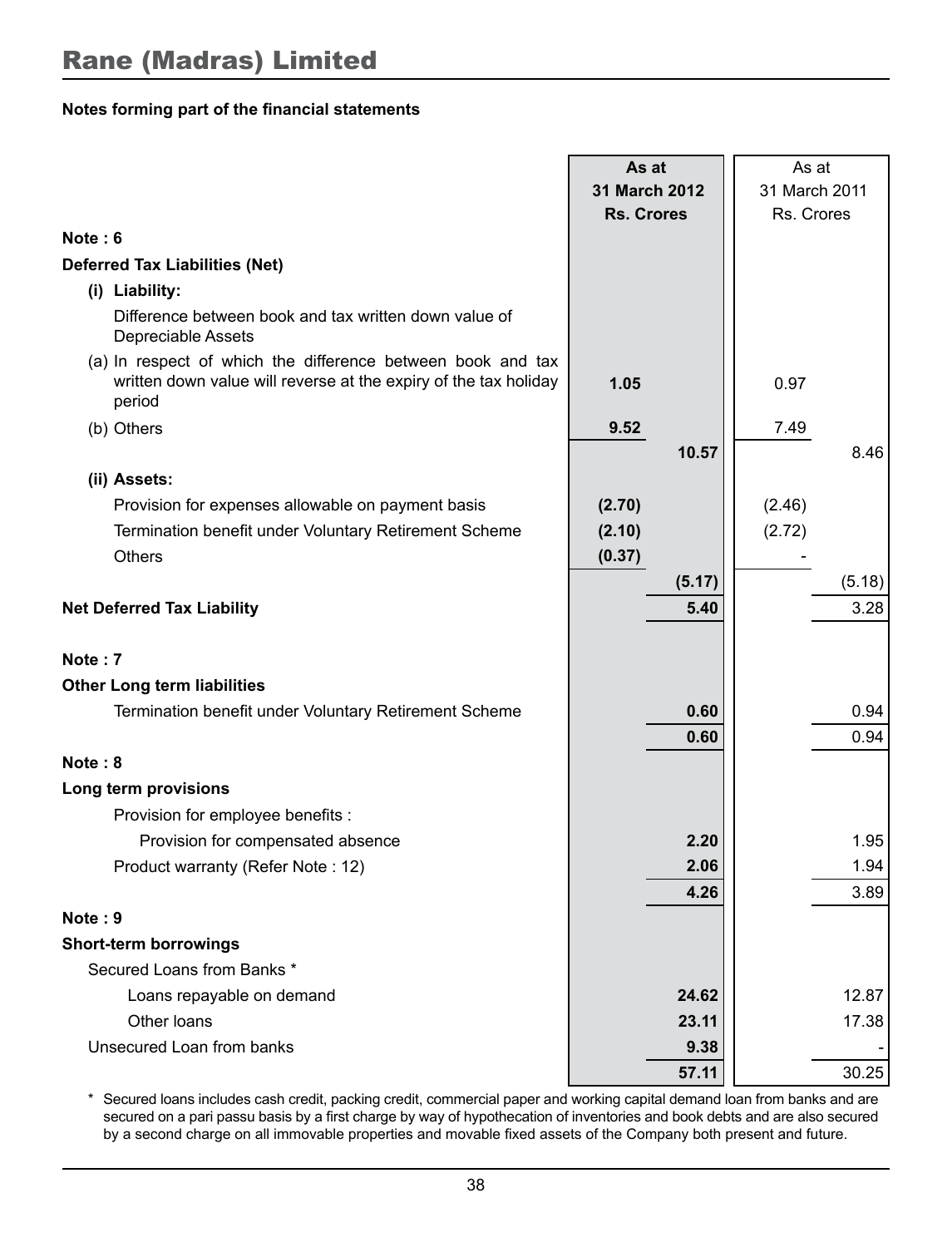|                                    | As at             | As at         |       |
|------------------------------------|-------------------|---------------|-------|
|                                    | 31 March 2012     | 31 March 2011 |       |
|                                    | <b>Rs. Crores</b> | Rs. Crores    |       |
| <b>Note: 10</b>                    |                   |               |       |
| <b>Trade payables</b>              |                   |               |       |
| Acceptances                        | 18.15             |               | 15.68 |
| <b>Sundry Creditors</b>            |                   |               |       |
| Due to Micro and Small Enterprises | 5.12              | 5.30          |       |
| <b>Others</b>                      | 58.17             | 49.90         |       |
|                                    | 63.29             |               | 55.20 |
|                                    | 81.44             |               | 70.88 |

#### **Micro and Small Enterprises :**

The Company has amounts due to suppliers under Micro, Small and Medium Enterprises Development Act, 2006 ('MSMED')

| The Principal amount and interest due there on remaining unpaid to<br>suppliers under MSMED                                                                                                                                                                                   |       |       |
|-------------------------------------------------------------------------------------------------------------------------------------------------------------------------------------------------------------------------------------------------------------------------------|-------|-------|
| Principal                                                                                                                                                                                                                                                                     | 5.09  | 4.98  |
| Interest                                                                                                                                                                                                                                                                      | 0.03  | 0.02  |
| The amount of interest paid in terms of Section 16 of MSMED along<br>with the amount of payment made to suppliers beyond the appointed<br>day during the year                                                                                                                 |       |       |
| Principal                                                                                                                                                                                                                                                                     | 22.16 |       |
| Interest                                                                                                                                                                                                                                                                      | 0.41  |       |
| The amount of interest due and payable for principal paid during<br>the year beyond the appointed day but without adding the interest<br>specified under MSMED                                                                                                                |       |       |
| Principal                                                                                                                                                                                                                                                                     |       | 25.26 |
| Interest                                                                                                                                                                                                                                                                      |       | 0.19  |
| The amount of interest accrued and remaining unpaid at the end<br>of the year [including Rs. Nil (Previous year Rs.0.12 crores) being<br>interest outstanding as at the beginning of the accounting year)]                                                                    | 0.03  | 0.32  |
| The amount of further interest remaining due and payable even in<br>the succeeding year, until such date when interest dues as above are<br>actually paid to the small enterprise, for the purpose of disallowance<br>as deductible expenditure under Section 23 of the MSMED | 0.03  | 0.20  |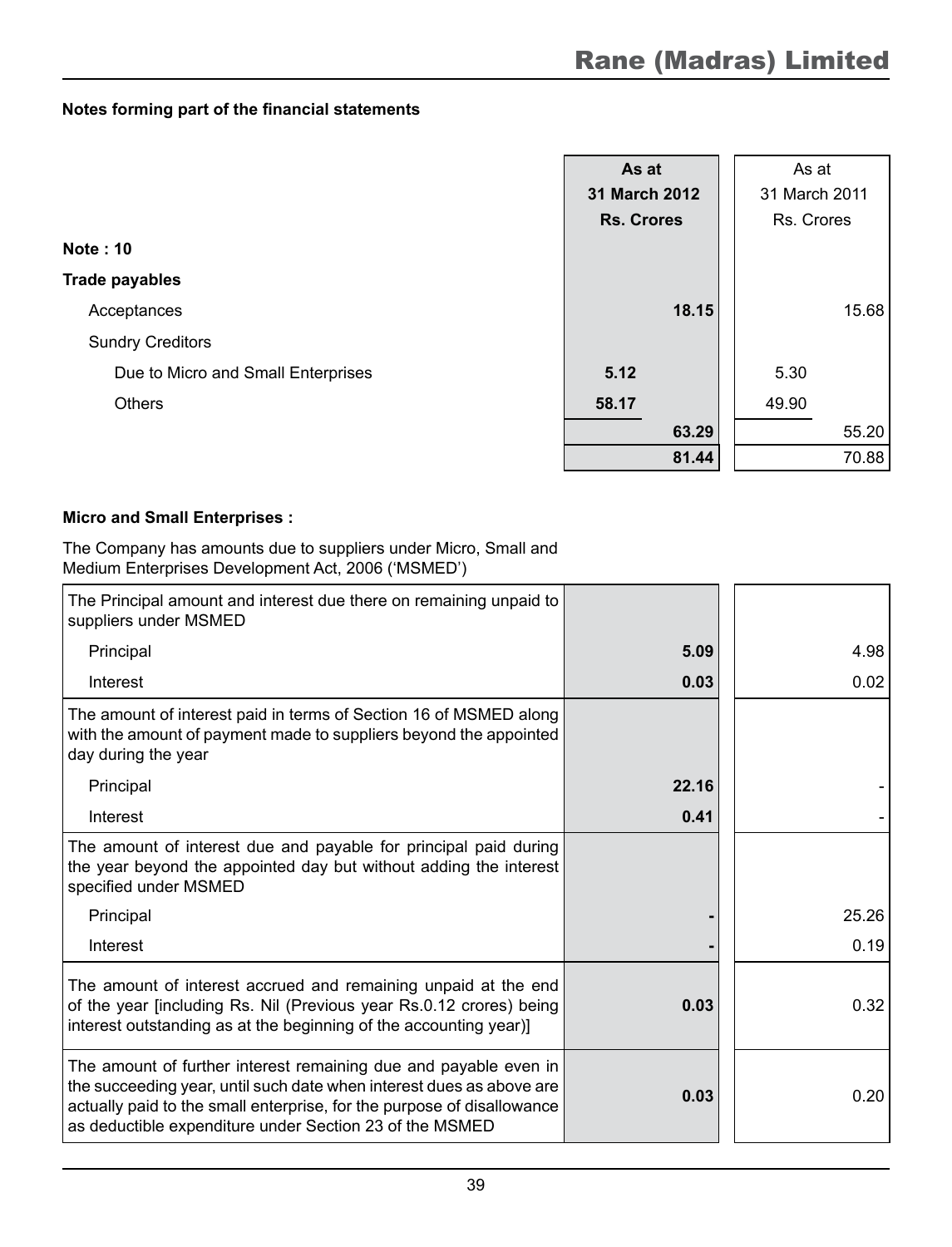|                                                                                                                                                                              | As at             |               | As at         |       |
|------------------------------------------------------------------------------------------------------------------------------------------------------------------------------|-------------------|---------------|---------------|-------|
|                                                                                                                                                                              |                   | 31 March 2012 | 31 March 2011 |       |
|                                                                                                                                                                              | <b>Rs. Crores</b> |               | Rs. Crores    |       |
| <b>Note: 11</b>                                                                                                                                                              |                   |               |               |       |
| <b>Other current liabilities</b>                                                                                                                                             |                   |               |               |       |
| Current maturities of Long term debt (Refer Note: 5)                                                                                                                         |                   | 17.63         |               | 8.01  |
| Interest accrued but not due on borrowings                                                                                                                                   |                   | 1.14          |               | 0.97  |
| Unpaid dividend *                                                                                                                                                            |                   | 0.11          |               | 0.08  |
| Unpaid matured deposits and interest accrued thereon *                                                                                                                       |                   | 0.08          |               | 0.08  |
| Others:                                                                                                                                                                      |                   |               |               |       |
| Employee benefit payable                                                                                                                                                     | 2.37              |               | 2.65          |       |
| Commission payable to Chairman                                                                                                                                               | 0.37              |               | 0.31          |       |
| Statutory dues including Provident Fund, Exicse Duty                                                                                                                         | 4.21              |               | 3.48          |       |
| and Tax deducted at source                                                                                                                                                   |                   |               |               |       |
| Capital creditors                                                                                                                                                            | 1.90              |               | 0.08          |       |
| Termination benefits towards voluntary retirement scheme                                                                                                                     | 0.40              |               | 4.98          |       |
| Security deposit                                                                                                                                                             | 0.18              |               | 0.18          |       |
| Tooling advance received from customers                                                                                                                                      | 0.07              |               | 3.05          |       |
|                                                                                                                                                                              |                   | 9.50          |               | 14.73 |
|                                                                                                                                                                              |                   | 28.46         |               | 23.87 |
| * There are no amounts due and outstanding to be credited to Investor<br>Education and Protection Fund under Section 205 C of the Companies<br>Act, 1956 as at the year end. |                   |               |               |       |
| <b>Note: 12</b>                                                                                                                                                              |                   |               |               |       |
| <b>Short-term provisions</b>                                                                                                                                                 |                   |               |               |       |
| Provision for employee benefits :                                                                                                                                            |                   |               |               |       |
| Provision for compensated absence                                                                                                                                            |                   | 0.41          |               | 0.49  |
| Provision for gratuity                                                                                                                                                       |                   | 1.58          |               | 1.45  |
| Others                                                                                                                                                                       |                   |               |               |       |
| Product warranty *                                                                                                                                                           | 2.06              |               | 1.75          |       |
| Proposed dividend on Equity Shares                                                                                                                                           | 4.06              |               | 2.54          |       |
| Tax on proposed dividend                                                                                                                                                     | 0.66              | 6.78          | 0.42          | 4.71  |
|                                                                                                                                                                              |                   | 8.77          |               | 6.65  |
|                                                                                                                                                                              |                   |               |               |       |
| * Provision for Product Warranty (Also refer Note 8)                                                                                                                         |                   |               |               |       |
| Balance at the beginning of the year                                                                                                                                         |                   | 3.69          |               | 2.77  |
| Provision made during the year                                                                                                                                               |                   | 2.06          |               | 1.94  |
| Provision used against claims settled during the year                                                                                                                        |                   | 1.63          |               | 1.02  |
| Balance at the end of the year                                                                                                                                               |                   | 4.12          |               | 3.69  |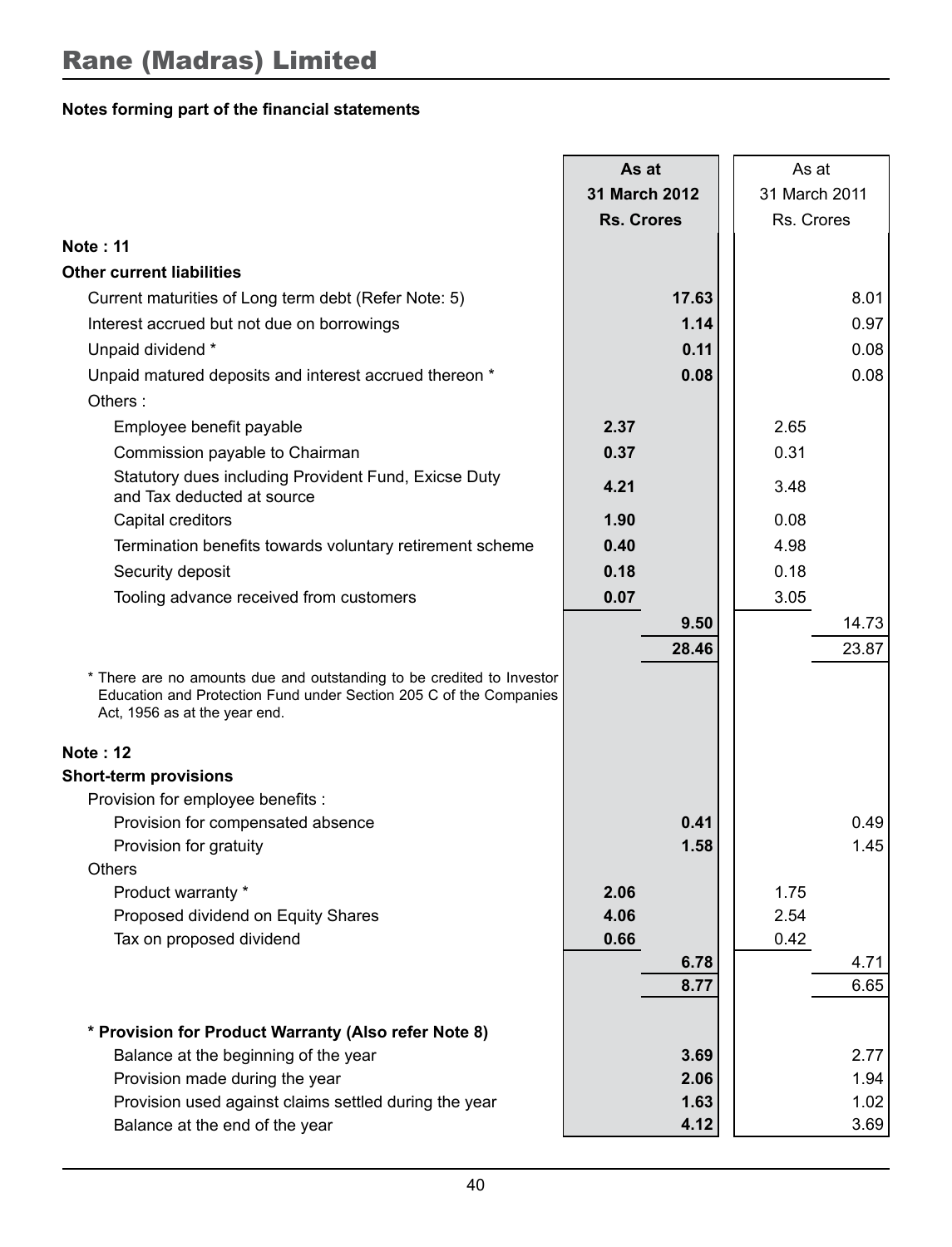Rane (Madras) Limited Rane (Madras) Limited  $\mathbf{I}$ 

# Notes forming part of the financial statements **Notes forming part of the financial statements**

**Note : 13**

| <b>Fixed Assets</b>                     |                           |              |                                           |                          |                                  |                           |        |                                    |                        |                       |                      |                      | Rs. Crores           |  |
|-----------------------------------------|---------------------------|--------------|-------------------------------------------|--------------------------|----------------------------------|---------------------------|--------|------------------------------------|------------------------|-----------------------|----------------------|----------------------|----------------------|--|
|                                         |                           |              |                                           | <b>Gross Block</b>       |                                  |                           |        | <b>Depreciation / Amortisation</b> |                        |                       |                      | Net Block            |                      |  |
|                                         |                           |              | Adjustments during the year               |                          |                                  |                           |        |                                    |                        |                       |                      |                      |                      |  |
| Description                             | Cost as at<br>31 Mar 2011 | Additions    | Difference<br>(Ref. Note 1.8)<br>Exchange | Adjustment *<br>Other    | Adjustments<br><b>Deletions/</b> | 31 Mar 2012<br>Cost as at | gad    | 31 Mar 2011 Adjustments*<br>Other  | <b>For the</b><br>year | <b>Deletions</b><br>δ | 31 Mar 2012<br>As at | 31 Mar 2012<br>As at | 31 Mar 2011<br>As at |  |
| (i) Tangible Assets                     |                           |              |                                           |                          |                                  |                           |        |                                    |                        |                       |                      |                      |                      |  |
| Land - Freehold                         | 14.56                     | 0.03         | I                                         | I                        | I.                               | 14.59                     | I      | I                                  |                        | I.                    | п                    | 14.59                | 14.56                |  |
| Land - Leasehold                        | 0.71                      | T            | 0.01                                      | ı                        | $\mathbf{I}$                     | 0.72                      | 0.03   | J.                                 | 0.01                   | ı                     | 0.04                 | 0.68                 | 0.68                 |  |
| Leasehold Land<br>Development Costs     | 77                        | $\mathbf{I}$ | T                                         | I                        | J.                               | 77                        | 0.23   | $\mathbf{I}$                       | 0.08                   | T                     | 0.31                 | 0.46                 | 0.54                 |  |
| <b>Buildings</b>                        | 16.46                     | 13.49        | 0.04                                      | $\overline{\phantom{a}}$ | $\mathbf{I}$                     | 29.99                     | 4.03   | $\overline{\phantom{a}}$           | 0.73                   | $\mathbf{I}$          | 4.76                 | 25.23                | 12.43                |  |
| Plant and Machinery                     | 156.37                    | 36.44        | 0.16                                      | 6.62                     | 2.53                             | 197.06                    | 88.17  | 2.89                               | 11.88                  | 2.49                  | 100.45               | 96.61                | 68.20                |  |
| Furniture and Fixtures                  | 3.15                      | 0.60         | T                                         | $\mathbf{I}$             | 0.07                             | 3.68                      | 2.47   | T                                  | 0.44                   | 0.06                  | 2.85                 | 0.83                 | 0.68                 |  |
| Vehicles                                | 0.70                      | 0.29         | $\mathbf{I}$                              | J.                       | 0.03                             | 0.96                      | 0.44   | $\mathbf{I}$                       | 0.10                   | 0.02                  | 0.52                 | 0.44                 | 0.26                 |  |
| Office Equipment                        | 7.64                      | 1.10         | J.                                        | J.                       | 0.04                             | 8.70                      | 6.88   | J.                                 | 0.57                   | 0.04                  | 7.41                 | 1.29                 | 0.76                 |  |
| Total                                   | 200.36                    | 51.95        | 0.21                                      | 6.62                     | 2.67                             | 256.47                    | 102.25 | 2.89                               | 13.81                  | 2.61                  | 116.34               | 140.13               | 98.11                |  |
| Previous year                           | 161.77                    | 41.24        | (0.08)                                    | т                        | 57<br>Ń۰                         | 200.36                    | 95.35  | T                                  | 9.34                   | 2.44                  | 102.25               |                      |                      |  |
|                                         |                           |              |                                           |                          |                                  |                           |        |                                    |                        |                       |                      |                      |                      |  |
| (ii) Intangible Assets                  |                           |              |                                           |                          |                                  |                           |        |                                    |                        |                       |                      |                      |                      |  |
| Licence                                 | 2.68                      | 0.13         | I                                         | T                        | т                                | 2.81                      | 2.68   | I                                  | 0.03                   | т                     | 2.71                 | 0.10                 | T                    |  |
| <b>Total</b>                            | 2.68                      | 0.13         | T                                         | т                        | T                                | 2.81                      | 2.68   | T                                  | 0.03                   | T                     | 2.71                 | $\frac{6}{10}$       | т                    |  |
| Previous year                           | 2.68                      | T            | I                                         | T                        | T                                | 2.68                      | 2.68   | I                                  | I                      | T                     | 2.68                 |                      |                      |  |
|                                         |                           |              |                                           |                          |                                  |                           |        |                                    |                        |                       |                      |                      |                      |  |
| Total Tangible and<br>Intangible assets | 203.04                    | 52.08        | 0.21                                      | 6.62                     | 2.67                             | 259.28                    | 104.93 | 89<br>Ń۰                           | 13.84                  | 2.61                  | 119.05               | 140.23               | 98.11                |  |
| Previous year                           | 164.45                    | 41.24        | (0.08)                                    |                          | 2.57                             | 203.04                    | 98.03  | $\blacksquare$                     | 9.34                   | 2.44                  | 104.93               |                      |                      |  |
|                                         |                           |              |                                           |                          |                                  |                           |        |                                    |                        |                       |                      |                      |                      |  |
| (iii) Capital work-in-progress          |                           |              |                                           |                          |                                  |                           |        |                                    |                        |                       |                      | 12.24                | 0.90                 |  |
| Total                                   |                           |              |                                           |                          |                                  |                           |        |                                    |                        |                       |                      | 152.47               | 108.01               |  |

\* Represents cost of capital tooling which upto the previous year were included under inventory. \* Represents cost of capital tooling which upto the previous year were included under inventory.

41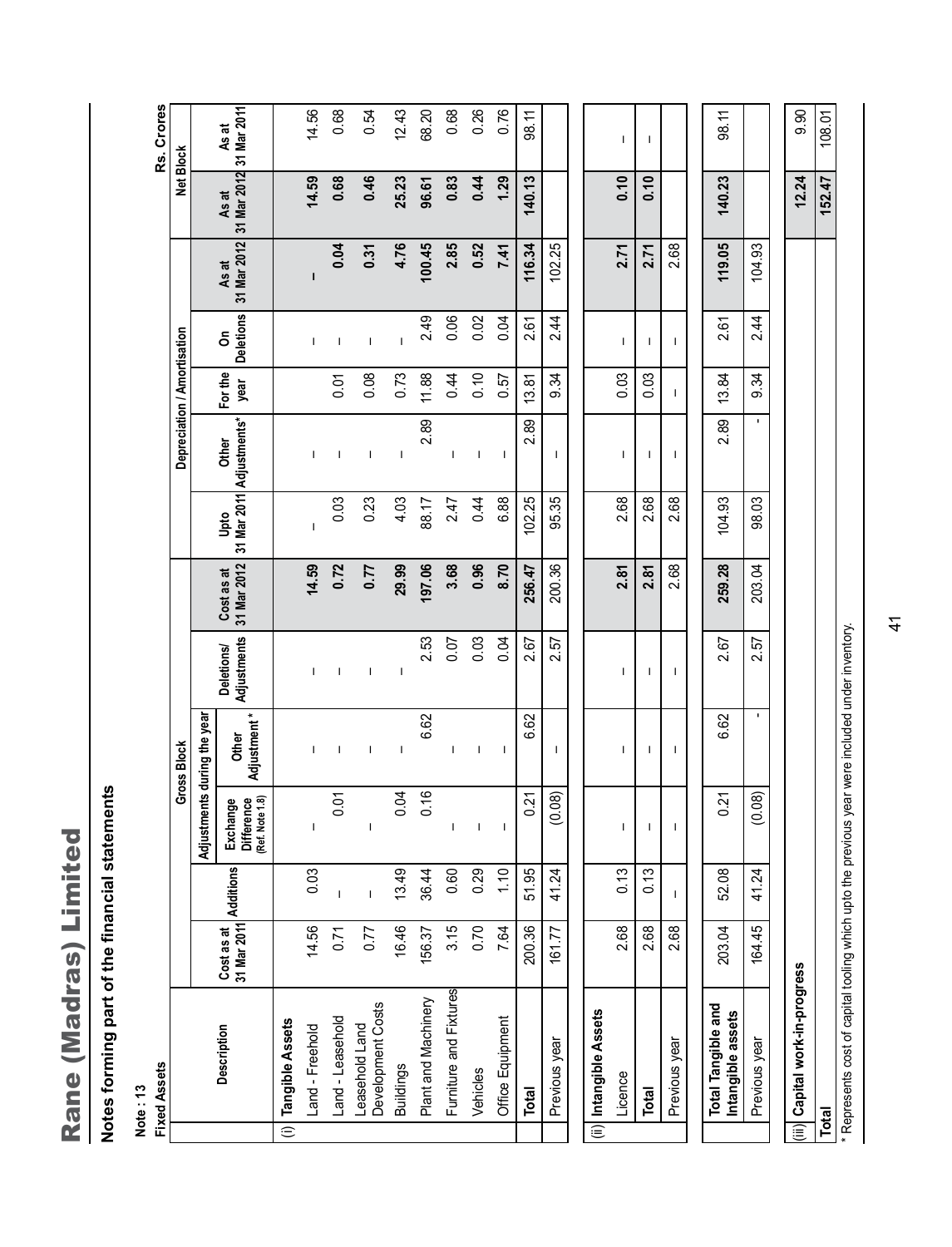|                                                                                                                                                                                                             | As at<br>31 March 2012                       | As at<br>31 March 2011                       |
|-------------------------------------------------------------------------------------------------------------------------------------------------------------------------------------------------------------|----------------------------------------------|----------------------------------------------|
|                                                                                                                                                                                                             | <b>Rs. Crores</b>                            | Rs. Crores                                   |
| <b>Note: 14</b><br><b>Long Term Loans and Advances</b><br>(Unsecured considered good)<br>Capital Advances<br>Security deposits<br>Claims receivable                                                         | 3.74<br>1.17<br>0.90<br>5.81                 | 14.37<br>0.86<br>1.17<br>16.40               |
|                                                                                                                                                                                                             |                                              |                                              |
| <b>Note: 15</b><br><b>Inventories</b><br>Valued at Lower of Cost and Net Realisable value                                                                                                                   |                                              |                                              |
| Raw Materials and Components [includes Goods-in-transit<br>Rs.0.28 crores (Previous year Rs.0.21 crores)] *<br>Work-in-Progress *                                                                           | 13.74<br>13.50                               | 14.73<br>11.02                               |
| Finished Goods*<br>Stores and Spares<br>Tools                                                                                                                                                               | 20.86<br>5.84                                | 14.78<br>5.94<br>6.00                        |
| * Refer Note: 31                                                                                                                                                                                            | 53.94                                        | 52.47                                        |
| <b>Note: 16</b><br><b>Trade Receivables</b><br><b>Unsecured</b><br>Outstanding for a period of more than six months<br>from due date of payment<br>Considered doubtful<br>Provison for doubtful receivables | 0.50<br>0.50                                 | 0.56<br>0.56                                 |
| Other debts:<br>Considered good<br>Considered doubtful<br>Less:- Provision for Doubtful receivables                                                                                                         | 110.42<br>0.63<br>0.63                       | 81.27<br>0.35<br>0.35                        |
|                                                                                                                                                                                                             | 110.42                                       | 81.27                                        |
| <b>Note: 17</b><br><b>Cash and Bank balances</b><br>Cash and Cash equivalent<br>Cash on hand<br>Bank balance in current accounts                                                                            | 0.05<br>0.93<br>0.98                         | 0.02<br>5.35<br>5.37                         |
| Other bank balances<br>Capital Gain scheme account<br>Deposit account<br><b>Unpaid Dividend accounts</b><br>Interest warrant accounts                                                                       | 0.01<br>0.43<br>0.11<br>0.05<br>0.60<br>1.58 | 0.01<br>0.30<br>0.08<br>0.08<br>0.47<br>5.84 |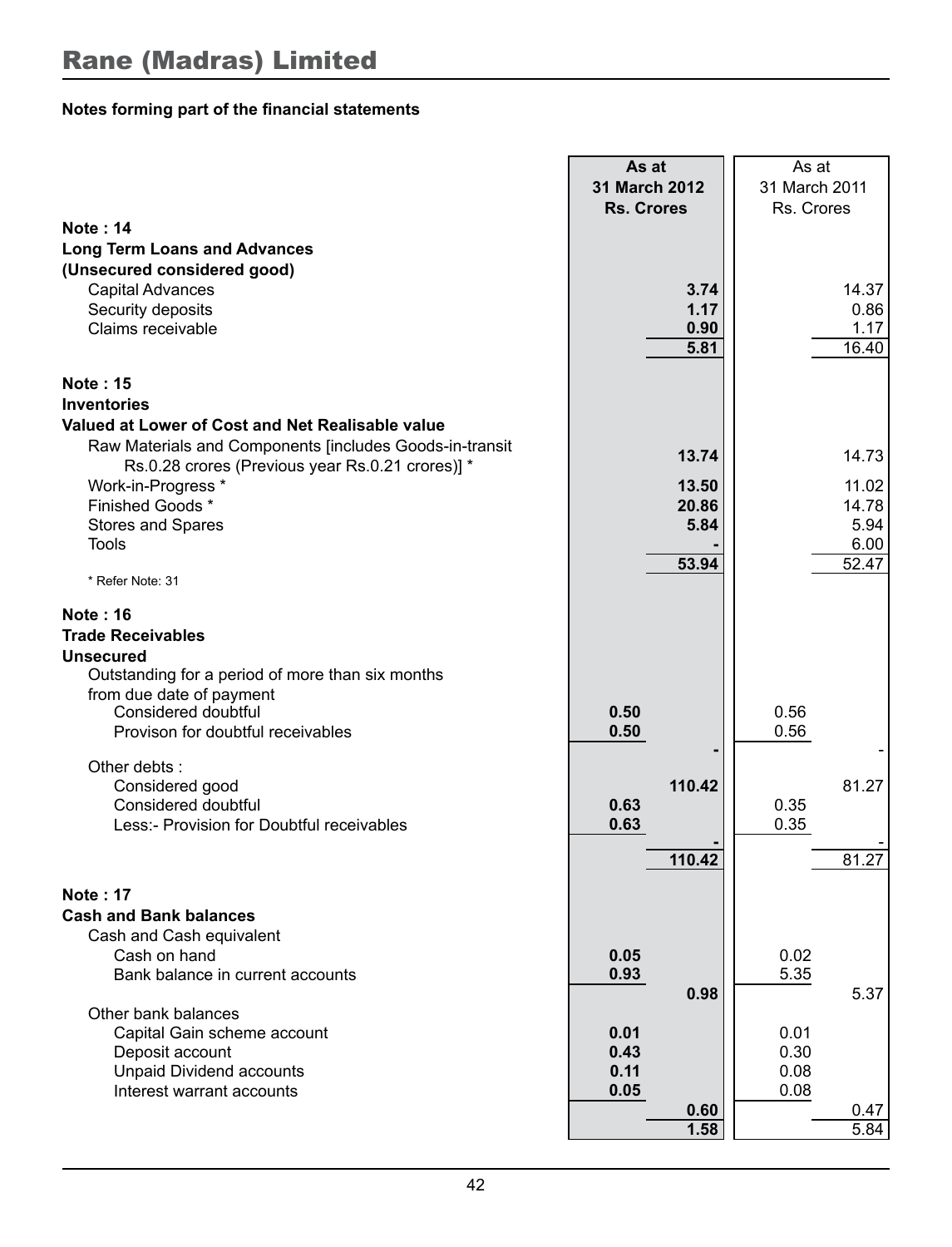|                                                                                                          | As at             | As at          |
|----------------------------------------------------------------------------------------------------------|-------------------|----------------|
|                                                                                                          | 31 March 2012     | 31 March 2011  |
|                                                                                                          | <b>Rs. Crores</b> | Rs. Crores     |
| <b>Note: 18</b>                                                                                          |                   |                |
| Short term loans and advances                                                                            |                   |                |
| Unsecured, considered good                                                                               |                   |                |
| Interest free loan to Related party (Rane Foundation)                                                    | 0.75              | 0.50           |
| Advance Income Tax [Net of Provision for current tax<br>Rs.39.28 crores (Previous year Rs.31.63 crores)] | 7.29              | 5.76           |
| Advance Fringe Benefits Tax [Net of Provision<br>Rs.1.75 crores (Previous year Rs.1.75 crores)]          | $\star$           |                |
| Prepaid expenses                                                                                         | 1.11              | 1.09           |
| Claims receivable                                                                                        | 0.07              | 0.21           |
| Cenvat receivable                                                                                        | 1.99              | 2.41           |
| <b>Export Entitlements</b>                                                                               | 1.40              | 1.28           |
| Advance to suppliers                                                                                     | 2.41              | 0.63           |
| Loan to employees                                                                                        | 0.19              | 0.25           |
| Deposit with Government authorities                                                                      | 0.92              | 0.90           |
| <b>Other Deposits</b>                                                                                    | 0.17              | 0.18           |
| <b>Balance with Excise</b>                                                                               | 0.31              | 0.47           |
|                                                                                                          | 16.61             | 13.68          |
| *Amount is below the rounding off norm adopted by the Company                                            |                   |                |
| Note: 19                                                                                                 |                   |                |
| <b>Other current assets</b>                                                                              |                   |                |
| Interest accrued on Deposits                                                                             | 0.09              | 0.06           |
| <b>Derivative Assets</b>                                                                                 | 0.11              | 0.11           |
|                                                                                                          | 0.20              | 0.17           |
|                                                                                                          | Year ended        | Year ended     |
|                                                                                                          | 31 March 2012     | 31 March 2011  |
|                                                                                                          | <b>Rs. Crores</b> | Rs. Crores     |
| <b>Note: 20</b>                                                                                          |                   |                |
| <b>Revenue from Operations</b>                                                                           |                   |                |
| Sale of Products *                                                                                       | 715.56            | 621.29         |
| Less: Excise Duty                                                                                        | 58.34             | 46.91          |
| Net Sale of Products                                                                                     | 657.22            | 574.38         |
| Other operating revenues :                                                                               |                   |                |
| Sale of Scrap                                                                                            | 10.54             | 7.55           |
| Less : Excise Duty                                                                                       | 0.88              | 0.65           |
|                                                                                                          | 9.66              | 6.90           |
| Sale of raw materials                                                                                    | 2.65              | 2.98           |
| Less : Excise Duty                                                                                       | 0.24              | 0.28           |
|                                                                                                          | 2.41              | 2.70           |
| Net other operating revenues                                                                             | 12.07<br>669.29   | 9.60<br>583.98 |
| * Refer Note: 33                                                                                         |                   |                |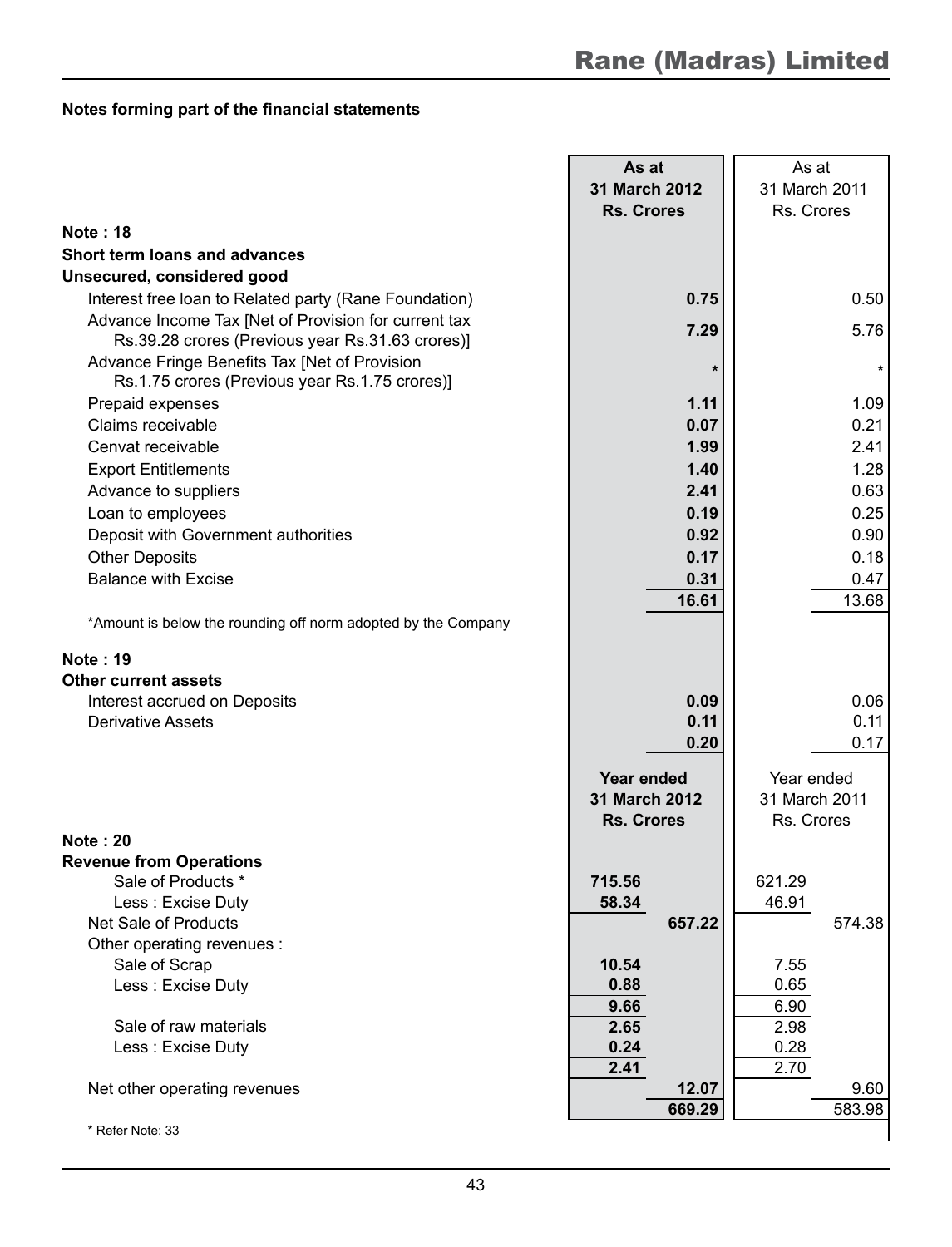|                                                                                                                                                                                                          | Year ended<br>31 March 2012<br><b>Rs. Crores</b>             | Year ended<br>31 March 2011<br>Rs. Crores |                                   |
|----------------------------------------------------------------------------------------------------------------------------------------------------------------------------------------------------------|--------------------------------------------------------------|-------------------------------------------|-----------------------------------|
| <b>Note: 21</b>                                                                                                                                                                                          |                                                              |                                           |                                   |
| <b>Other Income</b>                                                                                                                                                                                      |                                                              |                                           |                                   |
| Interest Income - on deposits<br>- on Supplier payments                                                                                                                                                  | 0.24<br>0.50                                                 | 0.11<br>0.35                              |                                   |
| Net gain on foreign currency transactions/translation<br>Export entitlement<br>Profit on sale of fixed assets (Net)<br>Liabilities no longer required written back<br>Amenities income<br>Tooling Income | 0.74<br>1.20<br>0.43<br>0.19<br>0.21<br>0.02<br>1.03<br>1.45 | 0.25<br>0.35<br>0.02<br>0.40              | 0.46<br>1.02                      |
|                                                                                                                                                                                                          | 3.82                                                         |                                           | 1.48                              |
| <b>Note: 22</b>                                                                                                                                                                                          |                                                              |                                           |                                   |
| <b>Cost of Materials consumed</b>                                                                                                                                                                        |                                                              |                                           |                                   |
| Raw materials and Components consumed * @<br>Freight inward<br>Job work expenses                                                                                                                         | 418.48<br>7.54<br>20.93<br>446.95                            |                                           | 354.48<br>7.96<br>20.11<br>382.55 |
| * includes cost of raw materials and components sold<br>@ Refer Note: 34                                                                                                                                 | 2.87                                                         |                                           | 3.11                              |
| <b>Note: 23</b><br>Changes in inventories of finished goods and work-in-progress<br>Opening Stock:                                                                                                       |                                                              |                                           |                                   |
| Work-in-progress<br><b>Finished Goods</b>                                                                                                                                                                | 11.02<br>14.78<br>25.80                                      | 7.58<br>17.34<br>24.92                    |                                   |
| Less :<br>Work-in-progress<br><b>Finished Goods</b>                                                                                                                                                      | 13.50<br>20.86<br>34.36<br>(8.56)                            | 11.02<br>14.78<br>25.80                   | (0.88)                            |
| Excise Duty on Closing Stock of Finished Goods<br>Less: Excise Duty on Opening Stock of Finished Goods                                                                                                   | 2.44<br>1.58<br>0.86<br>(7.70)                               | 1.58<br>1.13                              | 0.45<br>(0.43)                    |
|                                                                                                                                                                                                          |                                                              |                                           |                                   |
| <b>Note: 24</b>                                                                                                                                                                                          |                                                              |                                           |                                   |
| <b>Employee benefit expenses</b>                                                                                                                                                                         | 51.03                                                        |                                           |                                   |
| Salaries and Wages<br>Contributions to:                                                                                                                                                                  |                                                              |                                           | 43.75                             |
| <b>Provident Fund</b>                                                                                                                                                                                    | 2.55                                                         | 2.28                                      |                                   |
| <b>Superannuation Fund</b>                                                                                                                                                                               | 0.55                                                         | 0.52                                      |                                   |
| <b>Gratuity Fund</b>                                                                                                                                                                                     | 0.83                                                         | 1.02                                      |                                   |
|                                                                                                                                                                                                          | 3.93                                                         |                                           | 3.82                              |
| <b>Staff Welfare Expenses</b>                                                                                                                                                                            | 8.37                                                         |                                           | 6.95                              |
|                                                                                                                                                                                                          | 63.33                                                        |                                           | 54.52                             |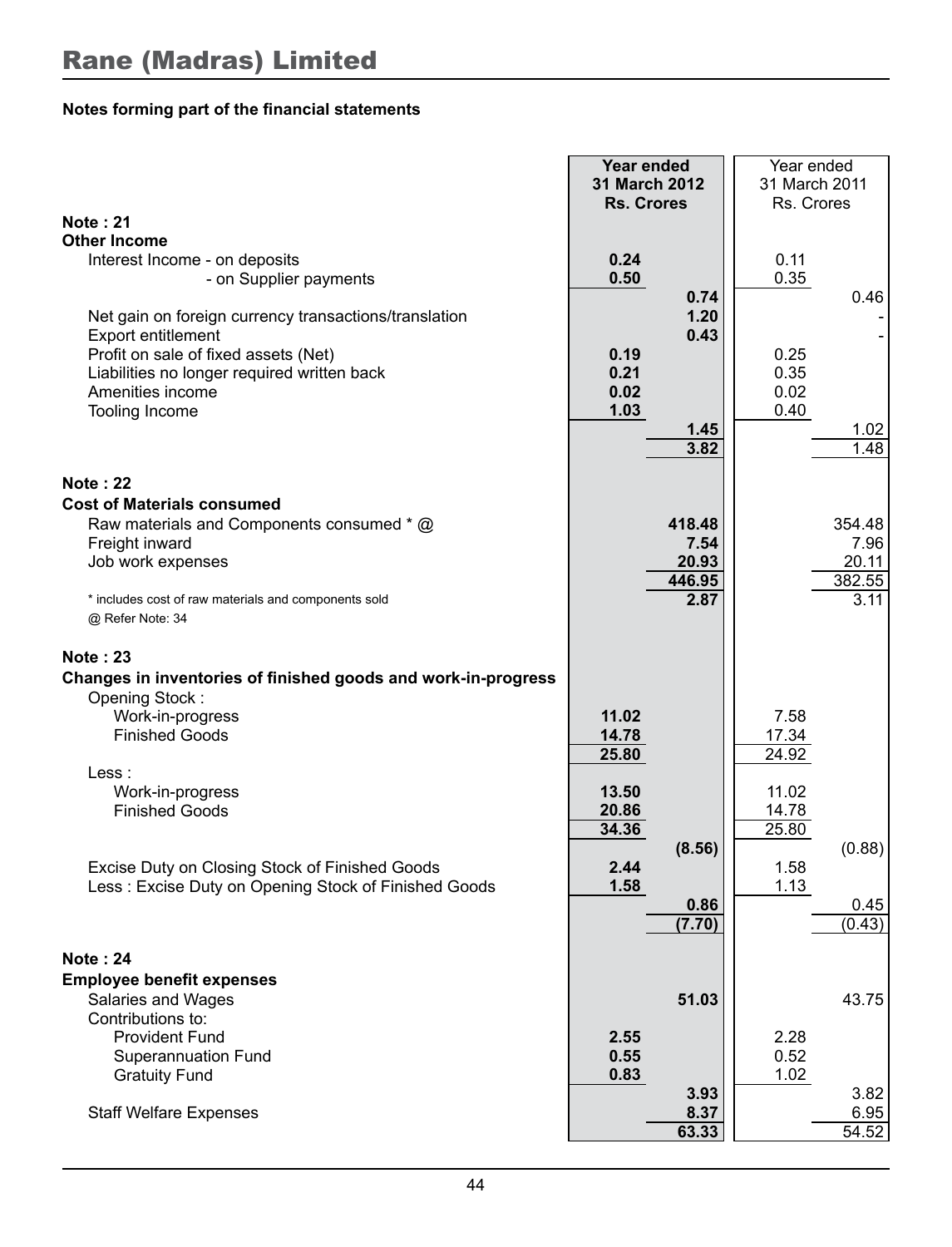#### **Employee Benefit-Gratuity**

In keeping with the Company's Gratuity Scheme (defined benefit plan) eligible employees are entitled to gratuity benefit ( at one half month's eligible salary for each completed year of service) on retirement/death/incapacitation/ termination etc. Also refer Note 1. 10(b) (iii) for accounting policy relating to gratuity.

Following are the further particulars relating to gratuity **Rs. Crores**

|              |                                                                                                                                           | 2011-12 | 2010-11                  |                          | 2009-10   2008-09                             | 2007-08       |
|--------------|-------------------------------------------------------------------------------------------------------------------------------------------|---------|--------------------------|--------------------------|-----------------------------------------------|---------------|
| $\mathbf{I}$ | Reconciliation of opening and closing balances of the                                                                                     |         |                          |                          |                                               |               |
|              | present value of the Defined benefit obligation                                                                                           |         |                          |                          |                                               |               |
|              | Present value of obligation as at the beginning of the year                                                                               | 9.92    | 8.69                     | 7.95                     | 6.82                                          | 5.87          |
|              | Interest cost                                                                                                                             | 0.72    | 0.70                     | 0.56                     | 0.50                                          | 0.46          |
|              | Current service cost                                                                                                                      | 0.61    | 0.55                     | 0.56                     | 0.44                                          | 0.43          |
|              | (Benefits paid)                                                                                                                           | (2.15)  | (0.48)                   | (0.49)                   | (1.16)                                        | (0.35)        |
|              | <b>Actuarial loss</b>                                                                                                                     | 0.16    | 0.46                     | 0.11                     | 1.35                                          | 0.41          |
|              | Present value of obligation as at the end of the year                                                                                     | 9.26    | 9.92                     | 8.69                     | 7.95                                          | 6.82          |
| $\mathbf{u}$ | Reconciliation of opening and closing balances of the<br>Fair value of the plan assets                                                    |         |                          |                          |                                               |               |
|              | Fair value of plan assets at the beginning of the year                                                                                    | 8.47    | 7.58                     | 6.69                     | 6.49                                          | 4.95          |
|              | Expected return on plan assets                                                                                                            | 0.73    | 0.71                     | 0.64                     | 0.51                                          | 0.44          |
|              | Contributions                                                                                                                             | 0.70    | 0.68                     | 0.77                     | 0.80                                          | 1.38          |
|              | (Benefits paid)                                                                                                                           | (2.15)  | (0.48)                   | (0.49)                   | (1.16)                                        | (0.35)        |
|              | Actuarial gain / (loss)                                                                                                                   | (0.07)  | (0.02)                   | (0.03)                   | 0.05                                          | 0.07          |
|              | Fair value of plan assets at the end of the year                                                                                          | 7.68    | 8.47                     | 7.58                     | 6.69                                          | 6.49          |
| Ш            | Reconciliation of present value of Defined Benefit<br>Obligation in 'I' above and fair value of plan assets in 'II' above                 |         |                          |                          |                                               |               |
|              | Present value of the obligation at the end of the year                                                                                    | 9.26    | 9.92                     | 8.69                     | 7.95                                          | 6.82          |
|              | Fair value of plan assets at the end of the year                                                                                          | 7.68    | 8.47                     | 7.58                     | 6.69                                          | 6.49          |
|              | Liability recognised in the balance sheet                                                                                                 | 1.58    | 1.45                     | 1.11                     | 1.26                                          | 0.33          |
| IV           | <b>Expense Charged to Profit &amp; Loss Account</b>                                                                                       |         |                          |                          |                                               |               |
|              | Current service cost                                                                                                                      | 0.61    | 0.55                     | 0.56                     | 0.44                                          | 0.43          |
|              | Interest cost                                                                                                                             | 0.72    | 0.70                     | 0.56                     | 0.50                                          | 0.46          |
|              | (Expected return on plan assets)                                                                                                          | (0.73)  | (0.71)                   | (0.64)                   | (0.51)                                        | (0.44)        |
|              | <b>Actuarial loss</b>                                                                                                                     | 0.23    | 0.48                     | 0.14                     | 1.30                                          | 0.34          |
|              | Expense recognised in the statement of profit and loss*                                                                                   | 0.83    | 1.02                     | 0.62                     | 1.73                                          | 0.79          |
|              | * Included in 'Contribution to provident fund and other funds'/ 'contribution to gratuity fund' under Employee Costs of respective years. |         |                          |                          |                                               |               |
| $\mathbf v$  | Percentage of each category of Plan assets to total<br><b>Fair Value of Plan Assets</b>                                                   |         |                          |                          | Fund with Life Insurance Corporation of India |               |
| VI           | <b>Actual return on Plan Assets</b>                                                                                                       | 0.66    | 0.69                     | 0.61                     | 0.56                                          | 0.51          |
| VII          | Principal Actuarial Assumptions at Balance Sheet date                                                                                     |         |                          |                          |                                               |               |
|              | Discount rate                                                                                                                             | 8.60%   | 8.10%                    | 8.30%                    | 7.30%                                         | 8.00%         |
|              | Expected rate of salary increase                                                                                                          |         |                          |                          |                                               |               |
|              | <b>Executives and staff</b>                                                                                                               | 7.5%    | $\overline{\phantom{0}}$ | $\overline{\phantom{0}}$ | $\equiv$                                      |               |
|              | Operators                                                                                                                                 | 6%      | 7.14%                    | 6.60%                    | 7.50%                                         | 6%-11%        |
|              | Expected rate of return on plan assets                                                                                                    | 9.40%   | 9.40%                    | 9.30%                    | 9.30%                                         | 8.00%         |
|              | <b>Attrition rate</b>                                                                                                                     |         |                          |                          |                                               |               |
|              | <b>Executives and staff</b>                                                                                                               | 8%      |                          |                          |                                               |               |
|              | Operators                                                                                                                                 | 3%      | 8.69%                    | 3.00%                    |                                               | 11.54% 3%-15% |

The estimates of future salary increases, considered in actuarial valuation, take account of inflation, seniority, promotion and other relevant factors, such as supply and demand in the employment market. The expected rate of return on plan assets is based on the composition of plan assets held (through LIC), historical results of the return on plan assets, the company's policy for plan asset management and other relevant factors.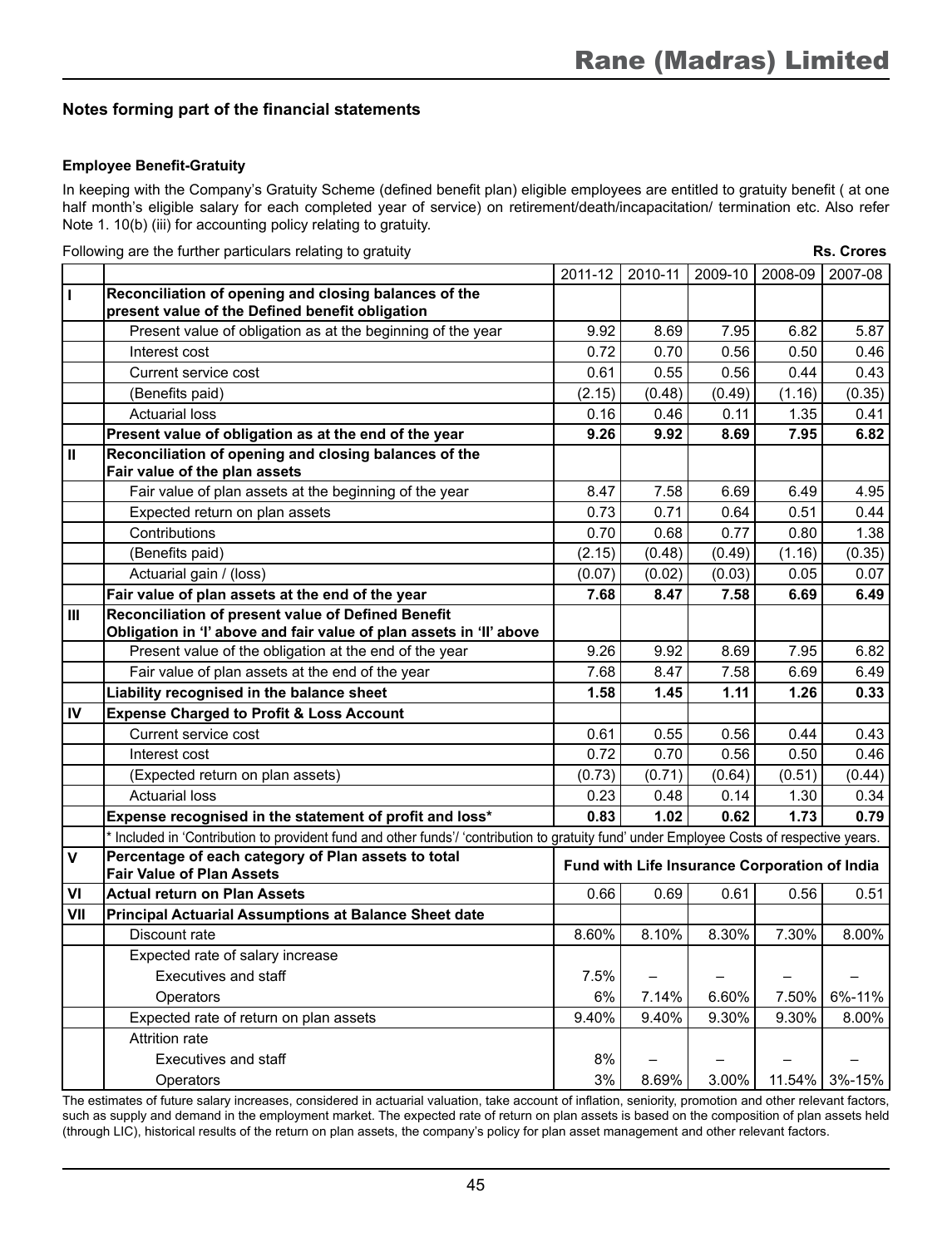|                                                        | Year ended<br>31 March 2012 | Year ended<br>31 March 2011 |  |  |
|--------------------------------------------------------|-----------------------------|-----------------------------|--|--|
|                                                        | <b>Rs. Crores</b>           | Rs. Crores                  |  |  |
| <b>Note: 25</b>                                        |                             |                             |  |  |
| <b>Finance costs</b>                                   |                             |                             |  |  |
| Interest expense on                                    |                             |                             |  |  |
| - Borrowings from Banks                                | 9.37                        | 4.00                        |  |  |
| - Fixed Deposits (*)                                   | 1.12                        | 1.30                        |  |  |
| - Others                                               | 0.38                        | 0.27                        |  |  |
|                                                        | 10.87                       | 5.57                        |  |  |
| Other borrowing costs                                  | 0.91                        | 0.16                        |  |  |
|                                                        | 11.78                       | 5.73                        |  |  |
| * include interest paid/payable to Directors           | 0.02                        | 0.02                        |  |  |
| <b>Note: 26</b>                                        |                             |                             |  |  |
| <b>Other expenses</b>                                  |                             |                             |  |  |
| Stores, Spares and Tools consumed                      | 22.60                       | 23.06                       |  |  |
| Packing materials consumed                             | 12.85                       | 10.86                       |  |  |
| Power and Fuel                                         | 11.92                       | 10.29                       |  |  |
| Repairs and Maintenance:                               |                             |                             |  |  |
| <b>Buildings</b>                                       | 2.06                        | 1.71                        |  |  |
| Plant and Machinery                                    | 4.82                        | 3.82                        |  |  |
| <b>Others</b>                                          | 3.43                        | 3.17                        |  |  |
|                                                        | 10.31<br>0.02               | 8.70                        |  |  |
| Rent<br>Insurance                                      | 1.46                        | 0.03<br>1.31                |  |  |
| Rates and Taxes                                        | 0.46                        | 0.72                        |  |  |
| <b>Travelling and Conveyance</b>                       | 4.28                        | 3.59                        |  |  |
| <b>Professional Charges</b>                            | 4.21                        | 3.64                        |  |  |
| Royalty and Technical Fees                             | 0.98                        | 0.88                        |  |  |
| Information Systems                                    | 3.67                        | 2.53                        |  |  |
| Commission to Chairman                                 | 0.37                        | 0.31                        |  |  |
| Freight Outward                                        | 11.87                       | 13.67                       |  |  |
| Advertisement and Sales Promotion                      | 3.43                        | 2.67                        |  |  |
| Discount and Incentive                                 | 7.60                        | 5.09                        |  |  |
| Sales Commission                                       | 0.47                        | 0.60                        |  |  |
| <b>Product Warranty</b>                                | 2.06                        | 1.94                        |  |  |
| <b>Trade Mark</b>                                      | 3.50                        | 3.03                        |  |  |
| Provision for Bad and Doubtful debts                   | 0.22                        | 0.32                        |  |  |
| Directors' Sitting Fees                                | 0.07                        | 0.06                        |  |  |
| Payment to auditors as auditors                        |                             |                             |  |  |
| <b>Statutory Audit Fee</b>                             | 0.15                        | 0.15                        |  |  |
| Tax Audit Fee                                          | 0.03                        | 0.03                        |  |  |
| <b>Limited Review Fee</b>                              | 0.05                        | 0.05                        |  |  |
| <b>Certification Fee</b>                               | 0.04                        |                             |  |  |
| Reimbursement of expenses                              |                             | $\star$                     |  |  |
|                                                        | 0.27                        | 0.23                        |  |  |
| Net loss on foreign currency transactions/translations |                             | 0.08                        |  |  |
| Miscellaneous Expenses                                 | 4.93                        | 4.82                        |  |  |
|                                                        | 107.55                      | 98.43                       |  |  |

\*Amount is below the rounding off norm adopted by the Company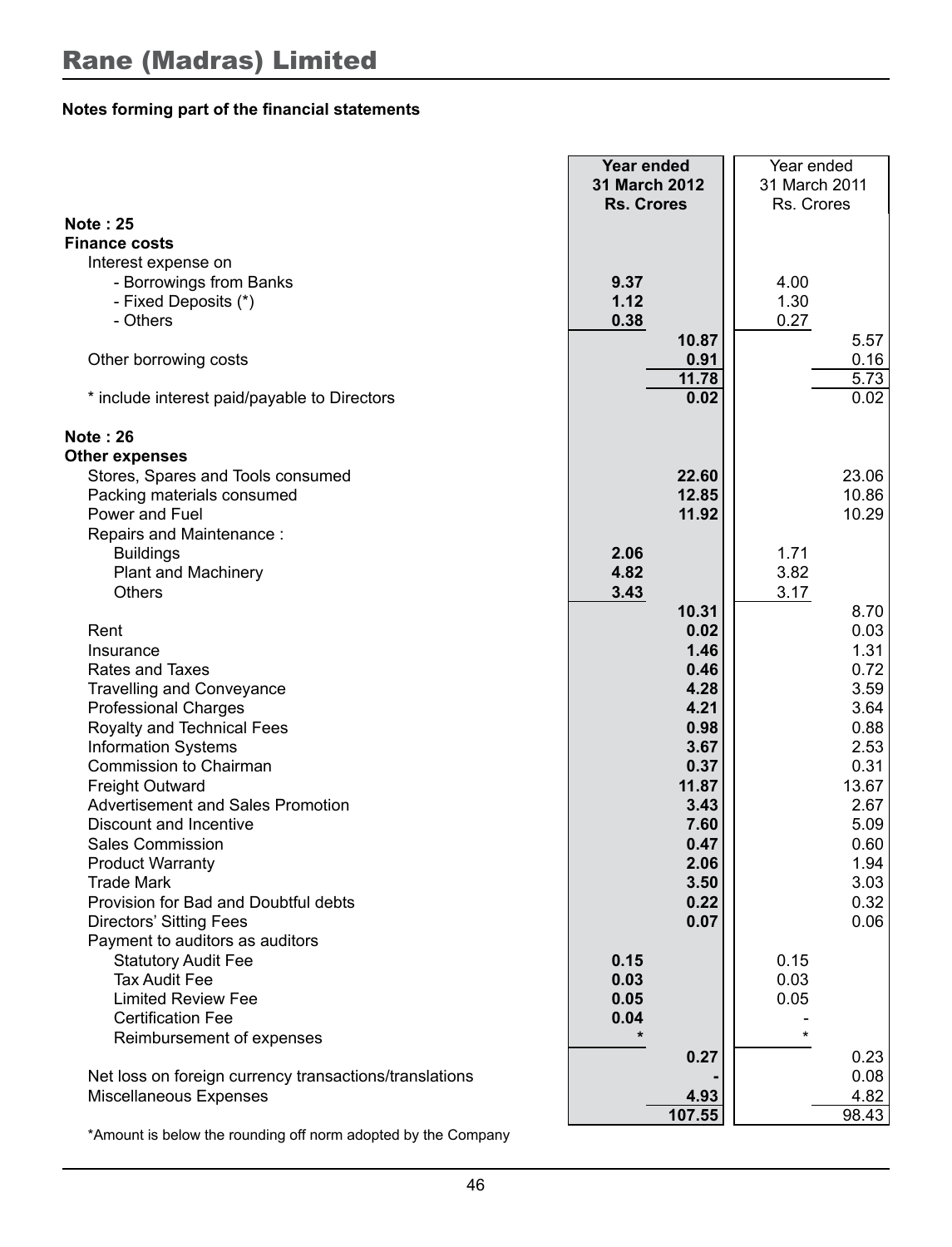#### **Note : 27**

|     | <b>Related Party Disclosures</b>                                                     | 2011-12                                                                                                                             | 2010-11                                                                                                                             |
|-----|--------------------------------------------------------------------------------------|-------------------------------------------------------------------------------------------------------------------------------------|-------------------------------------------------------------------------------------------------------------------------------------|
| (a) | List of related parties where control exists                                         |                                                                                                                                     |                                                                                                                                     |
|     | <b>Holding Company</b>                                                               | Rane Holdings Limited (RHL)                                                                                                         | Rane Holdings Limited (RHL)                                                                                                         |
| (b) | Key Management Personnel                                                             | Harish Lakshman-Manager<br>under the Companies Act, 1956<br>L Ganesh, Chairman                                                      | Harish Lakshman-Manager<br>under the Companies Act, 1956<br>L Ganesh, Chairman                                                      |
| (c) | Relative of KMP                                                                      | Malavika Lakshman<br>L Lakshman (including L Lakshman HUF)<br>Pushpa Lakshman<br>Vanaja Aghoram<br>Shanthi Narayan<br>Aditya Ganesh | Malavika Lakshman<br>L Lakshman (including L Lakshman HUF)<br>Pushpa Lakshman<br>Vanaja Aghoram<br>Shanthi Narayan<br>Aditya Ganesh |
| (d) | Enterprises over which KMP can<br>exercise significant influence                     | Rane TRW Steering Systems Limited (RTSSL)<br>Rane Foundation<br>Rane Holdings America Inc. (RHAI)                                   | Rane TRW Steering Systems Limited (RTSSL)<br>Rane Foundation<br>Kar Mobiles Limited (KML)                                           |
| (e) | Other Related parties where<br>transactions has taken place<br>(Fellow Subsidiaries) | Rane Engine Valve Limited (REVL)<br>Rane Diecast Limited (RDL)<br>Rane Brake Lining Limited (RBL)                                   | Rane Engine Valve Limited (REVL)<br>Rane Diecast Limited (RDL)                                                                      |

|                                           |                |                          |                |                                          |                |                            |                |                                                        |                |                                                                                         |                | <b>Rs. Crores</b> |  |
|-------------------------------------------|----------------|--------------------------|----------------|------------------------------------------|----------------|----------------------------|----------------|--------------------------------------------------------|----------------|-----------------------------------------------------------------------------------------|----------------|-------------------|--|
| <b>Description</b>                        |                | Holdina<br>Company       |                | <b>Key Management</b><br>Personnel (KMP) |                | <b>Relatives</b><br>of KMP |                | <b>Enterprises</b><br>as defined in<br>point (d) above |                | Other related parties<br>where transactions<br>has taken place<br>(Fellow Subsidiaries) |                | <b>Total</b>      |  |
|                                           | 2012           | 2011                     | 2012           | 2011                                     | 2012           | 2011                       | 2012           | 2011                                                   | 2012           | 2011                                                                                    | 2012           | 2011              |  |
| Transaction during the year               |                |                          |                |                                          |                |                            |                |                                                        |                |                                                                                         |                |                   |  |
| <b>Professional Charges</b>               | 2.32           | 1.93                     | ä,             | $\overline{a}$                           | ä,             | ÷,                         | ÷              | 0.12                                                   |                | 0.09                                                                                    | 2.32           | 2.14              |  |
| Professional Charges - RTSSL              | ٠              | $\overline{a}$           |                |                                          | ٠              | ä,                         |                | 0.12                                                   |                |                                                                                         |                | 0.12              |  |
| Professional Charges - REVL               | ä,             | $\overline{a}$           | ä,             | $\overline{a}$                           | ٠              | ÷,                         | ۰              | Ĭ.                                                     | 0.09           | 0.09                                                                                    | 0.09           | 0.09              |  |
| Software Expenses                         | 3.17           | 2.29                     |                |                                          | ٠              | ÷,                         |                |                                                        |                |                                                                                         | 3.17           | 2.29              |  |
| <b>Training Expenses</b>                  | 0.51           | 0.46                     | $\blacksquare$ | ٠                                        | $\blacksquare$ | L,                         | $\blacksquare$ | ÷.                                                     |                | ÷,                                                                                      | 0.51           | 0.46              |  |
| Salaries - Mr Aditya Ganesh               |                |                          |                |                                          | 0.01           | 0.01                       | ÷              |                                                        |                |                                                                                         | 0.01           | 0.01              |  |
| Miscellaneous Expenses                    | 0.85           | 0.75                     | ÷              |                                          | ٠              | ä,                         | ÷              | $\overline{a}$                                         | $\blacksquare$ | Ĭ.                                                                                      | 0.85           | 0.75              |  |
| <b>Trademark Fee</b>                      | 3.81           | 3.30                     | ä,             | $\overline{a}$                           | $\blacksquare$ | ÷,                         | ÷              | $\overline{a}$                                         | $\blacksquare$ | L,                                                                                      | 3.81           | 3.30              |  |
| Sales Promotion Expenses reimbursed - RDL | ٠              | $\overline{\phantom{0}}$ |                |                                          | ٠              | ÷,                         |                |                                                        | ÷              |                                                                                         |                |                   |  |
| Sales Promotion Expenses - RBL            | ٠              | $\overline{a}$           | Ĭ.             |                                          | ٠              | ÷,                         |                | ÷,                                                     | 0.05           | L,                                                                                      | 0.05           | $\overline{a}$    |  |
| Sales Promotion Expenses - RHAI           | ٠              | $\overline{a}$           |                |                                          |                | L                          | 0.27           |                                                        |                |                                                                                         | 0.27           |                   |  |
| Purchases - RTSSL                         | ۰              | $\overline{a}$           | ×,             | ٠                                        | ٠              | ä,                         | 0.12           | 0.06                                                   | ٠              | ÷                                                                                       | 0.12           | 0.06              |  |
| Sales - RTSSL                             | ٠              | L.                       | ÷              |                                          | $\blacksquare$ | L,                         | 37.28          | 35.12                                                  |                | J.                                                                                      | 37.28          | 35.12             |  |
| Donation - Rane Foundation                | ٠              | L.                       | ÷              | $\overline{a}$                           | ä,             | L,                         | 0.40           | 0.30                                                   | $\blacksquare$ | J.                                                                                      | 0.40           | 0.30              |  |
| Interest free Loan - Rane Foundation      | $\blacksquare$ | $\overline{a}$           |                |                                          | $\blacksquare$ | ÷,                         | 0.25           | 0.50                                                   |                | Ĭ.                                                                                      | 0.25           | 0.50              |  |
| Commission to Chairman                    | ٠              | $\overline{a}$           | 0.37           | 0.31                                     | ä,             | ÷,                         |                |                                                        |                |                                                                                         | 0.37           | 0.31              |  |
| Sitting fees - Mr Harish Lakshman         | ٠              | $\overline{a}$           | 0.01           | 0.01                                     | ä,             | ÷,                         | ۰              | ÷.                                                     |                | L,                                                                                      | 0.01           | 0.01              |  |
| Interest paid on Fixed Deposits           | ÷              | $\overline{a}$           | 0.01           | 0.01                                     | 0.05           | 0.04                       |                |                                                        |                |                                                                                         | 0.06           | 0.05              |  |
| Fixed Deposits accepted / (repaid)        | $\blacksquare$ |                          |                |                                          | 0.06<br>(0.06) | 0.29                       |                |                                                        |                | ÷.                                                                                      | 0.06<br>(0.06) | 0.29              |  |
| Balance as at year end                    |                |                          |                |                                          |                |                            |                |                                                        |                |                                                                                         |                |                   |  |
| <b>Fixed Deposits outstanding</b>         | ÷              | L.                       | 0.07           | 0.07                                     | 0.46           | 0.46                       |                | ÷.                                                     |                |                                                                                         | 0.53           | 0.53              |  |
| Payables                                  | 0.07           | 0.81                     | 0.37           | 0.31                                     | ٠              | L,                         | 0.01           | 0.12                                                   |                | 0.02                                                                                    | 0.45           | 1.26              |  |
| Receivables                               |                |                          |                |                                          |                | L,                         | 6.48           | 4.47                                                   | $\star$        |                                                                                         | 6.48           | 4.47              |  |
| Interest free Loan - Rane Foundation      | ÷              |                          |                |                                          |                |                            | 0.75           | 0.50                                                   |                |                                                                                         | 0.75           | 0.50              |  |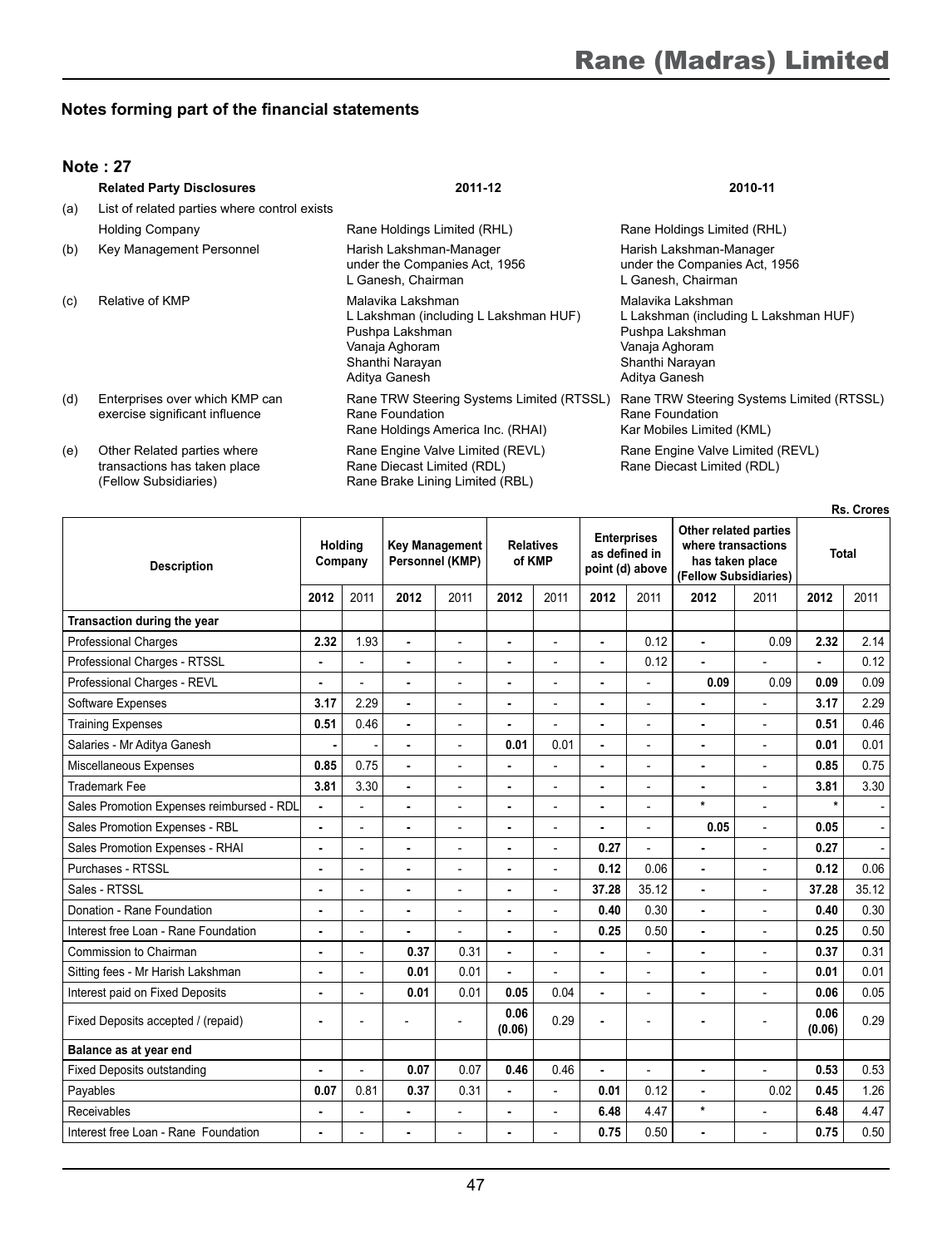#### **Details of Related Party transactions :**

| <b>Description</b>                     |                | Key<br><b>Holding</b><br>Company<br>(KMP) |                | <b>Relatives of</b><br><b>KMP</b> |                | <b>Management</b><br>Personnel |                |                          | <b>Enterprises</b><br>as defined in<br>point (d) above |                | Other related<br>parties where<br>transactions<br>has taken<br>place (Fellow<br>Subsidiaries) |         |  |  | <b>Total</b> |
|----------------------------------------|----------------|-------------------------------------------|----------------|-----------------------------------|----------------|--------------------------------|----------------|--------------------------|--------------------------------------------------------|----------------|-----------------------------------------------------------------------------------------------|---------|--|--|--------------|
|                                        | 2012           | 2011                                      | 2012           | 2011                              | 2012           | 2011                           | 2012           | 2011                     | 2012                                                   | 2011           | 2012                                                                                          | 2011    |  |  |              |
| <b>Interest paid on Fixed Deposits</b> |                |                                           |                |                                   |                |                                |                |                          |                                                        |                |                                                                                               |         |  |  |              |
| Mr L Ganesh                            | ä,             | $\overline{a}$                            | 0.01           | 0.01                              | L.             | $\overline{a}$                 | ä,             | $\overline{a}$           | ÷,                                                     | $\overline{a}$ | 0.01                                                                                          | 0.01    |  |  |              |
| Mr Harish Lakshman                     | Ĭ.             | $\overline{a}$                            | $\star$        | $\star$                           | ä,             | $\overline{a}$                 | $\blacksquare$ | $\frac{1}{2}$            | ٠                                                      | $\frac{1}{2}$  | $\star$                                                                                       | $\star$ |  |  |              |
| Mr L Lakshman                          | ä,             | $\frac{1}{2}$                             | ä,             | $\overline{a}$                    | 0.01           | 0.01                           | ä,             | $\overline{a}$           | ä,                                                     | L,             | 0.01                                                                                          | 0.01    |  |  |              |
| Mrs Pushpa Lakshman                    | ×.             | $\overline{a}$                            | ä,             | $\overline{a}$                    | 0.01           | 0.01                           | ä,             | $\overline{a}$           | ä,                                                     | $\overline{a}$ | 0.01                                                                                          | 0.01    |  |  |              |
| Mrs Vanaja Aghoram                     |                |                                           | ä,             |                                   | 0.01           | 0.01                           | ä,             |                          |                                                        |                | 0.01                                                                                          | 0.01    |  |  |              |
| Mrs Shanthi Narayan                    | ä,             |                                           | ä,             |                                   | 0.02           | 0.01                           | $\blacksquare$ |                          | ä,                                                     |                | 0.02                                                                                          | 0.01    |  |  |              |
| Mr Lakshman L HUF                      | ä,             | $\overline{\phantom{0}}$                  | ÷              | $\overline{\phantom{a}}$          | $\star$        | $\star$                        | L              | $\overline{\phantom{a}}$ | l,                                                     | $\overline{a}$ | $\star$                                                                                       | $\star$ |  |  |              |
| Fixed Deposits accepted / (repaid)     |                |                                           |                |                                   |                |                                |                |                          |                                                        |                |                                                                                               |         |  |  |              |
| Mr L Lakshman                          |                | $\overline{a}$                            | l.             | $\overline{a}$                    | 0.05<br>(0.05) | 0.04                           | L.             | $\overline{a}$           | ä,                                                     | $\overline{a}$ | 0.05<br>(0.05)                                                                                | 0.04    |  |  |              |
| Mrs Pushpa Lakshman                    | ä,             | $\overline{a}$                            | ä,             | $\overline{a}$                    | 0.01<br>(0.01) | 0.10                           | ä,             | $\overline{a}$           | ä,                                                     | $\overline{a}$ | 0.01<br>(0.01)                                                                                | 0.10    |  |  |              |
| Mrs Shanthi Narayan                    | ä,             | $\overline{a}$                            | ä,             | $\overline{a}$                    |                | 0.15                           | ä,             | $\overline{a}$           | ä,                                                     |                | ä,                                                                                            | 0.15    |  |  |              |
| <b>Fixed Deposits outstanding</b>      |                |                                           |                |                                   |                |                                |                |                          |                                                        |                |                                                                                               |         |  |  |              |
| Mr L Ganesh                            |                |                                           | 0.05           | 0.05                              |                | $\overline{a}$                 | ä,             |                          | ä,                                                     |                | 0.05                                                                                          | 0.05    |  |  |              |
| Mr Harish Lakshman                     | ä,             |                                           | 0.02           | 0.02                              | ä,             | $\overline{a}$                 | ä,             |                          | l,                                                     |                | 0.02                                                                                          | 0.02    |  |  |              |
| Mr L Lakshman                          | ä,             | $\overline{\phantom{0}}$                  | ä,             | $\overline{a}$                    | 0.12           | 0.12                           | ä,             | $\overline{\phantom{a}}$ | ä,                                                     | Ĭ.             | 0.12                                                                                          | 0.12    |  |  |              |
| Mrs Pushpa Lakshman                    | ÷.             | $\overline{a}$                            | ٠              | $\overline{\phantom{a}}$          | 0.12           | 0.12                           | $\blacksquare$ | $\overline{a}$           | ÷,                                                     | $\overline{a}$ | 0.12                                                                                          | 0.12    |  |  |              |
| Mrs Vanaja Aghoram                     | ä,             | $\overline{a}$                            | ä,             | $\overline{a}$                    | 0.05           | 0.05                           | L,             | $\overline{a}$           | L.                                                     | $\overline{a}$ | 0.05                                                                                          | 0.05    |  |  |              |
| Mrs Shanthi Narayan                    | ä,             | $\overline{a}$                            | ä,             | $\overline{a}$                    | 0.15           | 0.15                           | L,             | $\overline{a}$           | ä,                                                     |                | 0.15                                                                                          | 0.15    |  |  |              |
| Mr L Lakshman - HUF                    | ä,             | $\overline{a}$                            | $\blacksquare$ | $\overline{a}$                    | 0.02           | 0.02                           | ä,             | $\frac{1}{2}$            | ä,                                                     | $\frac{1}{2}$  | 0.02                                                                                          | 0.02    |  |  |              |
| <b>Payables</b>                        |                |                                           |                |                                   |                |                                |                |                          |                                                        |                |                                                                                               |         |  |  |              |
| Mr L Ganesh                            |                | $\overline{a}$                            | 0.37           | 0.31                              | ä,             | $\overline{a}$                 | L,             | $\frac{1}{2}$            | ä,                                                     |                | 0.37                                                                                          | 0.31    |  |  |              |
| <b>RTSSL</b>                           | ä,             | $\overline{a}$                            | ä,             |                                   | ä,             | $\overline{a}$                 | 0.01           | 0.12                     |                                                        |                | 0.01                                                                                          | 0.12    |  |  |              |
| <b>REVL</b>                            | ä,             | $\overline{a}$                            | ÷              | $\overline{\phantom{a}}$          | $\blacksquare$ | $\qquad \qquad \blacksquare$   | Ĭ.             | $\overline{\phantom{a}}$ | ٠                                                      | 0.02           | Ĭ.                                                                                            | 0.02    |  |  |              |
| <b>RDL</b>                             | ÷.             | $\overline{\phantom{a}}$                  | ä,             | $\blacksquare$                    | $\blacksquare$ | $\overline{\phantom{a}}$       | ä,             | $\blacksquare$           | ä,                                                     | $\star$        | $\blacksquare$                                                                                | $\star$ |  |  |              |
| <b>Receivables</b>                     |                |                                           |                |                                   |                |                                |                |                          |                                                        |                |                                                                                               |         |  |  |              |
| <b>RTSSL</b>                           | ä,             | $\overline{a}$                            | ÷.             | $\frac{1}{2}$                     | ä,             | $\overline{\phantom{a}}$       | 6.48           | 4.47                     | ÷.                                                     | $\frac{1}{2}$  | 6.48                                                                                          | 4.47    |  |  |              |
| <b>REVL</b>                            |                | $\overline{a}$                            | ÷              | $\overline{a}$                    | ä,             | $\overline{a}$                 | l,             | $\frac{1}{2}$            | $\star$                                                | l,             | $\star$                                                                                       |         |  |  |              |
| <b>KML</b>                             | $\overline{a}$ | $\overline{a}$                            | ٠              | $\overline{a}$                    | ٠              | $\overline{a}$                 | ä,             | $\star$                  | ٠                                                      | L,             | ÷                                                                                             | $\star$ |  |  |              |

\*Amount is below the rounding off norm adopted by the Company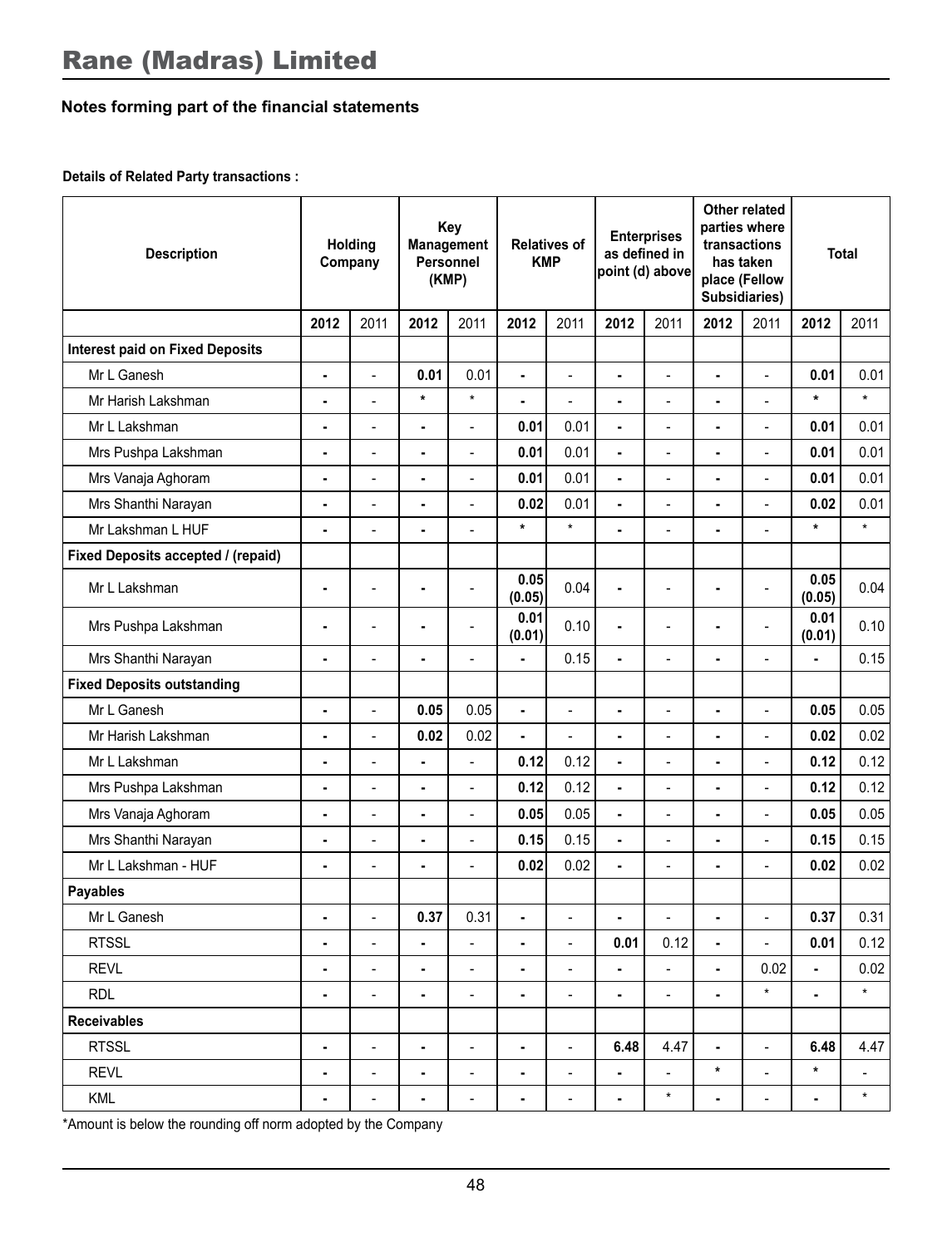|                                                                                                    | As at             | As at              |  |  |
|----------------------------------------------------------------------------------------------------|-------------------|--------------------|--|--|
|                                                                                                    | 31 March 2012     | 31 March 2011      |  |  |
|                                                                                                    | <b>Rs. Crores</b> | Rs. Crores         |  |  |
| <b>Note: 28</b>                                                                                    |                   |                    |  |  |
| <b>Contingent Liabilities, Guarantees and Commitment</b><br><b>Contingent Liabilities</b>          |                   |                    |  |  |
| Claims against the company not acknowledged as debts:                                              |                   |                    |  |  |
| Income Tax matters under appeal by the Company                                                     | 17.93             | 13.19              |  |  |
| Central Excise and Service Tax matters under appeal by the company                                 | 0.22              | 0.22               |  |  |
| Labour related matters under appeal by the Company                                                 | 1.23              | 1.23               |  |  |
| Corporate Licence fee under appeal by the Company                                                  | 0.11              | 0.11               |  |  |
| Suit filed by freight vendor                                                                       |                   | 0.01               |  |  |
| Total                                                                                              | 19.49             | 14.76              |  |  |
| <b>Others</b>                                                                                      |                   |                    |  |  |
| Income Tax matters under appeal by the Department                                                  | 0.31              | 0.31               |  |  |
|                                                                                                    | 19.80             | 15.07              |  |  |
| <b>Commitment</b>                                                                                  |                   |                    |  |  |
| Estimated amount of contracts remaining to be executed on                                          |                   |                    |  |  |
| capital account and not provided for [net of advance Rs. 3.74                                      | 7.75              | 13.94              |  |  |
| crores (previous year Rs.14.37 crores)]                                                            |                   |                    |  |  |
|                                                                                                    | 27.55             | 29.01              |  |  |
|                                                                                                    |                   |                    |  |  |
| <b>Note: 29</b>                                                                                    |                   |                    |  |  |
| The final dividend proposed for the year is as follows:                                            |                   |                    |  |  |
| On Equity Shares of Rs.10 each                                                                     |                   |                    |  |  |
| Amount of dividend proposed                                                                        | 4.06              | 2.54               |  |  |
| Dividend per equity share                                                                          | Rs.4.00 per share | Rs. 2.50 per share |  |  |
| <b>Note: 30</b>                                                                                    |                   |                    |  |  |
| <b>Earnings Per Share</b>                                                                          |                   |                    |  |  |
| Profit after Tax (Rs. Crores) (A)                                                                  | 27.40             | 24.57              |  |  |
| Number of equity shares of Rs.10 each at the beginning of the year                                 | 1,01,64,145       | 1,01,64,145        |  |  |
| Number of equity shares of Rs.10 each at the end of the year                                       | 1,01,64,145       | 1,01,64,145        |  |  |
| Weighted average number of equity shares of                                                        |                   |                    |  |  |
| Rs.10 each outstanding during the year (B)                                                         | 1, 01, 64, 145    | 1,01,64,145        |  |  |
| Earnings per share (Basic and Diluted) - in Rupees (A/B)                                           | 26.95             | 24.18              |  |  |
|                                                                                                    |                   |                    |  |  |
| <b>Note: 31</b>                                                                                    |                   |                    |  |  |
|                                                                                                    |                   |                    |  |  |
| Particulars of Closing Inventories of Raw Materials,<br><b>Work-in-Progress and Finished Goods</b> |                   |                    |  |  |
| <b>Raw Materials and components</b>                                                                |                   |                    |  |  |
| <b>Steel Forgings</b>                                                                              | 1.37              | 3.07               |  |  |
| Castings                                                                                           | 0.51              | 0.51               |  |  |
| <b>Steel Tubes</b>                                                                                 | 3.16              | 4.51               |  |  |
| Others (individually less than 10% of the total raw                                                | 8.70              | 6.64               |  |  |
| materials and components inventory)                                                                |                   |                    |  |  |
|                                                                                                    | 13.74             | 14.73              |  |  |
| <b>Work-in-progress</b>                                                                            |                   |                    |  |  |
| Steering and Suspension Linkage Products                                                           | 8.36              | 6.89               |  |  |
| <b>Steering Gear Products</b>                                                                      | 5.14              | 4.13               |  |  |
|                                                                                                    | 13.50             | 11.02              |  |  |
| <b>Finished goods</b>                                                                              |                   |                    |  |  |
| Steering and Suspension Linkage Products                                                           | 14.40             | 9.87               |  |  |
| <b>Steering Gear Products</b>                                                                      | 6.46              | 4.91               |  |  |
|                                                                                                    | 20.86             | 14.78              |  |  |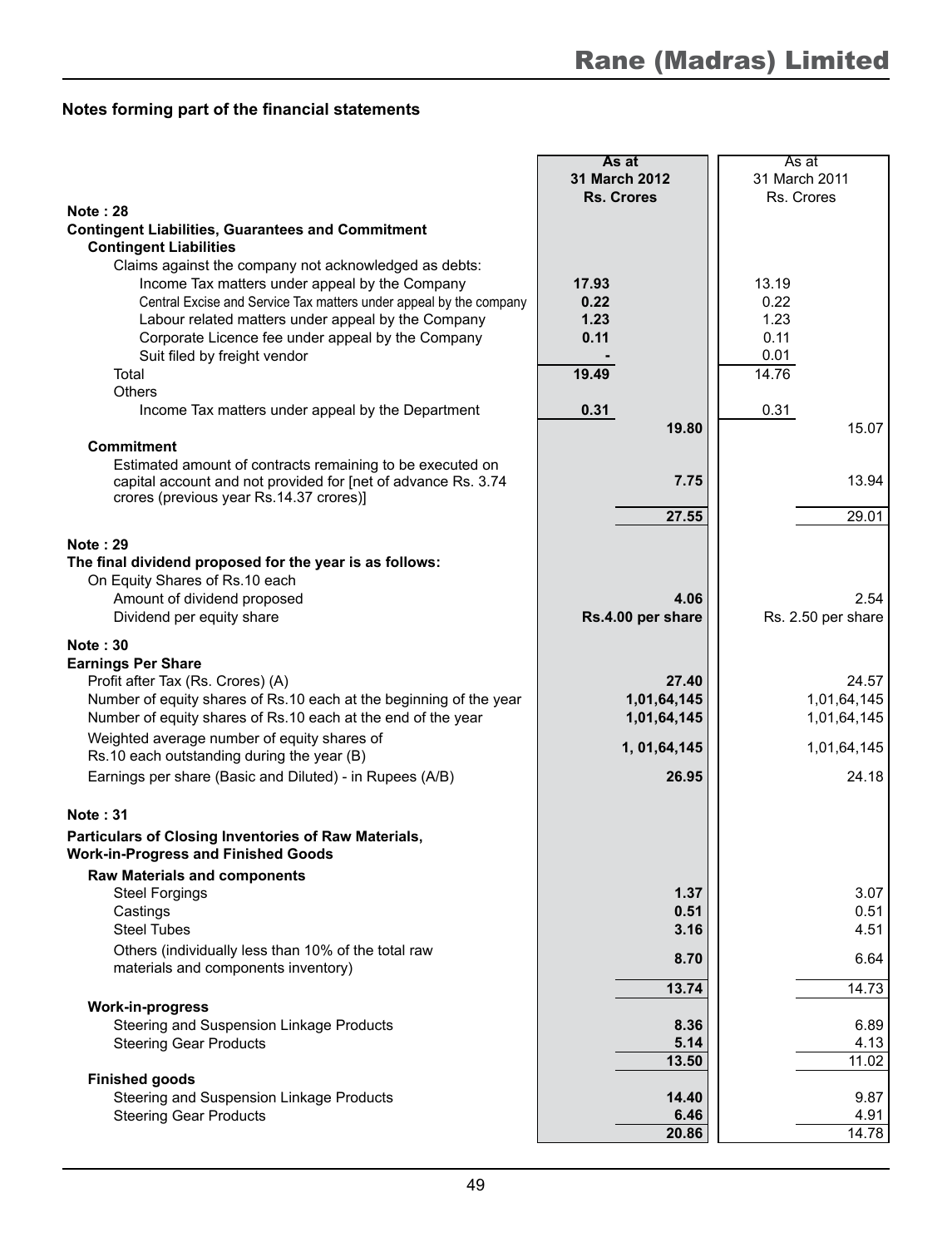#### **Note : 32**

#### **Segment Reporting**

The entire operations of the Company relate only to one segment viz. 'Components for Transportation Industry'. Company's operation in different territories does not have significantly different risks and returns.

|                                                                                                                 | Year ended<br>31 March 2012<br><b>Rs. Crores</b> |        | Year ended<br>31 March 2011<br>Rs. Crores |        |
|-----------------------------------------------------------------------------------------------------------------|--------------------------------------------------|--------|-------------------------------------------|--------|
| Note: 33                                                                                                        |                                                  |        |                                           |        |
| Details of sale of Products:                                                                                    |                                                  |        |                                           |        |
| Steering and Suspension Linkage Products                                                                        |                                                  | 383.20 |                                           | 349.11 |
| <b>Steering Gear Products</b>                                                                                   |                                                  | 332.36 |                                           | 272.18 |
|                                                                                                                 |                                                  | 715.56 |                                           | 621.29 |
| <b>Note: 34</b>                                                                                                 |                                                  |        |                                           |        |
| Details for Raw Materials and components consumed                                                               |                                                  |        |                                           |        |
| <b>Steel Forgings</b>                                                                                           |                                                  | 140.10 |                                           | 119.95 |
| Castings                                                                                                        |                                                  | 40.23  |                                           | 29.62  |
| <b>Steel Tubes</b>                                                                                              |                                                  | 57.22  |                                           | 48.47  |
| Others (individually less than 10% of the total consumption)                                                    |                                                  | 178.06 |                                           | 153.33 |
|                                                                                                                 |                                                  | 415.61 |                                           | 351.37 |
| Imported                                                                                                        | 4.79%                                            | 19.90  | 3.98%                                     | 14.00  |
| Indigenous                                                                                                      | 95.21%                                           | 395.71 | 96.02%                                    | 337.37 |
|                                                                                                                 | 100.00%                                          | 415.61 | 100.00%                                   | 351.37 |
| <b>Note: 35</b>                                                                                                 |                                                  |        |                                           |        |
| Stores, Spares and Tools consumed*                                                                              |                                                  |        |                                           |        |
| Imported                                                                                                        | 3.79%                                            | 0.87   | 2.38%                                     | 0.57   |
| Indigenous                                                                                                      | 96.21%                                           | 22.07  | 97.62%                                    | 23.37  |
|                                                                                                                 | 100.00%                                          | 22.94  | 100.00%                                   | 23.94  |
| * Includes Rs. 0.34 crores (Previous year Rs. 0.88 crores)<br>included under Repairs and Maintenance in Note 26 |                                                  |        |                                           |        |
| Note: 36                                                                                                        |                                                  |        |                                           |        |
| Value of Imports calculated on CIF basis                                                                        |                                                  |        |                                           |        |
| Raw materials                                                                                                   |                                                  | 12.17  |                                           | 9.30   |
| Components                                                                                                      |                                                  | 10.40  |                                           | 8.43   |
| Stores & Spares                                                                                                 |                                                  | 0.73   |                                           | 1.06   |
| Capital goods                                                                                                   |                                                  | 2.68   |                                           | 1.52   |
| <b>Note: 37</b>                                                                                                 |                                                  |        |                                           |        |
| <b>Research and Development cost</b>                                                                            |                                                  |        |                                           |        |
| Capital expenditure                                                                                             |                                                  | 1.08   |                                           | 0.57   |
| Revenue expenditure                                                                                             |                                                  | 3.62   |                                           | 3.43   |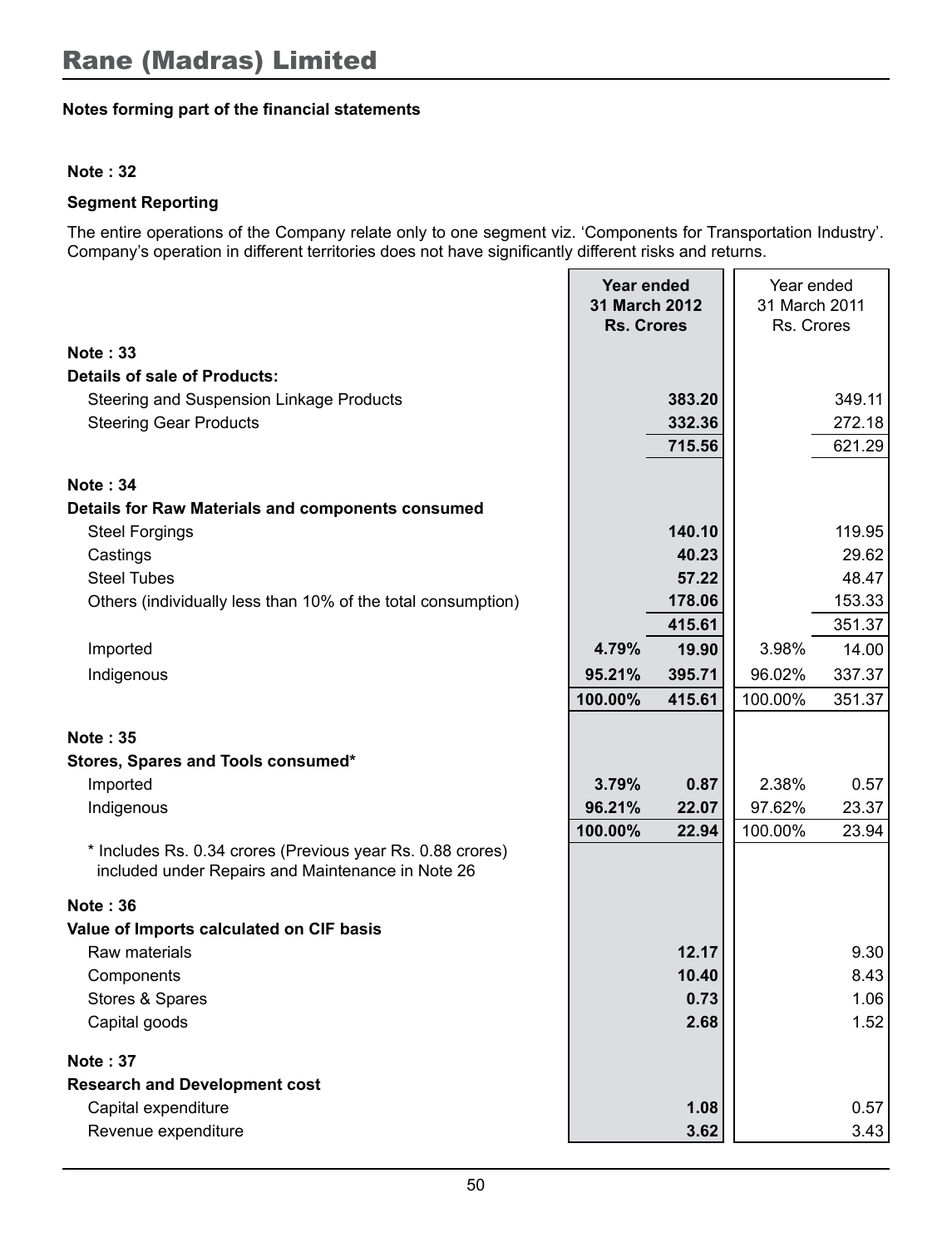|                                        | Year ended<br>31 March 2012<br><b>Rs. Crores</b> | Year ended<br>31 March 2011<br>Rs. Crores |
|----------------------------------------|--------------------------------------------------|-------------------------------------------|
| <b>Note: 38</b>                        |                                                  |                                           |
| <b>Expenditure in foreign currency</b> |                                                  |                                           |
| Traveling expenses                     | 0.13                                             | 0.42                                      |
| Commission                             | 0.41                                             | 0.39                                      |
| Warehousing and Sorting                | 0.05                                             | 0.60                                      |
| Sales promotion expenses               | 0.27                                             |                                           |
| Interest                               | 0.04                                             |                                           |
| <b>Others</b>                          | 0.11                                             | 0.34                                      |
|                                        |                                                  |                                           |
| <b>Note: 39</b>                        |                                                  |                                           |
| Earnings in foreign exchange           |                                                  |                                           |
| FOB Value of Exports                   | 74.64                                            | 89.00                                     |

#### **Note : 40**

The financial statements for the year ended March 31, 2011 had been prepared as per the then applicable, pre-revised Schedule VI to the Companies Act, 1956. Consequent to the notification of Revised Schedule VI under the Companies Act, 1956, the financial statements for the year ended March 31, 2012 are prepared as per Revised Schedule VI. Accordingly, the previous year figures have also been reclassified to conform to this year's classification. The adoption of Revised Schedule VI for previous year figures does not impact recognition and measurement principles followed for preparation of financial statements.

#### **Signature to Note 1 to 40**

For **Price Waterhouse & Co., L GANESH** Firm Registration No.: 007567S Chartered Accountants

For and on behalf of the Board

**(Pinaki Chowdhury) K S KASTURIRANGAN HARISH LAKSHMAN L LAKSHMAN** Partner Secretary Director Director Director Director Director Director Membership Number: 057572

Chennai May 22, 2012